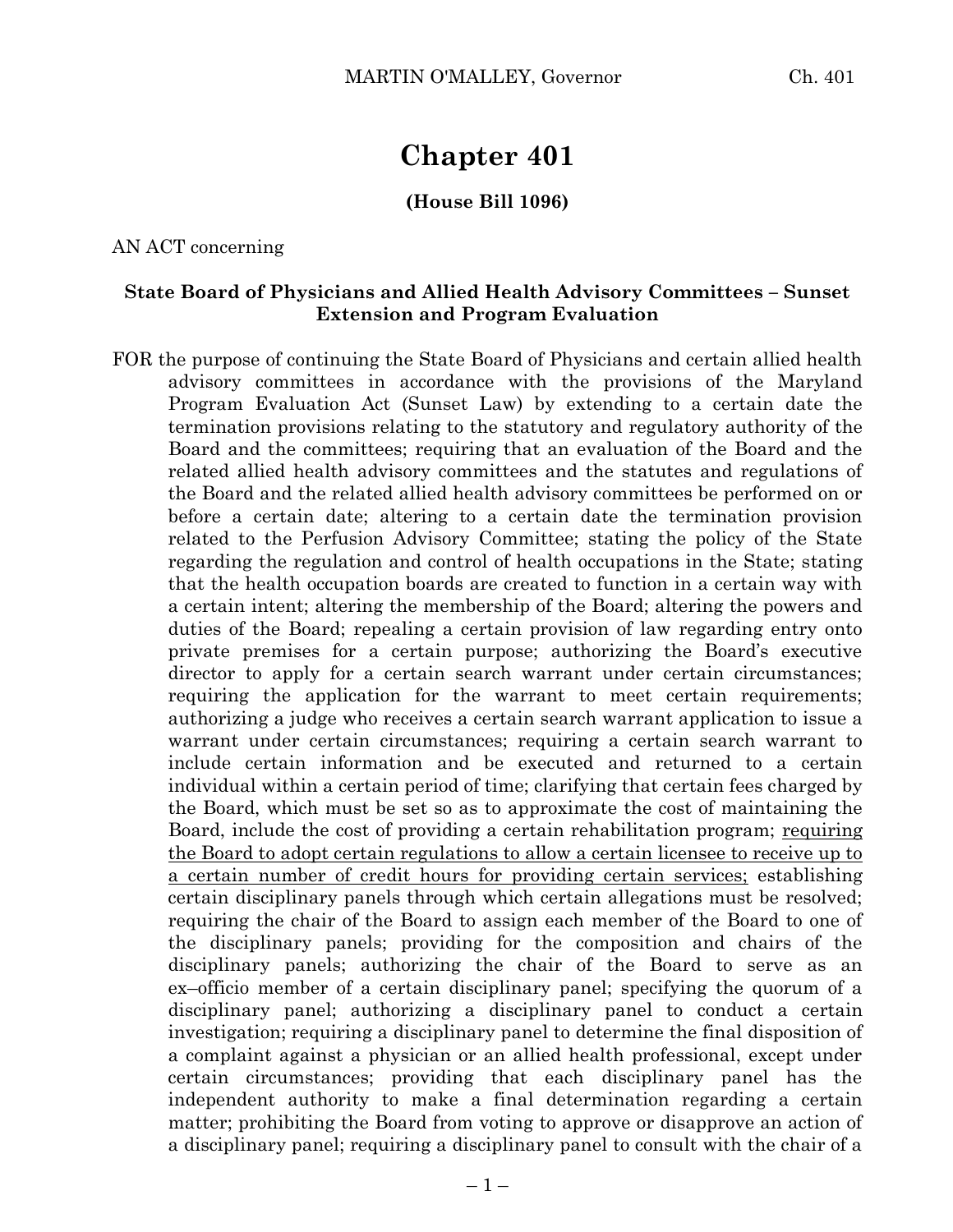certain allied health advisory committee, or the chair's designee, under certain circumstances; requiring a complaint to be assigned to a disciplinary panel after the completion of a certain investigation by the Board; authorizing a disciplinary panel to enter into a consent order with a physician or an allied health professional after conducting a certain meeting; requiring the chair of a certain disciplinary panel to refer a complaint to the other disciplinary panel under certain circumstances; prohibiting a certain disciplinary panel, or its members, from continuing to handle or participating in disciplinary proceedings regarding a complaint under certain circumstances; authorizing a disciplinary panel, instead of the Board, to take certain action regarding a complaint or come to a certain agreement with a licensee; requiring a disciplinary panel, instead of the Board, to refer certain allegations to a certain entity for peer review; requiring a disciplinary panel, instead of the Board, to obtain a certain number of peer review reports for certain allegations; repealing certain obsolete language regarding a certain request for proposals; repealing the requirement that the Board, under certain circumstances, provide direct rehabilitation services for physicians; requiring a disciplinary panel, instead of the Board, to offer certain complainants and licensees an opportunity to mediate certain disputes; authorizing a disciplinary panel, instead of the Board, to determine, for certain allegations, that an agreement for corrective action is warranted; requiring a disciplinary panel, instead of the Board, to notify certain licensees of identified deficiencies and enter into a certain corrective action; prohibiting a disciplinary panel, instead of the Board, from entering into an agreement for corrective action under certain circumstances; requiring a disciplinary panel, instead of the Board, to evaluate licensees with whom the disciplinary panel has entered into an agreement for corrective action and to take certain action under certain circumstances; requiring a disciplinary panel to provide certain individuals an opportunity to appear before the disciplinary panel under certain circumstances; authorizing a disciplinary panel, instead of the Board, to take certain disciplinary action against a physician or allied health professional under certain circumstances; clarifying that an affirmative vote of the majority of the quorum of the Board or of the quorum of a disciplinary panel is required before the Board or the disciplinary panel takes certain action; requiring a disciplinary panel, instead of the Board, to take certain disciplinary action against a certain physician or allied health professional under certain circumstances; prohibiting a disciplinary panel, instead of the Board, from taking disciplinary action against a certain physician under certain circumstances; requiring a disciplinary panel, instead of the Board, to give a certain individual an opportunity for a certain hearing; requiring a disciplinary panel, instead of the Board, to pass an order under certain circumstances; authorizing a disciplinary panel, instead of the Board, to reinstate certain licenses under certain circumstances; requiring a disciplinary panel to notify the Board of certain license reinstatements; providing that proceedings, records, and files of a disciplinary panel are not discoverable or admissible in certain actions except under certain circumstances; prohibiting a disciplinary panel from disclosing information in a record except under certain circumstances;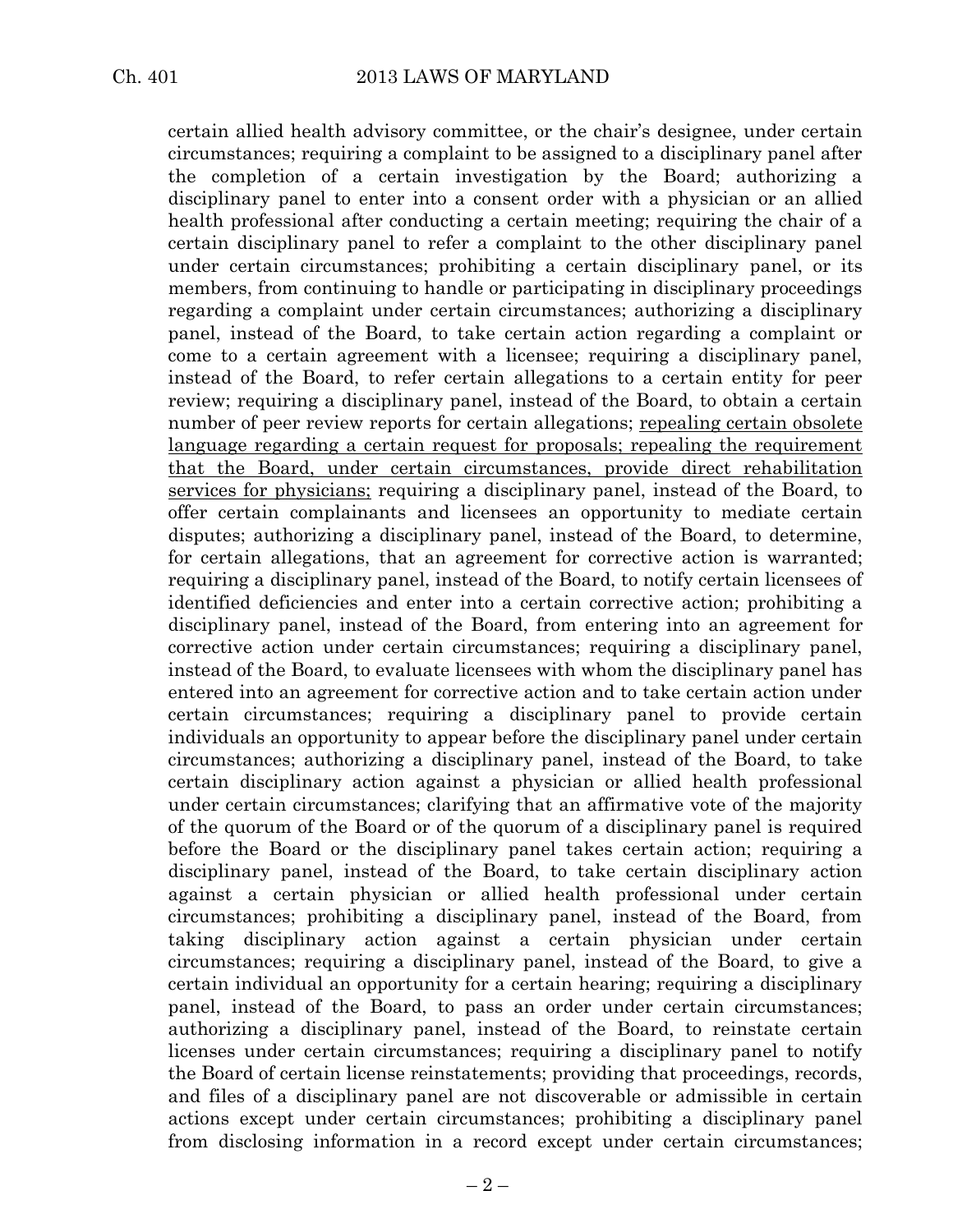requiring the Board to disclose the filing of charges and initial denials of licensure on the Board's Web site; requiring a disciplinary panel to disclose certain information in a record under certain circumstances; requiring certain licensee profiles to include a summary of charges filed against the licensee, including a copy of the charging document, under certain circumstances; requiring that licensee profiles include a certain disclaimer; requiring the Board to include certain information on a licensee's profile within a certain time period; requiring that a certain report that certain entities are required to file with the Board include a certain statement under certain circumstances; requiring the Board, in consultation with certain interested parties, to adopt regulations to define certain circumstances under which certain reporting is required by hospitals, related institutions, and alternative health systems; authorizing the Board to impose a certain civil penalty on an alternative health system that fails to file a certain report; requiring the Board to remit a certain penalty to the General Fund of the State; repealing the requirement that a circuit court of the State impose a civil penalty on an alternative health system that fails to file a certain report; requiring a certain court reporting requirement to be enforced by the imposition of a certain civil penalty; authorizing a disciplinary panel, instead of the Board, to take certain action against a physician who performs acupuncture under certain circumstances; requiring the chairs of certain committees, or the chairs' designees, to serve in an advisory capacity to the Board; requiring certain committees to submit an annual report to the Board; requiring the Board to consider all recommendations of certain committees and annually provide a certain report to the committees; requiring the Board to create and maintain a certain profile on certain licensees; requiring the profiles to contain certain information; requiring the Board to forward a written copy of certain profiles to a person under certain circumstances; requiring the Board to maintain certain profiles on the Board's Web site; requiring the Board to provide a mechanism for correcting factual inaccuracies in certain profiles; requiring the Polysomnography Professional Standards Committee to elect a chair every certain number of years; repealing the requirement that the Board provide a certain explanation to the Physician Assistant Advisory Committee; repealing the requirement that the Board assess a certain fee under certain circumstances; requiring the Board to submit a certain report to certain committees of the General Assembly and the Department of Legislative Services on or before a certain date and annually thereafter for a certain period of time; exempting the Board and the related allied health advisory committees from certain provisions of law requiring a certain preliminary evaluation; making this Act an emergency measure; defining certain terms; making certain conforming, stylistic, and technical changes; and generally relating to the State Board of Physicians and the related allied health advisory committees.

#### BY adding to

Article – Health Occupations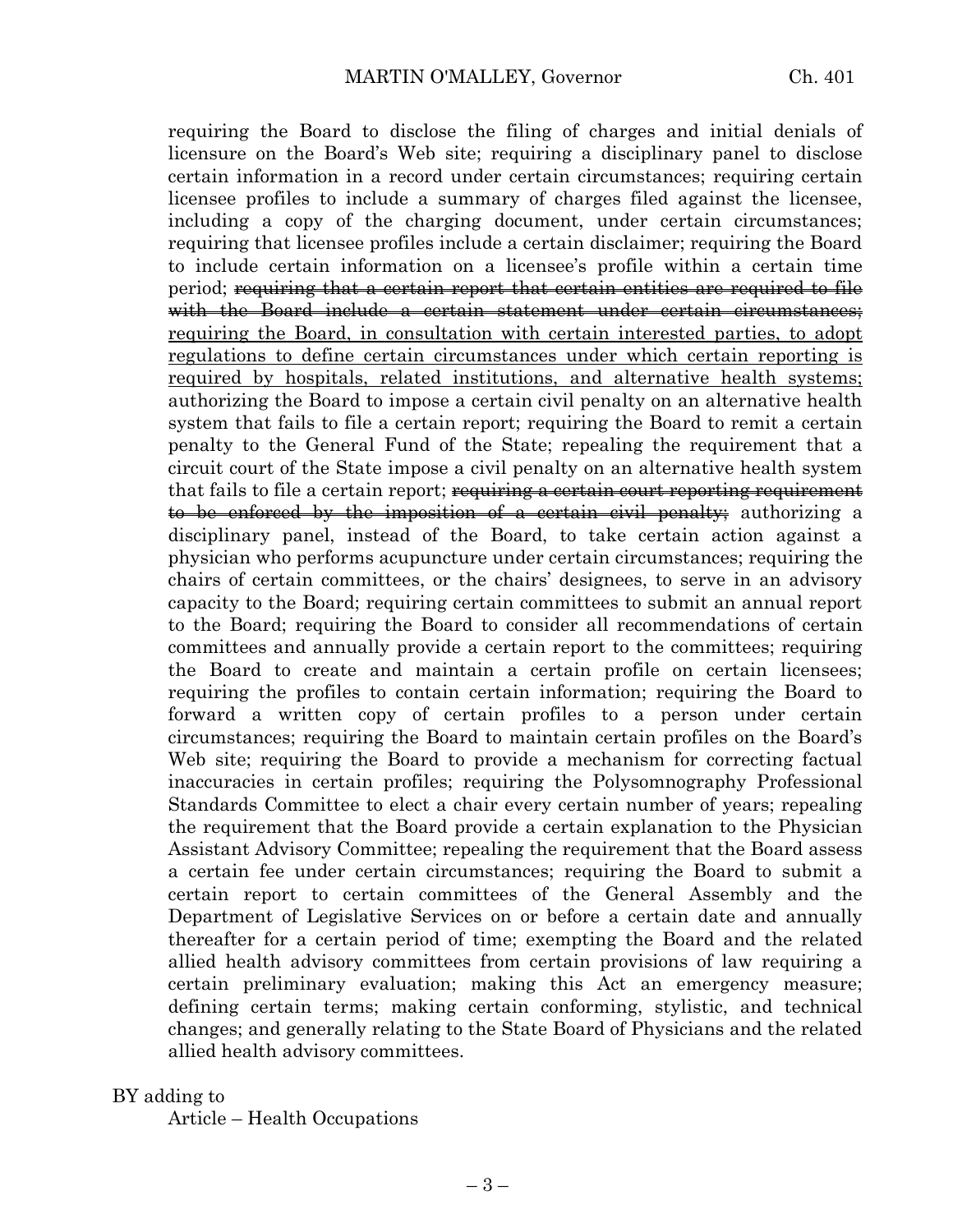Section 1–102, 14–101(a–1) and (c–1), 14–206.1, 14–401, 14–416, 14–5A–18.1, 14–5B–15.1, 14–5C–06(d), 14–5C–18.1, 14–5D–16.1, 14–5E–18.1, 15–101(i–1), and 15–316.1 Annotated Code of Maryland (2009 Replacement Volume and 2012 Supplement)

BY repealing and reenacting, without amendments,

Article – Health Occupations Section 14–101(a) and 15–101(a) Annotated Code of Maryland (2009 Replacement Volume and 2012 Supplement)

BY repealing and reenacting, with amendments,

Article – Health Occupations

Section 14–101(m), 14–202(a), 14–205, 14–206(d)(1), 14–207(b), 14–316, 14–401, –403 through 14–405.1, 14–406, 14–407(a), 14–408, 14–409(a), 14–410, 14–411(a), (b), (d)(1)(ii), (i), (j)(2)(i), (l)(2), (m), (r), and (s), 14–411.1(b), (c)(2), and (f),  $14-413$ ,  $14-414$ ,  $14-504(g)$ ,  $14-506(b)(2)$ ,  $14-5A-04(a)$ , –5A–06(d), 14–5A–07, 14–5A–16, 14–5A–17, 14–5A–17.1, 14–5A–18(f), –5A–19, 14–5A–25, 14–5B–04(a), 14–5B–05(c), 14–5B–06, 14–5B–13, –5B–14, 14–5B–14.1, 14–5B–15(f), 14–5B–16, 14–5B–21, 14–5C–04(a), –5C–07, 14–5C–16, 14–5C–17, 14–5C–18(f), 14–5C–19, 14–5C–25, –5D–03(a), 14–5D–05(e), 14–5D–06, 14–5D–14, 14–5D–15, 14–5D–16, –5D–20, 14–5E–04(a), 14–5E–06(d), 14–5E–07, 14–5E–15, 14–5E–16, –5E–18(f), 14–5E–19, 14–5E–25, 14–603, 14–702, 15–103(h), 15–202(d) and (e), 15–205, 15–206(a), 15–302(g), 15–312, 15–314 through 15–316, and 15–502

Annotated Code of Maryland

(2009 Replacement Volume and 2012 Supplement)

BY repealing

Article – Health Occupations Section 15–310(e) Annotated Code of Maryland (2009 Replacement Volume and 2012 Supplement)

BY repealing and reenacting, with amendments, Article – State Government Section 8–403(b)(6), (45), (48), (49), (53), (59), and (63) Annotated Code of Maryland (2009 Replacement Volume and 2012 Supplement)

SECTION 1. BE IT ENACTED BY THE GENERAL ASSEMBLY OF MARYLAND, That the Laws of Maryland read as follows:

#### **Article – Health Occupations**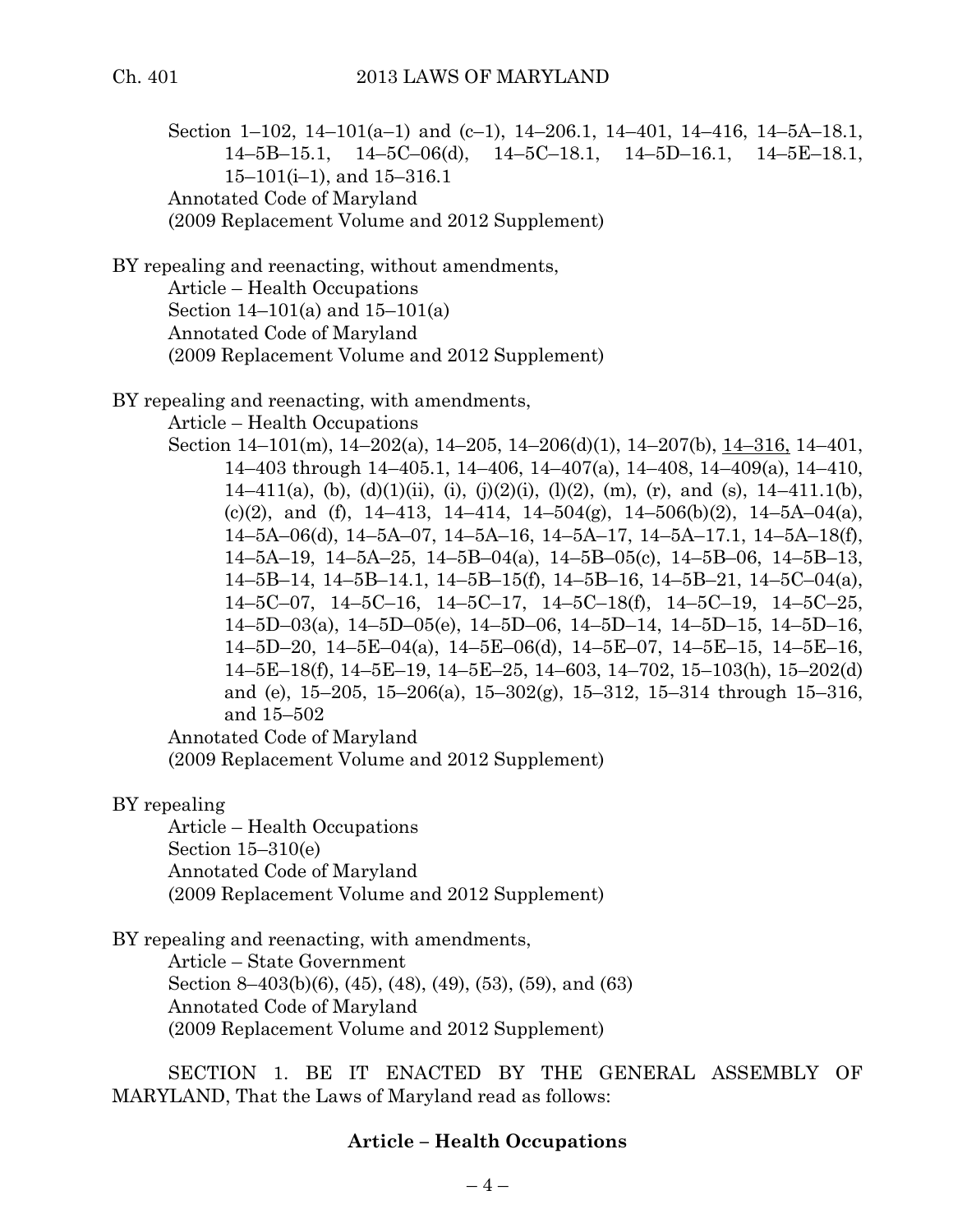**1–102.**

**(A) IT IS THE POLICY OF THE STATE THAT HEALTH OCCUPATIONS SHOULD BE REGULATED AND CONTROLLED AS PROVIDED IN THIS ARTICLE TO PROTECT THE HEALTH, SAFETY, AND WELFARE OF THE PUBLIC.**

**(B) THE HEALTH OCCUPATIONS BOARDS ESTABLISHED BY THIS ARTICLE, THE MAJORITY OF WHOSE MEMBERS ARE LICENSED OR CERTIFIED UNDER THIS ARTICLE, ARE CREATED TO FUNCTION AS INDEPENDENT BOARDS, WITH THE INTENT THAT A PEER GROUP IS BEST QUALIFIED TO REGULATE, CONTROL, AND OTHERWISE DISCIPLINE IN A FAIR AND UNBIASED MANNER THE LICENSEES OR CERTIFICATE HOLDERS WHO PRACTICE IN THE STATE.**

14–101.

(a) In this title the following words have the meanings indicated.

**(A–1) "ALLIED HEALTH PROFESSIONAL" MEANS AN INDIVIDUAL LICENSED BY THE BOARD UNDER SUBTITLE 5A, 5B, 5C, 5D, OR 5E OF THIS TITLE OR TITLE 15 OF THIS ARTICLE.**

**(C–1) "DISCIPLINARY PANEL" MEANS A DISCIPLINARY PANEL OF THE BOARD ESTABLISHED UNDER § 14–401 OF THIS TITLE.**

(m) "Physician Rehabilitation Program" means the program of the Board or the nonprofit entity with which the Board contracts under  $[\S 14-401(g)] \S$ **14–401.1(G)** of this title that evaluates and provides assistance to impaired physicians and other health professionals regulated by the Board who are directed by the Board to receive treatment and rehabilitation for alcoholism, chemical dependency, or other physical, emotional, or mental conditions.

14–202.

(a) (1) The Board shall consist of **[**21**] 22** members appointed by the Governor with the advice of the Secretary and the advice and consent of the Senate.

(2) Of the **[**21**] 22** members:

(i) 11 shall be practicing licensed physicians, at least one of whom shall be a doctor of osteopathy, appointed as provided in subsections (d) and (e) of this section;

(ii) 1 shall be a practicing licensed physician appointed at the Governor's discretion;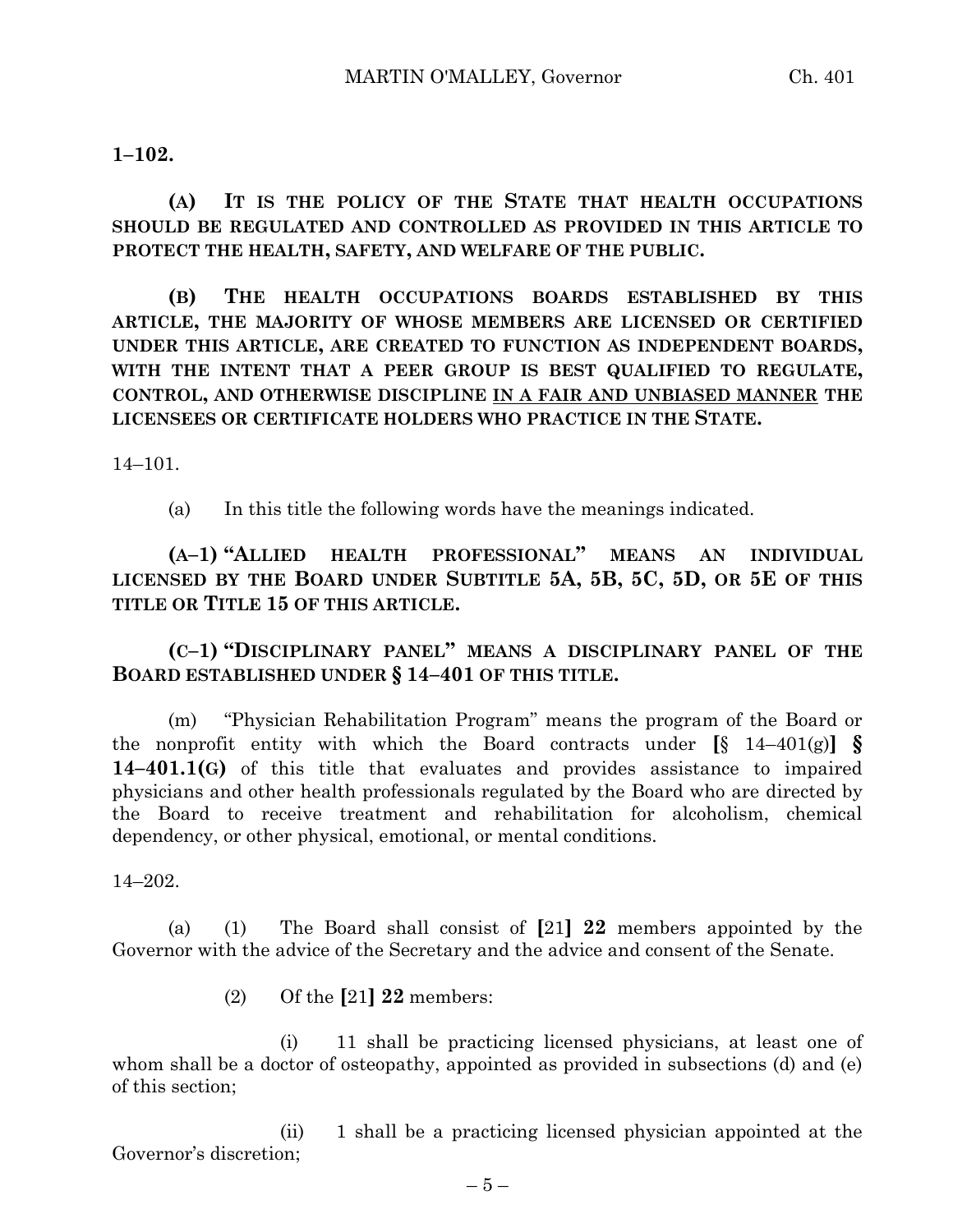(iii) 1 shall be a representative of the Department nominated by

the Secretary;

(iv) 1 shall be a **[**certified**] LICENSED** physician assistant appointed at the Governor's discretion as provided in subsections (f) and (g) of this section;

(v) **[**1**] 2** shall be **[**a**]** practicing licensed **[**physician**] PHYSICIANS** with **[**a**]** full–time faculty **[**appointment**] APPOINTMENTS** appointed to serve as **[**a representative**] REPRESENTATIVES** of **[**an**]** academic medical **[**institution**] INSTITUTIONS** in **[**this**] THE** State **[**appointed from a list containing**] AND OF WHOM**:

1. **1 SHALL BE APPOINTED FROM A LIST CONTAINING** 3 names submitted by the Johns Hopkins University School of Medicine; and

2. **1 SHALL BE APPOINTED FROM A LIST CONTAINING** 3 names submitted by the University of Maryland School of Medicine;

(vi) 5 shall be consumer members; and

(vii) 1 shall be a public member knowledgeable in risk management or quality assurance matters appointed from a list submitted by the Maryland Hospital Association.

14–205.

(a) **IN ADDITION TO THE POWERS AND DUTIES SET FORTH IN THIS TITLE AND IN TITLE 15 OF THIS ARTICLE, THE BOARD SHALL:**

**(1) ENFORCE THIS TITLE AND TITLE 15 OF THIS ARTICLE;**

**(2) ADOPT REGULATIONS TO CARRY OUT THE PROVISIONS OF THIS TITLE AND TITLE 15 OF THIS ARTICLE;**

**(3) ESTABLISH POLICIES FOR BOARD OPERATIONS;**

**(4) MAINTAIN THE RULES, REGULATIONS, AND POLICIES OF THE BOARD SO THAT THE RULES, REGULATIONS, AND POLICIES REFLECT THE CURRENT PRACTICES OF THE BOARD;**

**(5) OVERSEE:**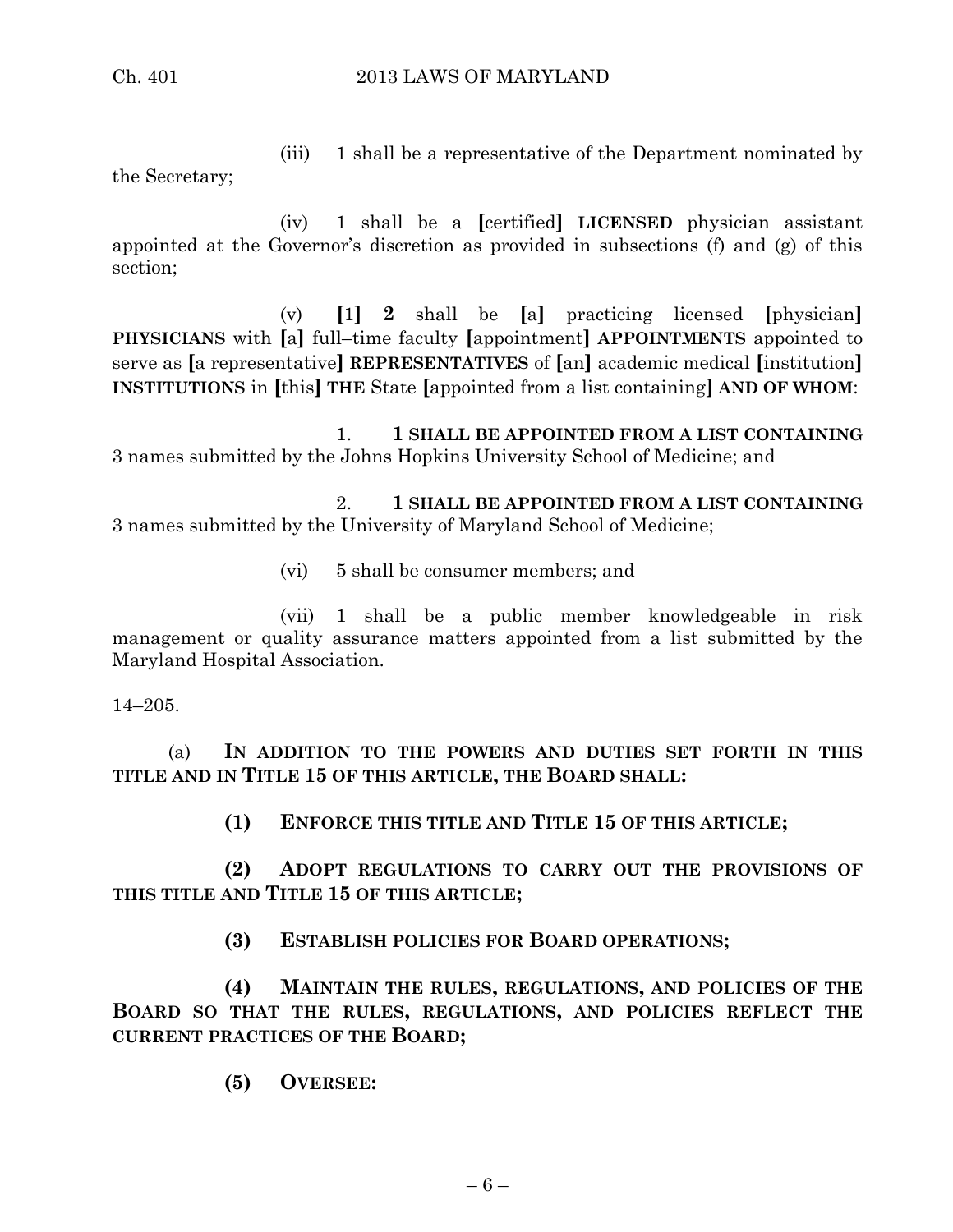**(I) THE LICENSING REQUIREMENTS FOR PHYSICIANS AND THE ALLIED HEALTH PROFESSIONALS; AND**

**(II) THE ISSUANCE AND RENEWAL OF LICENSES;**

**(6) MAINTAIN SECURE AND COMPLETE RECORDS;**

**(7) REVIEW AND PRELIMINARILY INVESTIGATE COMPLAINTS, INCLUDING ACKNOWLEDGING RECEIPT OF COMPLAINTS AND INFORMING COMPLAINANTS OF THE FINAL DISPOSITION OF COMPLAINTS;**

**(8) ESTABLISH MECHANISMS FOR IDENTIFYING AND MONITORING THE TREATMENT OF LICENSEES WHO ARE DEPENDENT ON ALCOHOL OR OTHER ADDICTIVE SUBSTANCES AND FOR THE VOLUNTARY SELF–REPORTING OF SUBSTANCE ABUSE ISSUES BY LICENSEES;**

**(9) (8) DEVELOP AND IMPLEMENT METHODS TO:**

**(I) IDENTIFY INCOMPETENT LICENSEES WHO FAIL TO MEET ACCEPTABLE STANDARDS OF CARE;**

**(II) (I) ASSESS AND IMPROVE LICENSEE PRACTICES; AND**

**(III) (II) ENSURE THE ONGOING COMPETENCE OF LICENSEES;**

**(10) (9) ENSURE THAT AN OPPORTUNITY FOR A HEARING IS PROVIDED TO AN INDIVIDUAL, IN ACCORDANCE WITH LAW, BEFORE ANY ACTION IS TAKEN AGAINST THE INDIVIDUAL;**

**(11) (10) ADJUDICATE NONDISCIPLINARY MATTERS WITHIN THE BOARD'S JURISDICTION;**

**(12) (11) REPORT ON ALL DISCIPLINARY ACTIONS, LICENSE DENIALS, AND LICENSE SURRENDERS;**

**(13) (12) ESTABLISH APPROPRIATE FEES THAT ARE ADEQUATE TO FUND THE EFFECTIVE REGULATION OF PHYSICIANS AND ALLIED HEALTH PROFESSIONALS;**

**(14) (13) MAKE RECOMMENDATIONS THAT BENEFIT THE HEALTH, SAFETY, AND WELFARE OF THE PUBLIC;**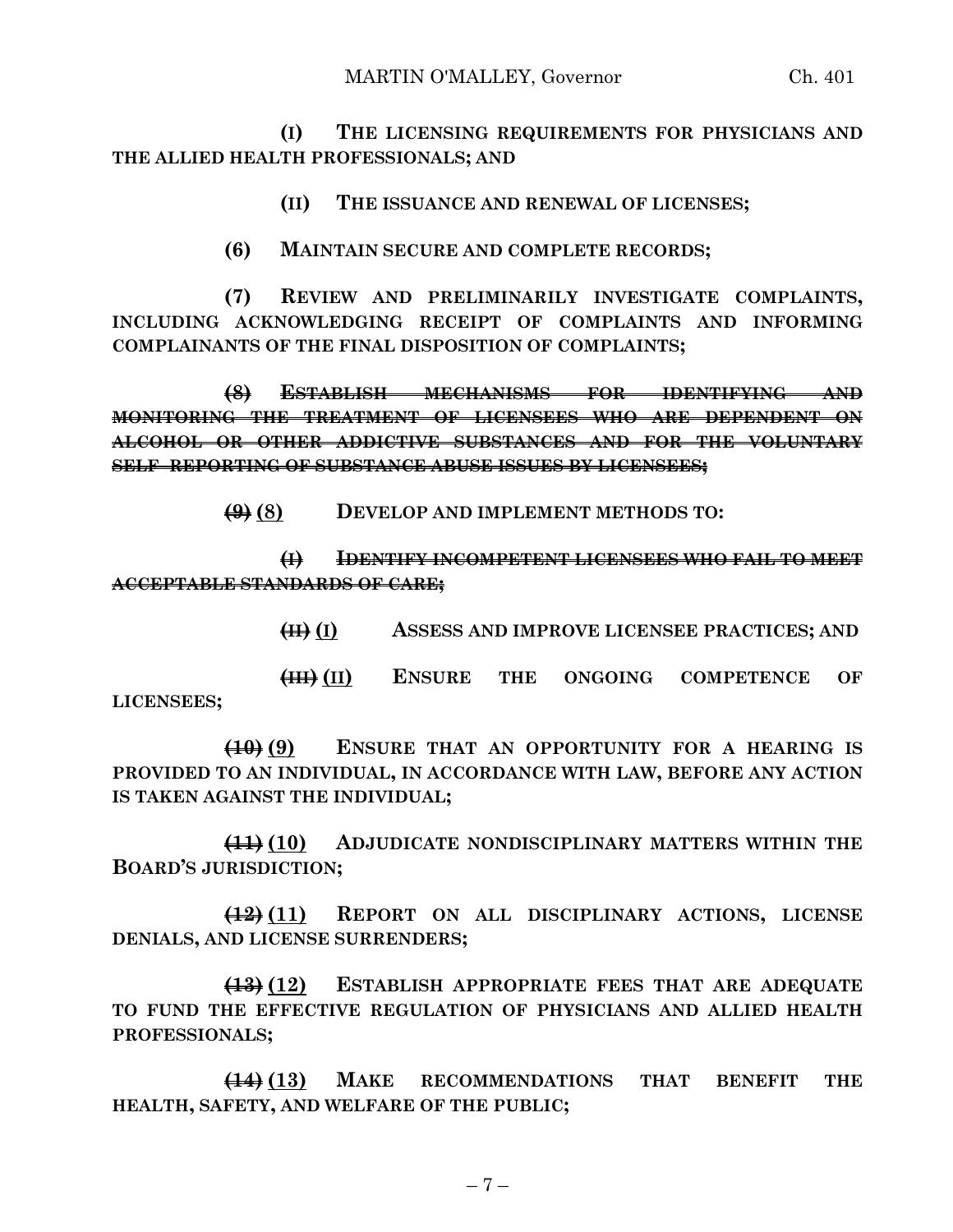**(15) (14) PROVIDE ONGOING EDUCATION AND TRAINING FOR BOARD MEMBERS TO ENSURE THAT THE BOARD MEMBERS CAN COMPETENTLY DISCHARGE THEIR DUTIES;**

**(16) (15) DIRECT EDUCATIONAL OUTREACH TO AND COMMUNICATE WITH LICENSEES AND THE PUBLIC;**

**(17) (16) DEVELOP AND ADOPT A BUDGET THAT REFLECTS REVENUES AND SUPPORTS THE COSTS ASSOCIATED WITH EACH ALLIED HEALTH PROFESSION REGULATED BY THE BOARD;**

**(18) (17) DEVELOP AND APPROVE AN ANNUAL REPORT AND OTHER REQUIRED REPORTS FOR SUBMISSION TO THE SECRETARY, THE GOVERNOR, THE GENERAL ASSEMBLY, AND THE PUBLIC;**

**(19) (18) APPROVE CONTRACTS AS NEEDED AND WITHIN BUDGETARY LIMITS;**

**(20) (19) APPOINT STANDING AND AD HOC COMMITTEES FROM AMONG BOARD MEMBERS AS NECESSARY;**

**(21) (20) DELEGATE TO THE EXECUTIVE DIRECTOR OF THE BOARD THE AUTHORITY TO DISCHARGE BOARD DUTIES, AS DEEMED APPROPRIATE AND NECESSARY BY THE BOARD, AND HOLD THE EXECUTIVE DIRECTOR ACCOUNTABLE TO THE BOARD; AND**

**(22) (21) APPOINT MEMBERS OF THE DISCIPLINARY PANELS.**

**(B)** (1) In addition to the powers set forth elsewhere in this title, the Board may:

(i) Adopt **[**rules and**]** regulations to**[**:

1. Carry out the provisions of this title; or

2. Regulate**] REGULATE** the performance of acupuncture, but only to the extent authorized by § 14–504 of this title;

(ii) After consulting with the State Board of Pharmacy, adopt rules and regulations regarding the dispensing of prescription drugs by a licensed physician;

(iii) Subject to the Administrative Procedure Act, deny a license to an applicant or**, IF AN APPLICANT HAS FAILED TO RENEW THE APPLICANT'S**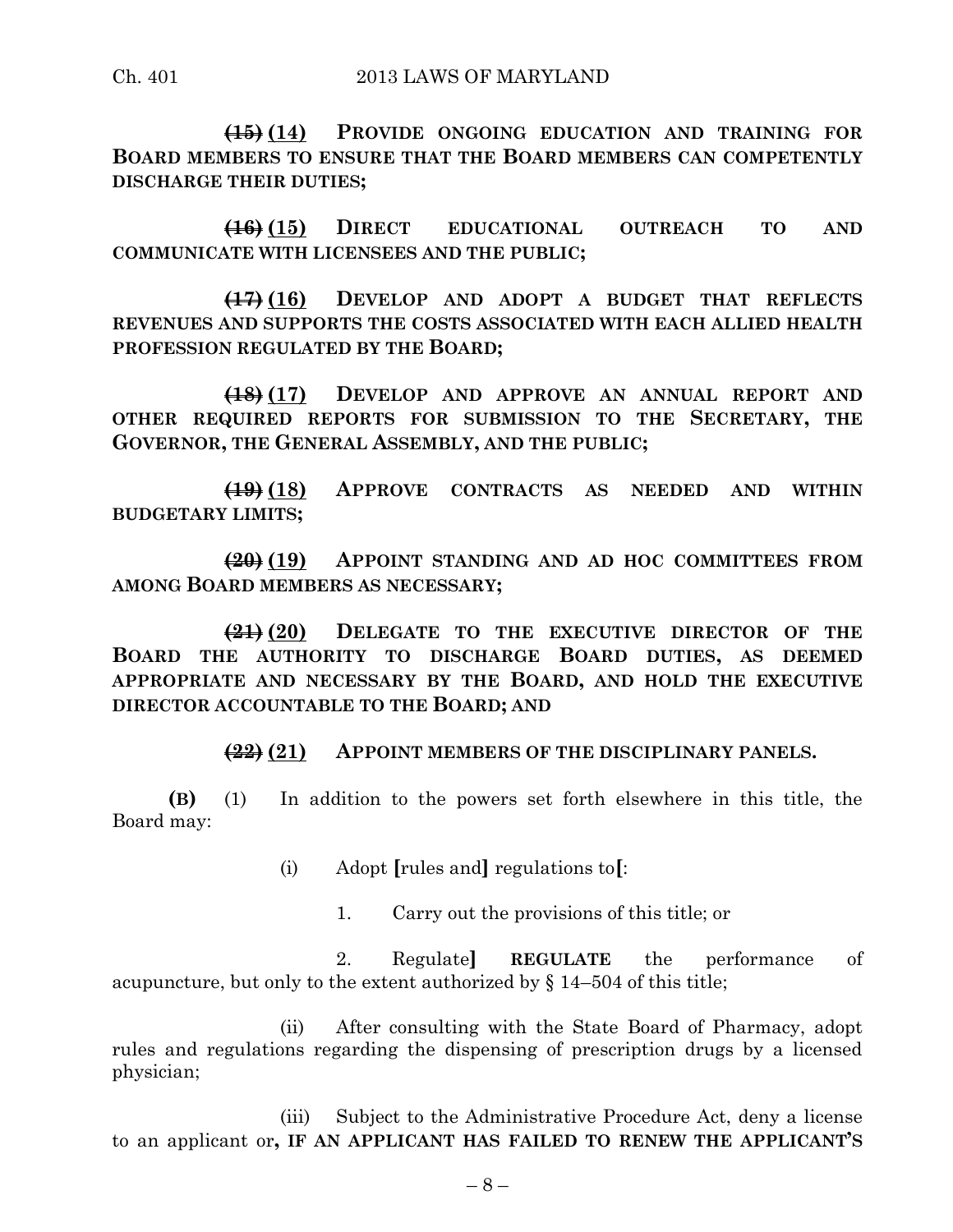**LICENSE,** refuse to renew or reinstate an applicant's license for any of the reasons that are grounds for action under § 14–404 of this title;

(iv) On receipt of a written and signed complaint, including a referral from the Commissioner of Labor and Industry, conduct an unannounced inspection of the office of a physician or acupuncturist, other than an office of a physician or acupuncturist in a hospital, related institution, freestanding medical facility, or a freestanding birthing center, to determine compliance at that office with the Centers for Disease Control and Prevention's guidelines on universal precautions; and

(v) Contract with others for the purchase of administrative and examination services to carry out the provisions of this title.

(2) The Board **OR A DISCIPLINARY PANEL** may investigate an alleged violation of this title.

**[**(b)**] (C)** (1) In addition to the duties set forth elsewhere in this title, the Board shall:

(i) Submit an annual report to the Faculty and to the Secretary;

(ii) Issue, for use in other jurisdictions, a certificate of professional standing to any licensed physician; and

(iii) Keep a list of all license applicants.

(2) (i) The Board shall keep a list of all physicians who are currently licensed.

(ii) The list shall include each physician's designated public address.

(iii) A physician's designated public address may be a post office box only if the physician provides to the Board a nonpublic address, under paragraph (3) of this subsection, that is not a post office box.

(iv) Each list prepared under this paragraph shall be kept as a permanent record of the Board.

(v) The list of currently licensed physicians is a public record.

(3) (i) The Board shall maintain on file a physician's designated nonpublic address, if provided by the physician, to facilitate communication between the physician and the Board.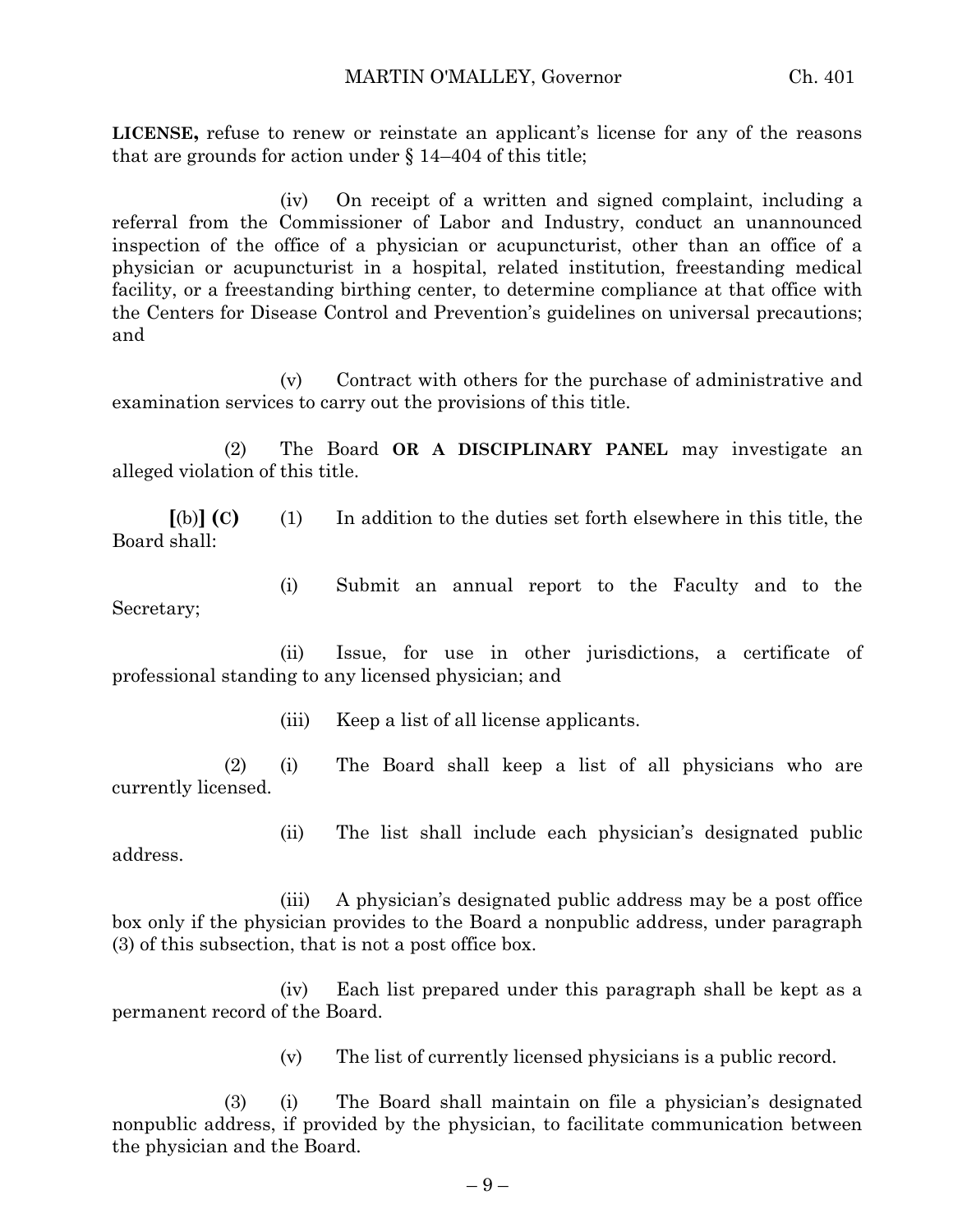(ii) The Board shall offer a physician the opportunity to designate a nonpublic address, in addition to the physician's public address, at the time of initial licensure and license renewal.

(iii) A physician shall designate an address where the Board may send the physician mail.

(iv) A physician's designated nonpublic address is not a public record and may not be released by the Board.

#### 14–206.

(d) (1) If the entry is necessary to carry out a duty under this title, the Board's executive director or other duly authorized agent or investigator of the Board may enter at any reasonable hour:

(i) A place of business of a licensed physician; **OR**

(ii) **[**Private premises where the Board suspects that a person who is not licensed by the Board is practicing, attempting to practice, or offering to practice medicine, based on a formal complaint; or

(iii)**]** Public premises.

#### **14–206.1.**

**(A) BASED ON A COMPLAINT RECEIVED BY THE BOARD, THE EXECUTIVE DIRECTOR OF THE BOARD MAY APPLY TO A JUDGE OF THE DISTRICT COURT OR A CIRCUIT COURT FOR A SEARCH WARRANT TO ENTER PRIVATE PREMISES WHERE THE BOARD OR A DISCIPLINARY PANEL SUSPECTS THAT A PERSON WHO IS NOT LICENSED BY THE BOARD IS PRACTICING, ATTEMPTING TO PRACTICE, OR OFFERING TO PRACTICE MEDICINE.**

- **(B) AN APPLICATION FOR A SEARCH WARRANT SHALL:**
	- **(1) BE IN WRITING;**
	- **(2) BE VERIFIED BY THE APPLICANT; AND**

**(3) DESCRIBE THE PREMISES TO BE SEARCHED AND THE NATURE, SCOPE, AND PURPOSE OF THE SEARCH.**

**(C) A JUDGE WHO RECEIVES AN APPLICATION FOR A SEARCH WARRANT MAY ISSUE A WARRANT ON A FINDING THAT:**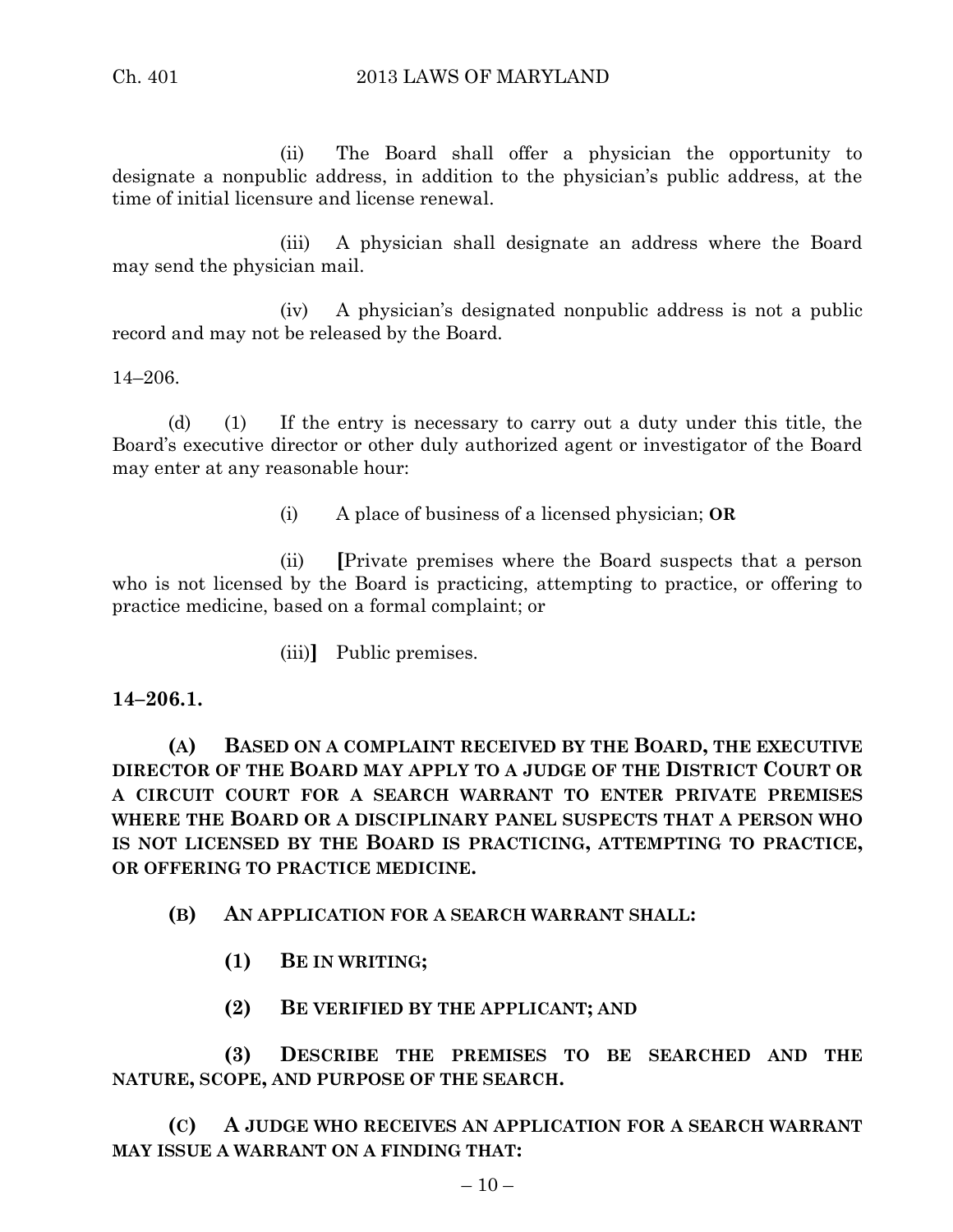**(1) THE SCOPE OF THE PROPOSED SEARCH IS REASONABLE;**

**(2) THE REQUEST FOR A SEARCH WARRANT IS BASED ON A COMPLAINT RECEIVED BY THE BOARD; AND**

**(3) OBTAINING CONSENT TO ENTER THE PREMISES MAY JEOPARDIZE THE ATTEMPT TO DETERMINE WHETHER A PERSON WHO IS NOT LICENSED BY THE BOARD IS PRACTICING, ATTEMPTING TO PRACTICE, OR OFFERING TO PRACTICE MEDICINE.**

**(D) (1) A SEARCH WARRANT ISSUED UNDER THIS SECTION SHALL SPECIFY THE LOCATION OF THE PREMISES TO BE SEARCHED.**

**(2) A SEARCH CONDUCTED IN ACCORDANCE WITH A SEARCH WARRANT ISSUED UNDER THIS SECTION MAY NOT EXCEED THE LIMITS SPECIFIED IN THE WARRANT.**

**(E) A SEARCH WARRANT ISSUED UNDER THIS SECTION SHALL BE EXECUTED AND RETURNED TO THE ISSUING JUDGE:**

**(1) WITHIN THE PERIOD SPECIFIED IN THE WARRANT, WHICH MAY NOT EXCEED 30 DAYS AFTER THE DATE OF ISSUANCE; OR**

**(2) WITHIN 15 DAYS AFTER THE DATE OF ISSUANCE, IF NO PERIOD IS SPECIFIED IN THE WARRANT.**

14–207.

(b) (1) The Board may set reasonable fees for the issuance and renewal of licenses and its other services.

(2) The fees charged shall be set so as to approximate the cost of maintaining the Board**, INCLUDING THE COST OF PROVIDING A REHABILITATION PROGRAM FOR PHYSICIANS UNDER § 14–401.1(G) OF THIS TITLE**.

(3) Funds to cover the compensation and expenses of the Board members shall be generated by fees set under this section.

14–316.

(d) (1) In addition to any other qualifications and requirements established by the Board, the Board may establish continuing education requirements as a condition to the renewal of licenses under this section.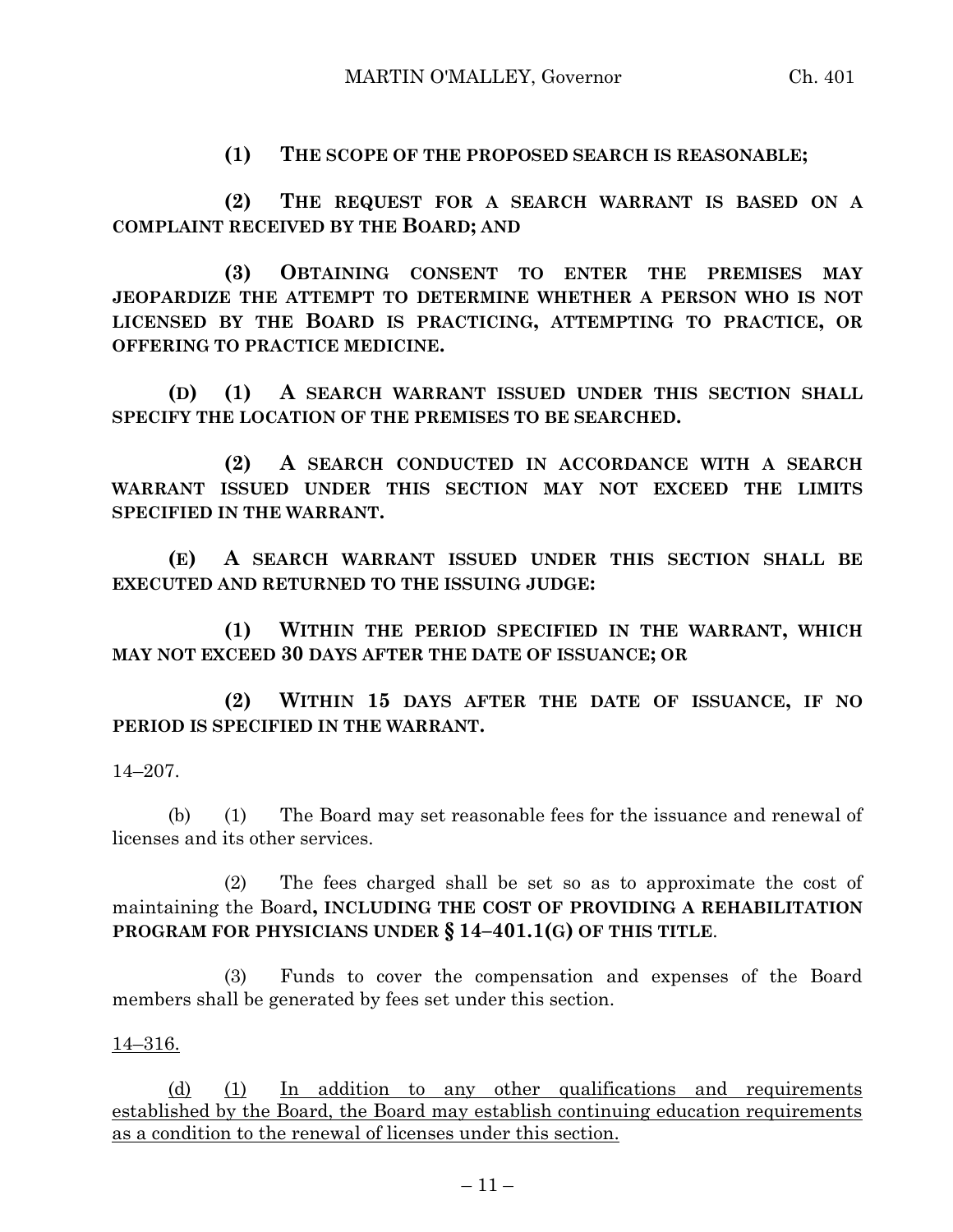(2) In establishing these requirements, the Board shall evaluate existing methods, devices, and programs in use among the various medical specialties and other recognized medical groups.

# **(3) THE BOARD SHALL ADOPT REGULATIONS THAT ALLOW A LICENSEE SEEKING RENEWAL TO RECEIVE UP TO 5 CONTINUING EDUCATION CREDITS PER RENEWAL PERIOD FOR PROVIDING UNCOMPENSATED, VOLUNTARY MEDICAL SERVICES DURING EACH RENEWAL PERIOD.**

**[**(3)**] (4)** The Board may not establish or enforce these requirements if they would so reduce the number of physicians in a community as to jeopardize the availability of adequate medical care in that community.

**[**(4)**] (5)** The Board may impose a civil penalty of up to \$100 per continuing medical education credit in lieu of a sanction under § 14–404 of this title, for a first offense, for the failure of a licensee to obtain the continuing medical education credits required by the Board.

**14–401.**

**(A) THERE ARE TWO DISCIPLINARY PANELS THROUGH WHICH ALLEGATIONS OF GROUNDS FOR DISCIPLINARY ACTION AGAINST A LICENSED PHYSICIAN OR AN ALLIED HEALTH PROFESSIONAL SHALL BE RESOLVED.**

**(B) (1) THE CHAIR OF THE BOARD SHALL ASSIGN EACH MEMBER OF THE BOARD TO ONE OF THE DISCIPLINARY PANELS ESTABLISHED UNDER SUBSECTION (A) OF THIS SECTION.**

**(2) EACH DISCIPLINARY PANEL SHALL CONSIST OF 11 BOARD MEMBERS.**

**(3) OF THE 11 MEMBERS ON A DISCIPLINARY PANEL:**

**(I) 6 SHALL BE PRACTICING LICENSED PHYSICIANS;**

**(II) 1 SHALL BE A PRACTICING LICENSED PHYSICIAN WITH A FULL–TIME FACULTY APPOINTMENT;**

**(III) 1 SHALL BE A REPRESENTATIVE OF THE DEPARTMENT OR A LICENSED PHYSICIAN ASSISTANT; AND**

**(IV) 3 SHALL BE MEMBERS OF THE PUBLIC.**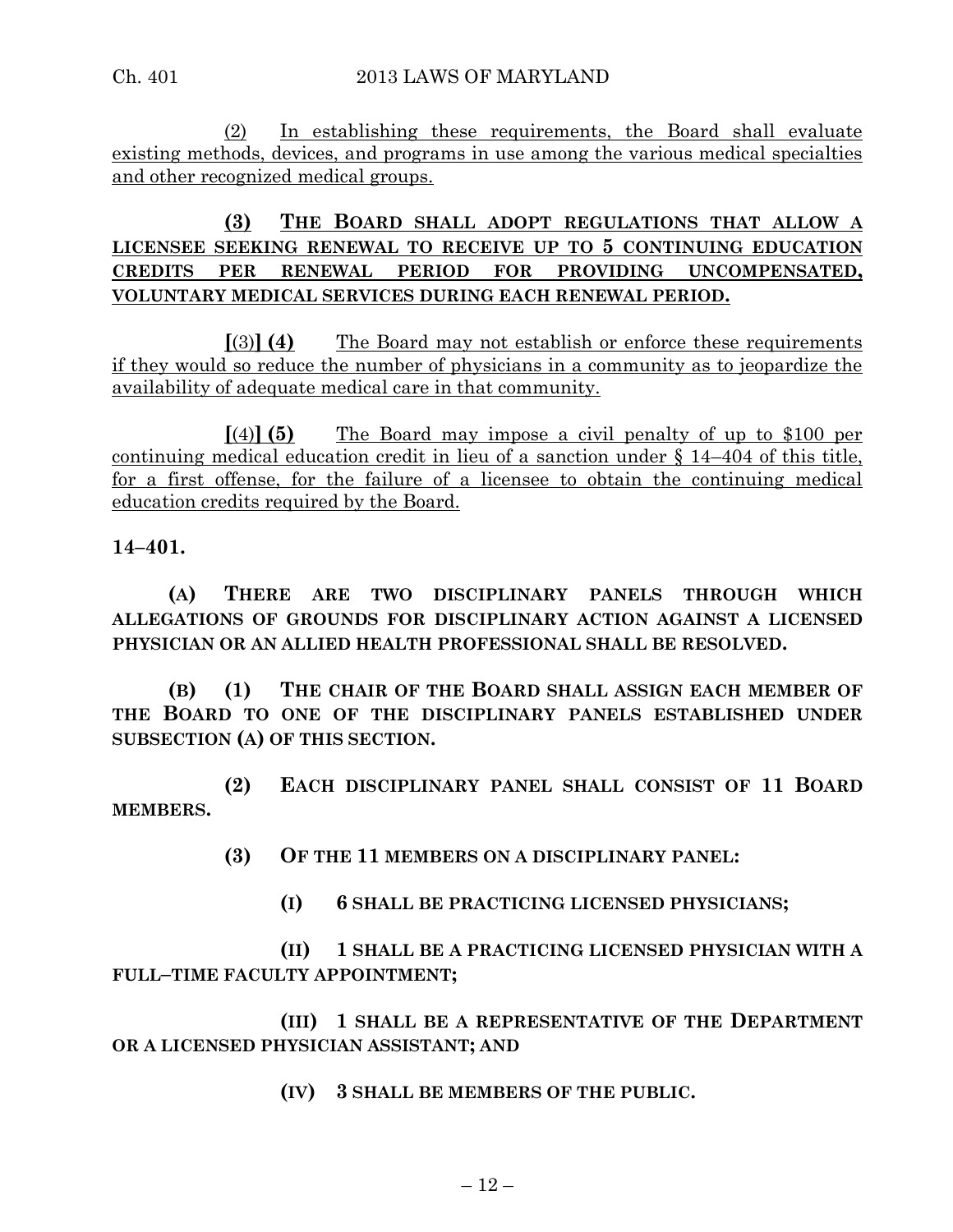**(4) THE CHAIR OF THE BOARD MAY SERVE AS AN EX–OFFICIO MEMBER OF THE DISCIPLINARY PANEL TO WHICH THE CHAIR WAS NOT ASSIGNED AS A MEMBER UNDER PARAGRAPH (1) OF THIS SUBSECTION.**

**(5) THE CHAIR OF THE BOARD SHALL SELECT A MEMBER OF EACH DISCIPLINARY PANEL TO BE THE CHAIR OF THE DISCIPLINARY PANEL.**

**(6) A QUORUM OF A DISCIPLINARY PANEL CONSISTS OF 6 7 MEMBERS.**

**[**14–401.**] 14–401.1.**

(a) **(1)** The Board shall perform any necessary preliminary investigation **REGARDING AN ALLEGATION OF GROUNDS FOR DISCIPLINARY OR OTHER ACTION BROUGHT TO THE BOARD'S ATTENTION** before **[**the Board refers**] THE ALLEGATION IS ASSIGNED** to **[**an investigatory body an allegation of grounds for disciplinary or other action brought to its attention**] A DISCIPLINARY PANEL**.

**(2) (I) AFTER THE COMPLETION OF ANY NECESSARY PRELIMINARY INVESTIGATION UNDER PARAGRAPH (1) OF THIS SUBSECTION, A COMPLAINT SHALL BE ASSIGNED TO A DISCIPLINARY PANEL.**

**(II) SUBJECT TO THE PROVISIONS OF THIS SECTION, A DISCIPLINARY PANEL:**

**1. SHALL DETERMINE THE FINAL DISPOSITION OF A COMPLAINT AGAINST A PHYSICIAN OR AN ALLIED HEALTH PROFESSIONAL; AND**

**2. HAS THE INDEPENDENT AUTHORITY TO MAKE A DETERMINATION REGARDING THE FINAL DISPOSITION OF A COMPLAINT.**

**(III) THE BOARD MAY NOT VOTE TO APPROVE OR DISAPPROVE ANY ACTION TAKEN BY A DISCIPLINARY PANEL, INCLUDING THE FINAL DISPOSITION OF A COMPLAINT.**

**(3) A DISCIPLINARY PANEL THAT IS ASSIGNED A COMPLAINT UNDER PARAGRAPH (2)(I) OF THIS SUBSECTION MAY:**

**(I) CONDUCT ANY ADDITIONAL INVESTIGATION INTO A COMPLAINT THAT IS DEEMED NECESSARY TO DETERMINE WHETHER A VIOLATION OF THIS TITLE OR TITLE 15 OF THIS ARTICLE HAS OCCURRED; AND**

**(II) ENTER INTO A CONSENT ORDER WITH A PHYSICIAN OR AN ALLIED HEALTH PROFESSIONAL AFTER CONDUCTING A MEETING BETWEEN**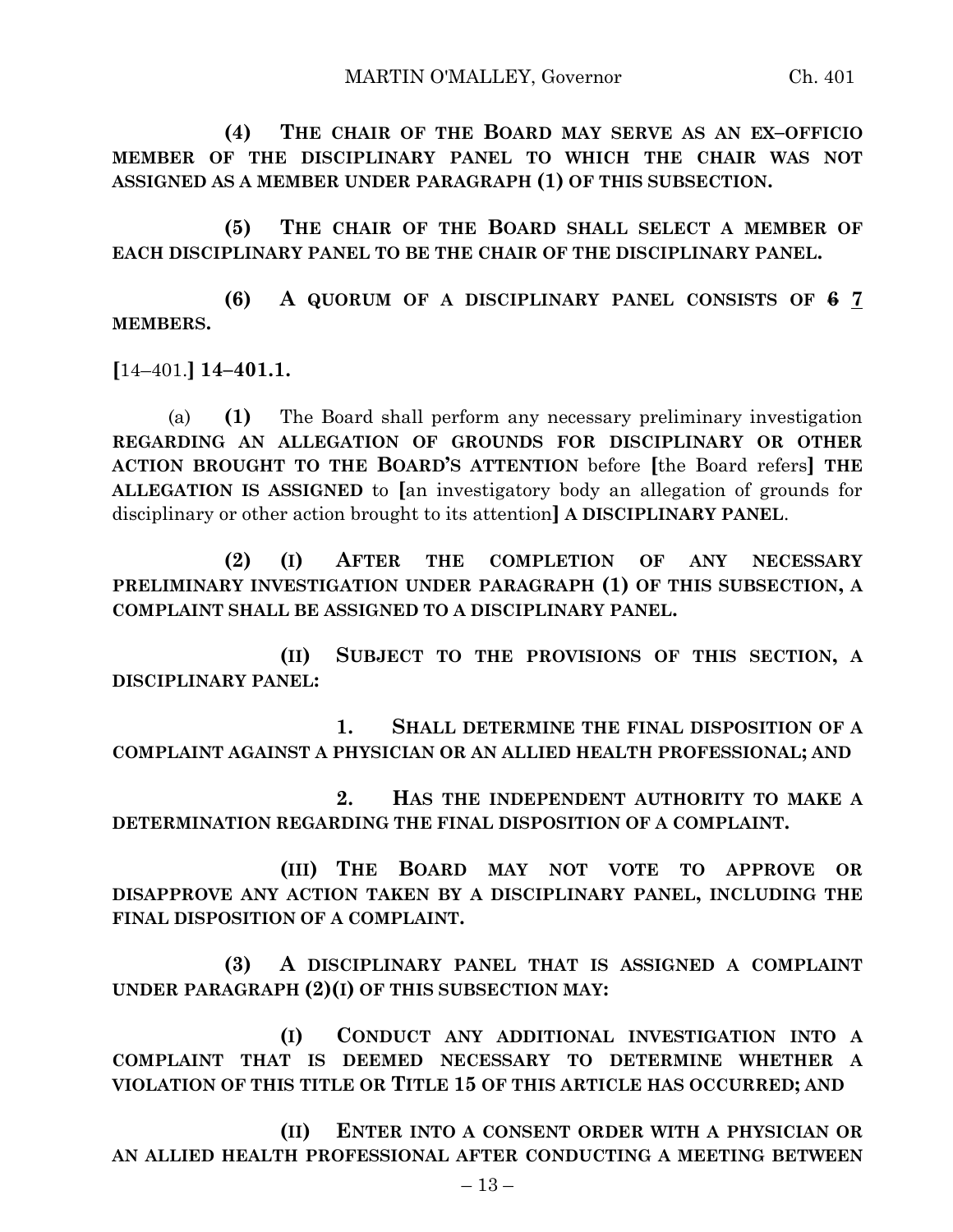**THE DISCIPLINARY PANEL AND THE PHYSICIAN OR ALLIED HEALTH PROFESSIONAL TO DISCUSS ANY PROPOSED DISPOSITION OF THE COMPLAINT.**

**(4) A DISCIPLINARY PANEL THAT IS ASSIGNED A COMPLAINT AGAINST AN ALLIED HEALTH PROFESSIONAL UNDER PARAGRAPH (2)(I) OF THIS SUBSECTION SHALL CONSULT WITH THE CHAIR OF THE APPROPRIATE ALLIED HEALTH ADVISORY COMMITTEE, OR THE CHAIR'S DESIGNEE, BEFORE TAKING DISCIPLINARY ACTION AGAINST THE ALLIED HEALTH PROFESSIONAL.**

**(5) (I) IF A COMPLAINT PROCEEDS TO A HEARING UNDER §** 14-405, § 14-5A-17, § 14-5B-14, § 14-5C-17, § 14-5D-15, OR § 14-5E-16 OF **THIS TITLE OR § 15–315 OF THIS ARTICLE, THE CHAIR OF THE DISCIPLINARY PANEL THAT WAS ASSIGNED THE COMPLAINT UNDER PARAGRAPH (2)(I) OF THIS SUBSECTION SHALL REFER THE COMPLAINT TO THE OTHER DISCIPLINARY PANEL.**

**(II) IF THE COMPLAINT PROCEEDS TO A HEARING AND IS REFERRED TO THE OTHER DISCIPLINARY PANEL UNDER SUBPARAGRAPH (I) OF THIS PARAGRAPH, THE DISCIPLINARY PANEL THAT WAS ASSIGNED THE COMPLAINT UNDER PARAGRAPH (2)(I) OF THIS SUBSECTION, OR ANY OF ITS MEMBERS, MAY NOT:**

**1. CONTINUE TO HANDLE THE COMPLAINT;**

**2. PARTICIPATE IN ANY DISCIPLINARY PROCEEDINGS REGARDING THE COMPLAINT; OR**

#### **3. DETERMINE THE FINAL DISPOSITION OF THE COMPLAINT.**

(b) If an allegation of grounds for disciplinary or other action is made by a patient or a family member of a patient based on  $\S 14-404(a)(22)$  of this subtitle and a full investigation results from that allegation, the full investigation shall include an offer of an interview with the patient or a family member of the patient who was present on or about the time that the incident that gave rise to the allegation occurred.

(c) (1) Except as otherwise provided in this subsection, after **[**performing any necessary preliminary investigation of an allegation of grounds for disciplinary or other action**] BEING ASSIGNED A COMPLAINT UNDER SUBSECTION (A) OF THIS SECTION**, the **[**Board**] DISCIPLINARY PANEL** may:

(i) Refer **[**the**] AN** allegation for further investigation to the entity that has contracted with the Board under subsection (e) of this section;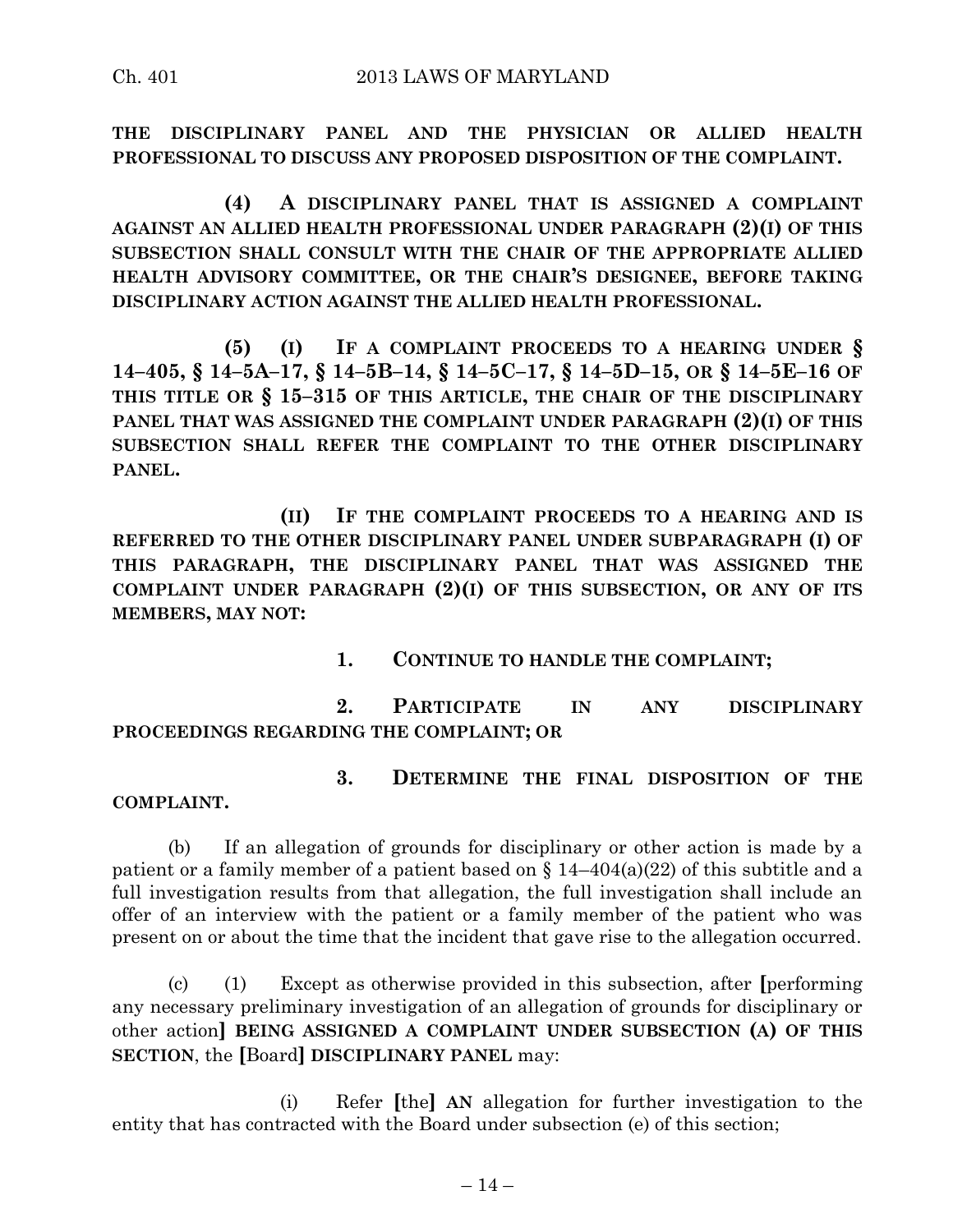(ii) Take any appropriate and immediate action as necessary; or

(iii) Come to an agreement for corrective action with a licensee pursuant to paragraph (4) of this subsection.

(2) **(I)** After **[**performing any necessary preliminary investigation of an allegation of grounds for disciplinary or other action**] BEING ASSIGNED A COMPLAINT**, the **[**Board**] DISCIPLINARY PANEL** shall refer any allegation **IN THE COMPLAINT** based on  $\{14-404(a)(22)\}$  of this subtitle to the entity or entities that have contracted with the Board under subsection (e) of this section for further investigation and physician peer review within the involved medical specialty or specialties.

**(II) A DISCIPLINARY PANEL SHALL OBTAIN TWO PEER REVIEW REPORTS FROM THE ENTITY OR INDIVIDUAL WITH WHOM THE BOARD CONTRACTED UNDER SUBSECTION (E) OF THIS SECTION FOR EACH ALLEGATION THE DISCIPLINARY PANEL REFERS FOR PEER REVIEW.**

(3) If, after **[**performing any necessary preliminary investigation**] BEING ASSIGNED A COMPLAINT**, the **[**Board**] DISCIPLINARY PANEL** determines that an allegation involving fees for professional or ancillary services does not constitute grounds for disciplinary or other action, the **[**Board**] DISCIPLINARY PANEL** shall offer the complainant and the licensee an opportunity to mediate the dispute.

(4) (i) Except as provided in subparagraph (ii) of this paragraph, if an allegation is based on § 14–404(a)(40) of this subtitle, **[**the Board**] A DISCIPLINARY PANEL**:

1. May determine that an agreement for corrective action is warranted; and

2. Shall notify the licensee of the identified deficiencies and enter into an agreement for corrective action with the licensee as provided in this paragraph.

(ii) **[**The Board**] A DISCIPLINARY PANEL** may not enter into an agreement for corrective action with a licensee if patient safety is an issue.

(iii) The **[**Board**] DISCIPLINARY PANEL** shall subsequently evaluate the licensee and shall:

1. Terminate the corrective action if the **[**Board**] DISCIPLINARY PANEL** is satisfied that the licensee is in compliance with the agreement for corrective action and has corrected the deficiencies; or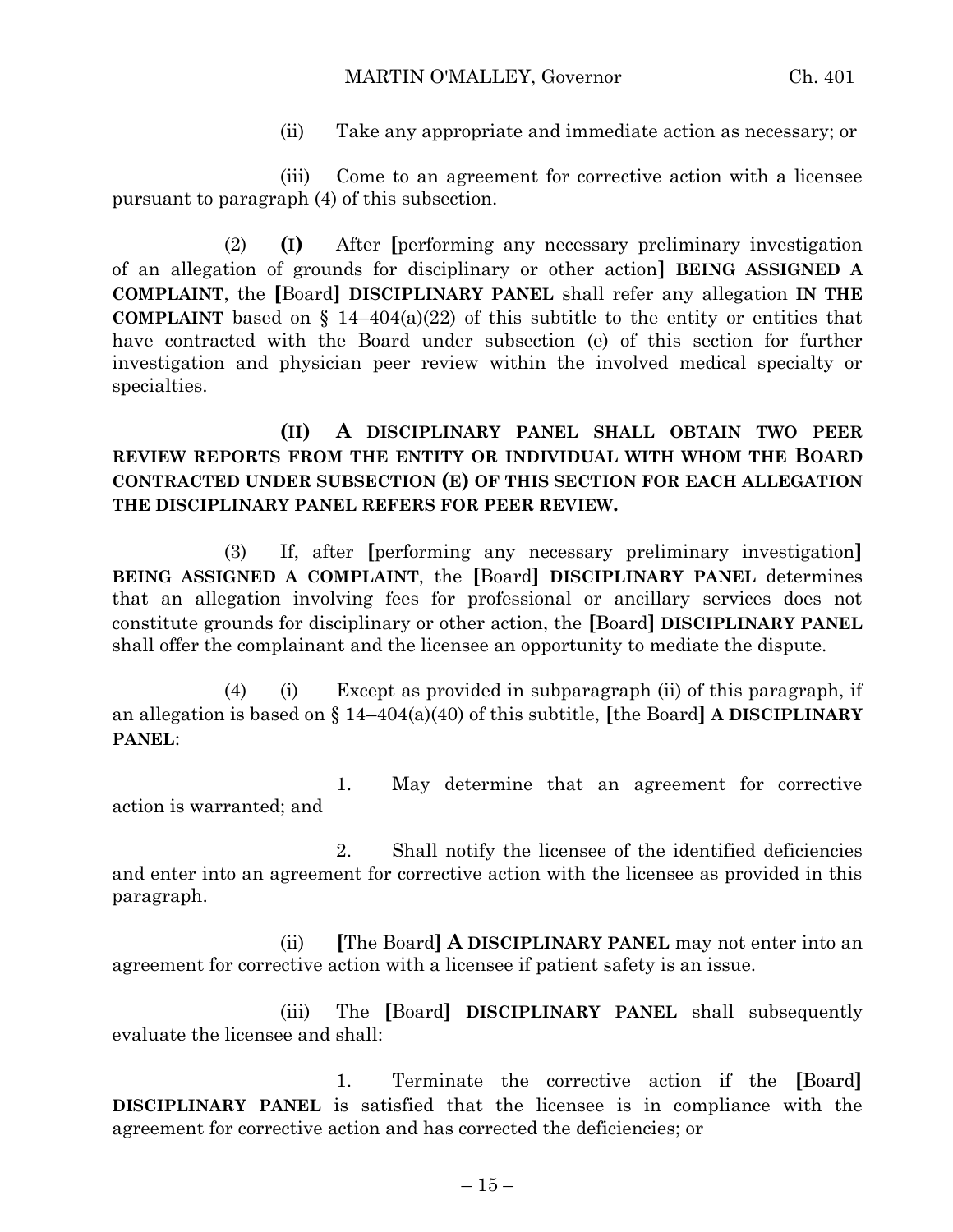2. Pursue disciplinary action under § 14–404 of this subtitle if the deficiencies persist or the licensee has failed to comply with the agreement for corrective action.

(iv) An agreement for corrective action under this paragraph may not be made public or considered a disciplinary action under this title.

(v) The Board shall provide a summary of **[**the**] EACH DISCIPLINARY PANEL'S** corrective action agreements in the executive director's report of Board activities.

(d) County medical societies shall refer to the Board all complaints that set forth allegations of grounds for disciplinary action under § 14–404 of this subtitle.

(e) (1) **[**(i)**]** In accordance with subsection (f) of this section, the Board shall enter into a written contract with an entity or individual for confidential physician peer review of allegations based on § 14–404(a)(22) of this subtitle.

**[**(ii) The Board shall obtain two peer review reports for each allegation it refers for peer review.**]**

- (2) A peer reviewer shall:
	- (i) Be Board certified;
	- (ii) Have special qualifications to judge the matter at hand;
	- (iii) Have received a specified amount of medical experience and

training;

(iv) Have no formal actions against the peer reviewer's own

license;

- (v) Receive training in peer review;
- (vi) Have a standard format for peer review reports; and

(vii) To the extent practicable, be licensed and engaged in the practice of medicine in the State.

(3) The Board may consult with the appropriate specialty health care provider societies in the State to obtain a list of physicians qualified to provide peer review services.

(4) For purposes of peer review, the Board may use sole source procurement under § 13–107 of the State Finance and Procurement Article.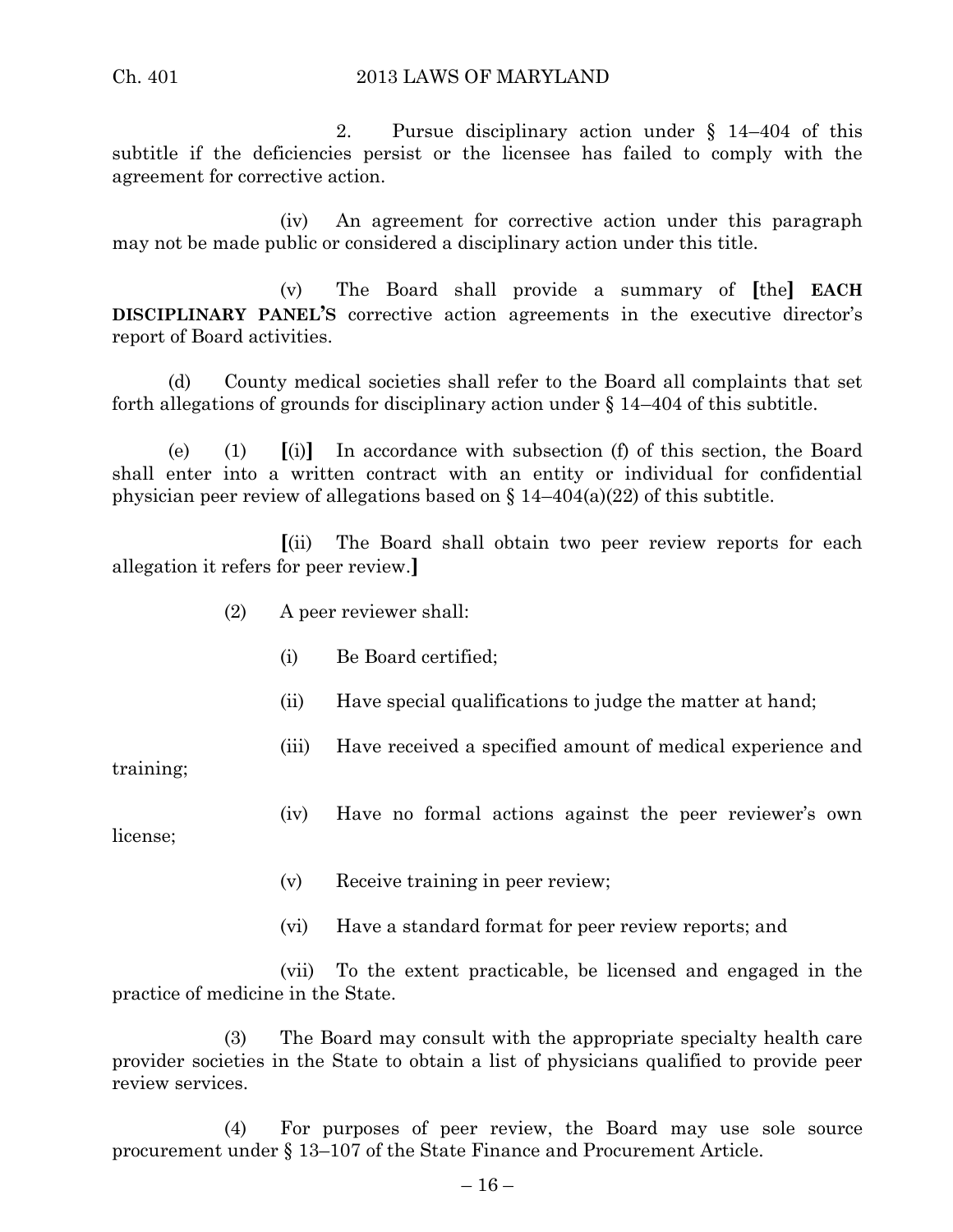(5) The hearing of charges may not be stayed or challenged because of the selection of peer reviewers under this subsection before the filing of charges.

(f) (1) The entity or individual peer reviewer with which the Board contracts under subsection (e) of this section shall have 90 days for completion of peer review.

(2) The entity or individual peer reviewer may apply to the Board for an extension of up to 30 days to the time limit imposed under paragraph (1) of this subsection.

(3) If an extension is not granted, and 90 days have elapsed, the Board may contract with any other entity or individual who meets the requirements of subsection (e)(2) of this section for the services of peer review.

(4) If an extension has been granted, and 120 days have elapsed, the Board may contract with any other entity or individual who meets the requirements of subsection (e)(2) of this section for the services of peer review.

(g)  $(\pm)$  Except as provided in paragraph  $(2)$  of this subsection, on or before January 1, 2008, the **THE** Board shall issue a request for proposals and enter into a written contract with a nonprofit entity to provide rehabilitation services for physicians or other allied health professionals directed by the Board to receive rehabilitation services.

(2) If the Board does not receive a responsive proposal under paragraph (1) of this subsection or is not able to contract with a nonprofit entity, the Board shall provide directly rehabilitation services for physicians.

(h) (1) To facilitate the investigation and prosecution of disciplinary matters and the mediation of fee disputes coming before it, the Board may contract with an entity or entities for the purchase of investigatory, mediation, and related services.

(2) Services that may be contracted for under this subsection include the services of:

- (i) Investigators;
- (ii) Attorneys;
- (iii) Accountants;
- (iv) Expert witnesses;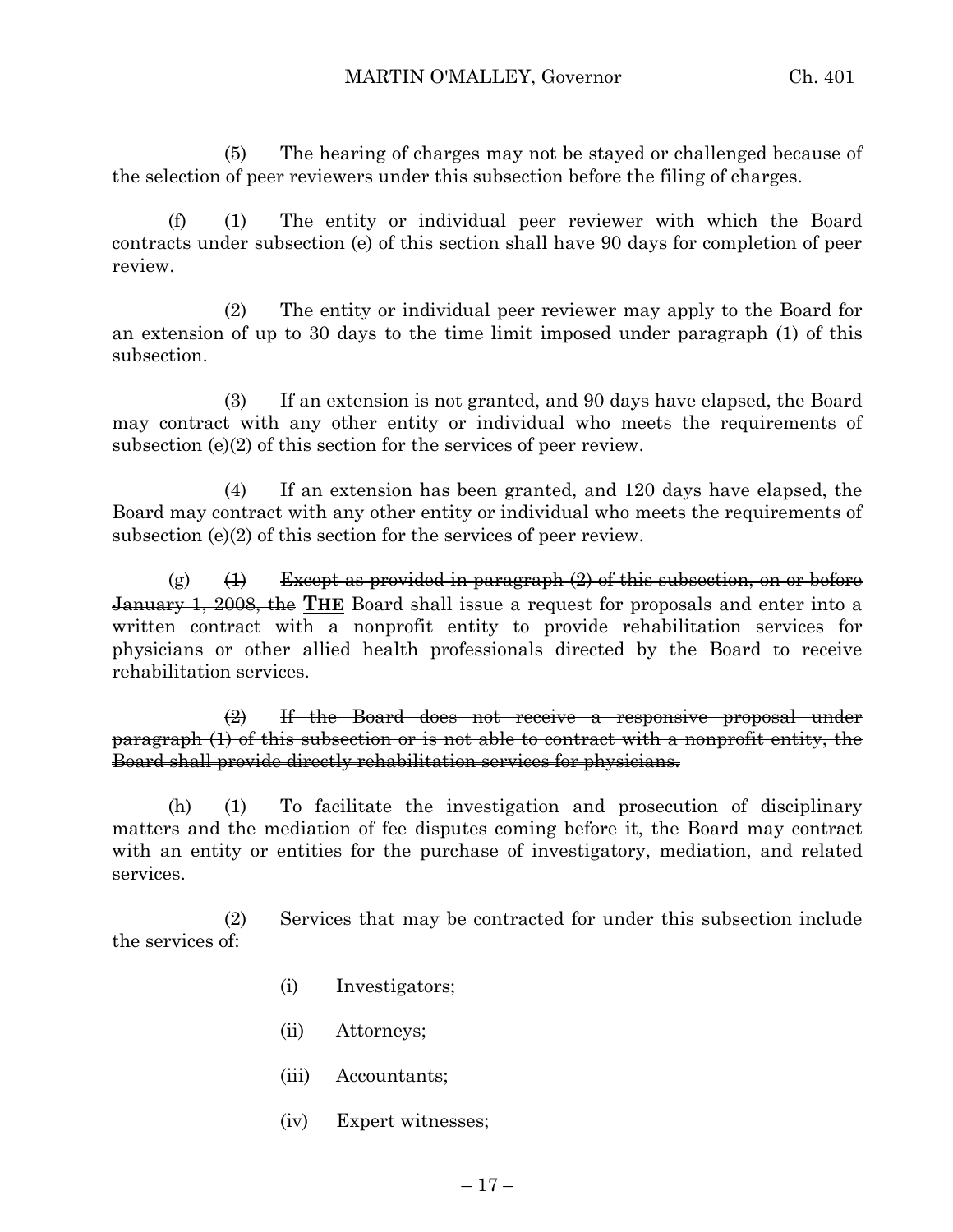- (v) Consultants; and
- (vi) Mediators.

(i) The Board **OR A DISCIPLINARY PANEL** may issue subpoenas and administer oaths in connection with any investigation under this section and any hearing or proceeding before it.

(j) Those individuals not licensed under this title but covered under §  $14-413(a)(1)(ii)3$  and 4 of this subtitle are subject to the hearing provisions of § 14–405 of this subtitle.

(k) (1) It is the intent of this section that the disposition of every complaint against a licensee that sets forth allegations of grounds for disciplinary action filed with the Board shall be completed as expeditiously as possible and, in any event, within 18 months after the complaint was received by the Board.

(2) If **[**the Board**] A DISCIPLINARY PANEL** is unable to complete the disposition of a complaint within 1 year, the Board shall include in the record of that complaint a detailed explanation of the reason for the delay.

**(L) A DISCIPLINARY PANEL, IN CONDUCTING A MEETING WITH A PHYSICIAN OR ALLIED HEALTH PROFESSIONAL TO DISCUSS THE PROPOSED DISPOSITION OF A COMPLAINT, SHALL PROVIDE AN OPPORTUNITY TO APPEAR BEFORE THE DISCIPLINARY PANEL TO BOTH THE LICENSEE WHO HAS BEEN CHARGED AND THE INDIVIDUAL WHO HAS FILED THE COMPLAINT AGAINST THE LICENSEE GIVING RISE TO THE CHARGE.**

14–403.

(a) Unless **[**the Board**] A DISCIPLINARY PANEL** agrees to accept the surrender of a license, certification, or registration of an individual the Board regulates, the individual may not surrender the license, certification, or registration nor may the license, certification, or registration lapse by operation of law while the individual is under investigation or while charges are pending.

(b) **[**The Board**] A DISCIPLINARY PANEL** may set conditions on its agreement to accept surrender of a license, certification, or registration.

14–404.

(a) Subject to the hearing provisions of § 14–405 of this subtitle, **[**the Board**] A DISCIPLINARY PANEL**, on the affirmative vote of a majority of the quorum **OF THE DISCIPLINARY PANEL**, may reprimand any licensee, place any licensee on probation, or suspend or revoke a license if the licensee: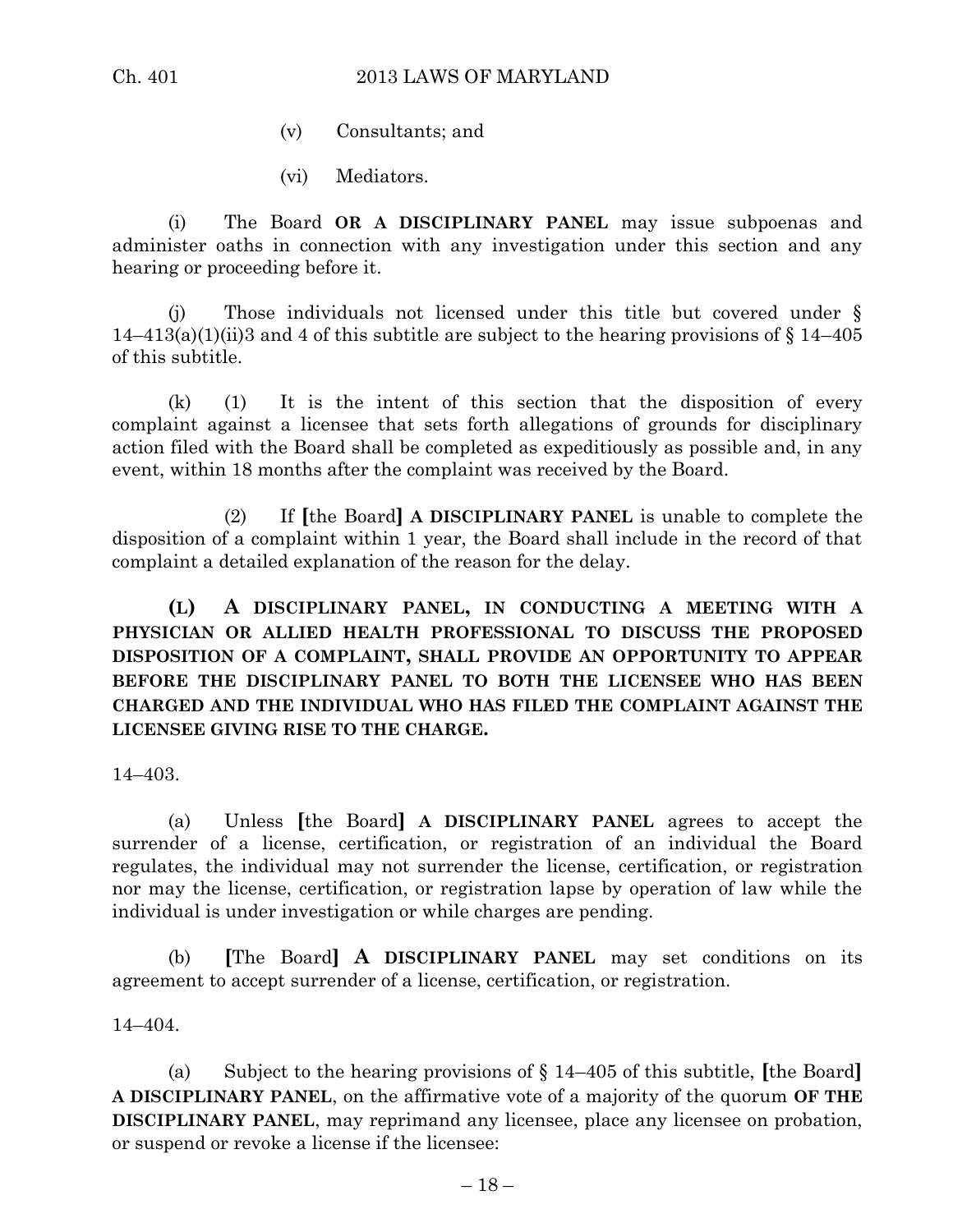(1) Fraudulently or deceptively obtains or attempts to obtain a license for the applicant or licensee or for another;

- (2) Fraudulently or deceptively uses a license;
- (3) Is guilty of:
	- (i) Immoral conduct in the practice of medicine; or
	- (ii) Unprofessional conduct in the practice of medicine;
- (4) Is professionally, physically, or mentally incompetent;
- (5) Solicits or advertises in violation of  $\S 14-503$  of this title;
- (6) Abandons a patient;
- (7) Habitually is intoxicated;

(8) Is addicted to, or habitually abuses, any narcotic or controlled dangerous substance as defined in  $\S 5-101$  of the Criminal Law Article;

- (9) Provides professional services:
	- (i) While under the influence of alcohol; or

(ii) While using any narcotic or controlled dangerous substance, as defined in § 5–101 of the Criminal Law Article, or other drug that is in excess of therapeutic amounts or without valid medical indication;

(10) Promotes the sale of drugs, devices, appliances, or goods to a patient so as to exploit the patient for financial gain;

(11) Willfully makes or files a false report or record in the practice of medicine;

(12) Willfully fails to file or record any medical report as required under law, willfully impedes or obstructs the filing or recording of the report, or induces another to fail to file or record the report;

(13) On proper request, and in accordance with the provisions of Title 4, Subtitle 3 of the Health – General Article, fails to provide details of a patient's medical record to the patient, another physician, or hospital;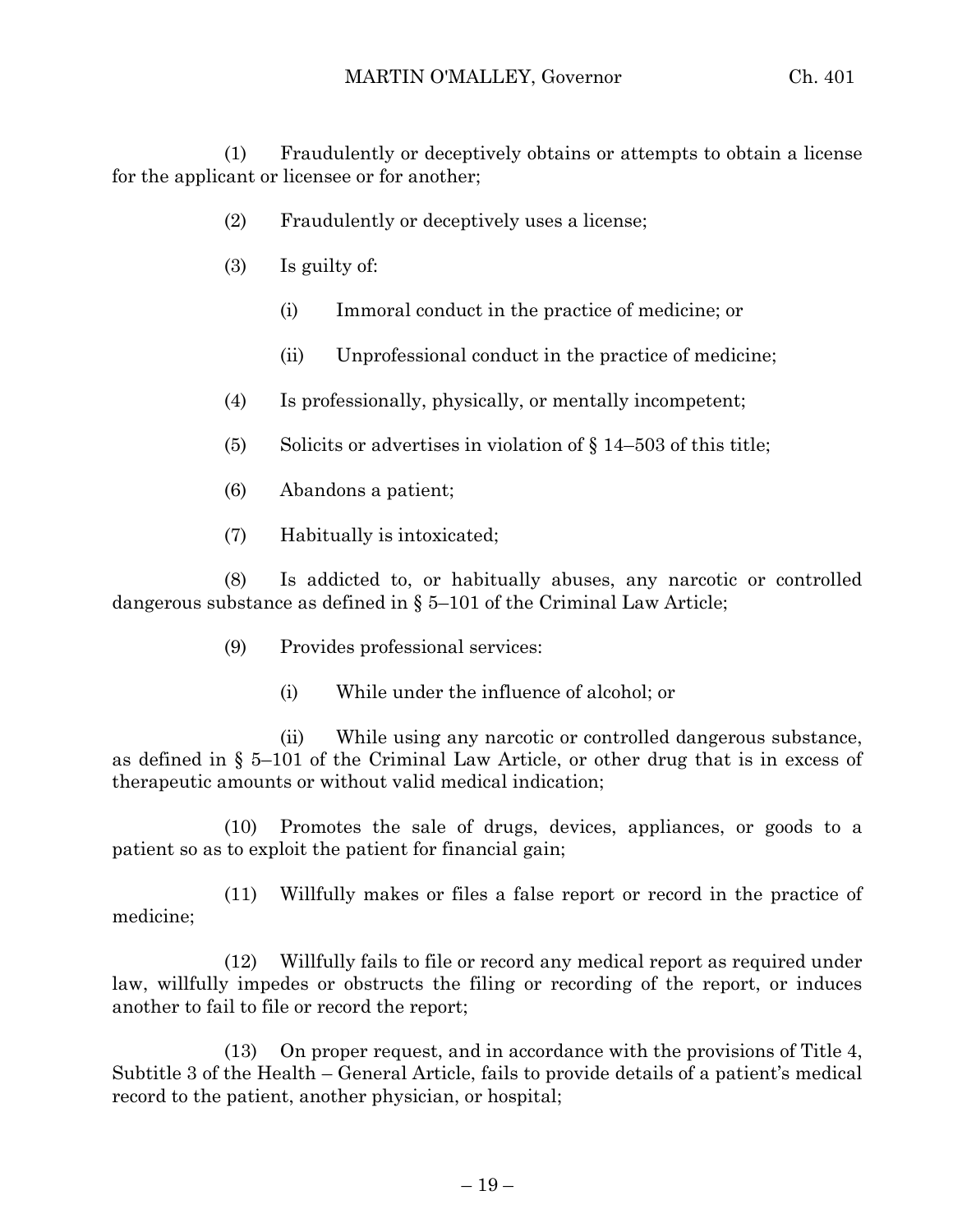#### Ch. 401 2013 LAWS OF MARYLAND

(14) Solicits professional patronage through an agent or other person or profits from the acts of a person who is represented as an agent of the physician;

(15) Pays or agrees to pay any sum to any person for bringing or referring a patient or accepts or agrees to accept any sum from any person for bringing or referring a patient;

(16) Agrees with a clinical or bioanalytical laboratory to make payments to the laboratory for a test or test series for a patient, unless the licensed physician discloses on the bill to the patient or third–party payor:

(i) The name of the laboratory;

(ii) The amount paid to the laboratory for the test or test series;

and

(iii) The amount of procurement or processing charge of the licensed physician, if any, for each specimen taken;

(17) Makes a willful misrepresentation in treatment;

(18) Practices medicine with an unauthorized person or aids an unauthorized person in the practice of medicine;

(19) Grossly overutilizes health care services;

(20) Offers, undertakes, or agrees to cure or treat disease by a secret method, treatment, or medicine;

(21) Is disciplined by a licensing or disciplinary authority or convicted or disciplined by a court of any state or country or disciplined by any branch of the United States uniformed services or the Veterans' Administration for an act that would be grounds for disciplinary action under this section;

(22) Fails to meet appropriate standards as determined by appropriate peer review for the delivery of quality medical and surgical care performed in an outpatient surgical facility, office, hospital, or any other location in this State;

(23) Willfully submits false statements to collect fees for which services are not provided;

(24) Was subject to investigation or disciplinary action by a licensing or disciplinary authority or by a court of any state or country for an act that would be grounds for disciplinary action under this section and the licensee: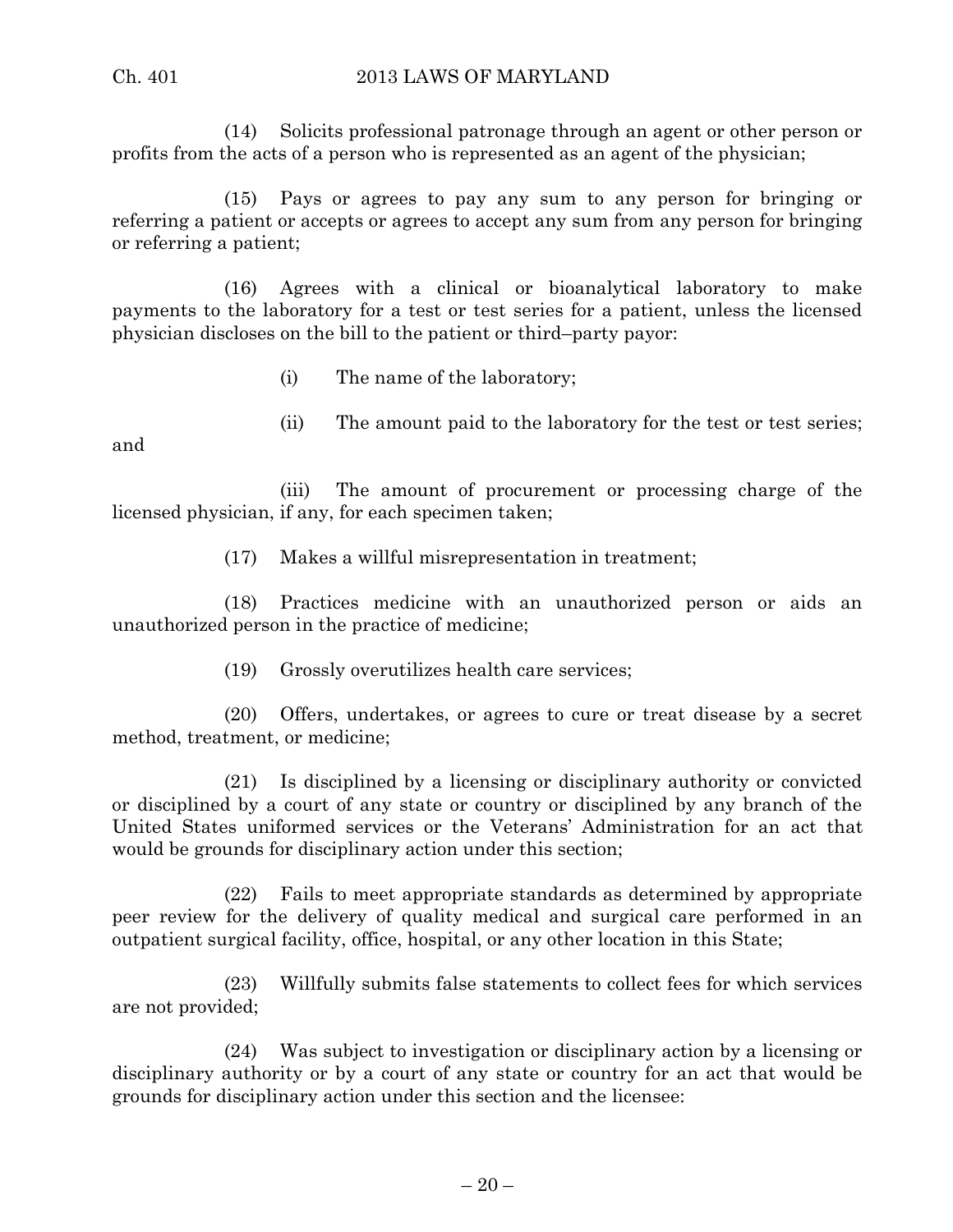MARTIN O'MALLEY, Governor Ch. 401

(i) Surrendered the license issued by the state or country to the state or country; or

(ii) Allowed the license issued by the state or country to expire or lapse;

(25) Knowingly fails to report suspected child abuse in violation of § 5–704 of the Family Law Article;

(26) Fails to educate a patient being treated for breast cancer of alternative methods of treatment as required by  $\S$  20–113 of the Health – General Article;

(27) Sells, prescribes, gives away, or administers drugs for illegal or illegitimate medical purposes;

(28) Fails to comply with the provisions of  $\S 12-102$  of this article;

(29) Refuses, withholds from, denies, or discriminates against an individual with regard to the provision of professional services for which the licensee is licensed and qualified to render because the individual is HIV positive;

(30) Except as to an association that has remained in continuous existence since July 1, 1963:

(i) Associates with a pharmacist as a partner or co–owner of a pharmacy for the purpose of operating a pharmacy;

(ii) Employs a pharmacist for the purpose of operating a pharmacy; or

(iii) Contracts with a pharmacist for the purpose of operating a pharmacy;

(31) Except in an emergency life–threatening situation where it is not feasible or practicable, fails to comply with the Centers for Disease Control and Prevention's guidelines on universal precautions;

(32) Fails to display the notice required under  $\S 14-415$  of this subtitle;

(33) Fails to cooperate with a lawful investigation conducted by the Board **OR A DISCIPLINARY PANEL**;

(34) Is convicted of insurance fraud as defined in § 27–801 of the Insurance Article;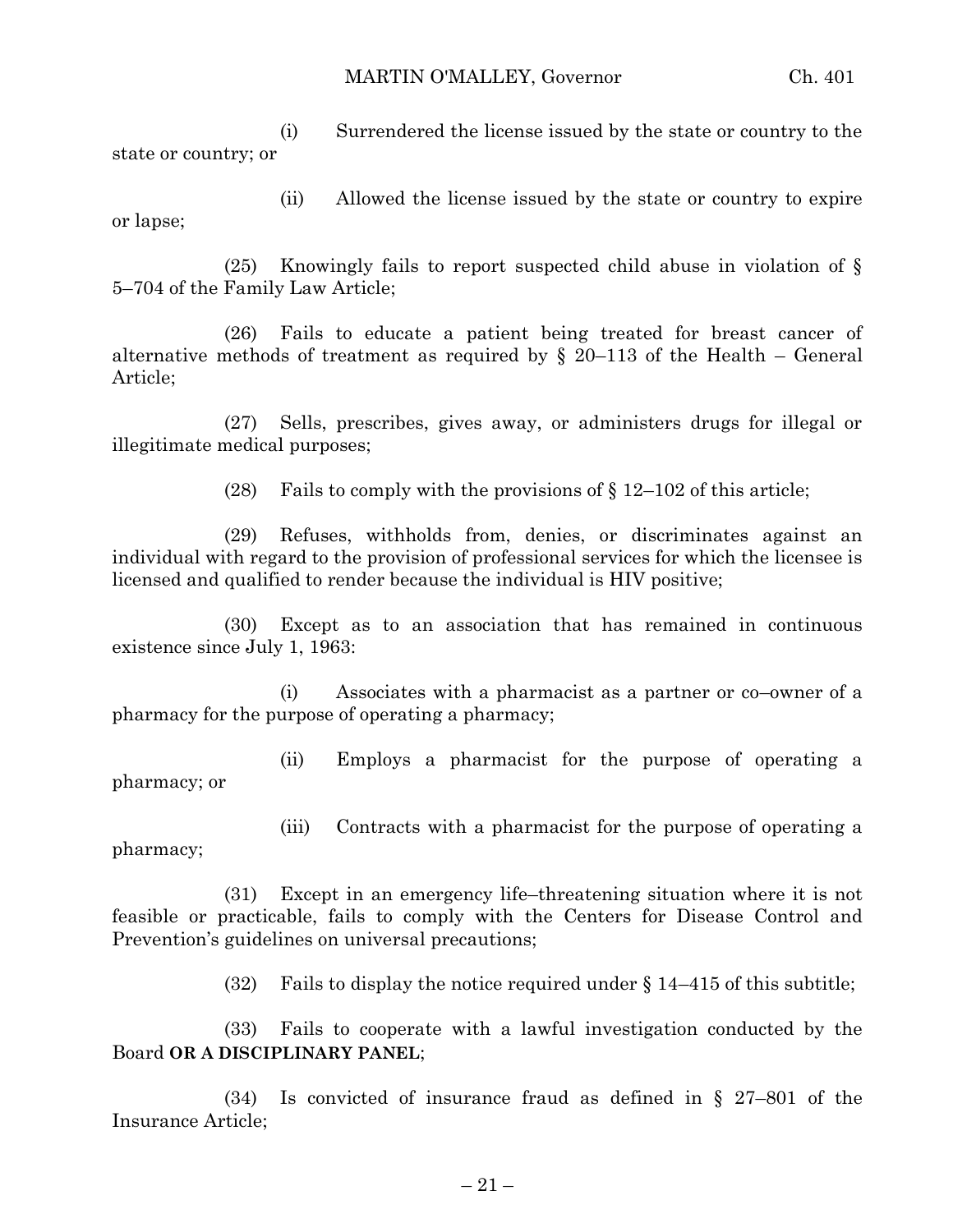(35) Is in breach of a service obligation resulting from the applicant's or licensee's receipt of State or federal funding for the licensee's medical education;

(36) Willfully makes a false representation when seeking or making application for licensure or any other application related to the practice of medicine;

(37) By corrupt means, threats, or force, intimidates or influences, or attempts to intimidate or influence, for the purpose of causing any person to withhold or change testimony in hearings or proceedings before the Board **OR A DISCIPLINARY PANEL** or those otherwise delegated to the Office of Administrative Hearings;

(38) By corrupt means, threats, or force, hinders, prevents, or otherwise delays any person from making information available to the Board **OR A DISCIPLINARY PANEL** in furtherance of any investigation of the Board **OR A DISCIPLINARY PANEL**;

(39) Intentionally misrepresents credentials for the purpose of testifying or rendering an expert opinion in hearings or proceedings before the Board **OR A DISCIPLINARY PANEL** or those otherwise delegated to the Office of Administrative Hearings;

(40) Fails to keep adequate medical records as determined by appropriate peer review; or

(41) Performs a cosmetic surgical procedure in an office or a facility that is not:

(i) Accredited by:

1. The American Association for Accreditation of Ambulatory Surgical Facilities;

Care; or

2. The Accreditation Association for Ambulatory Health

3. The Joint Commission on the Accreditation of Health Care Organizations; or

(ii) Certified to participate in the Medicare program, as enacted by Title XVIII of the Social Security Act.

(b) (1) On the filing of certified docket entries with the Board by the Office of the Attorney General, **[**the Board**] A DISCIPLINARY PANEL** shall order the suspension of a license if the licensee is convicted of or pleads guilty or nolo contendere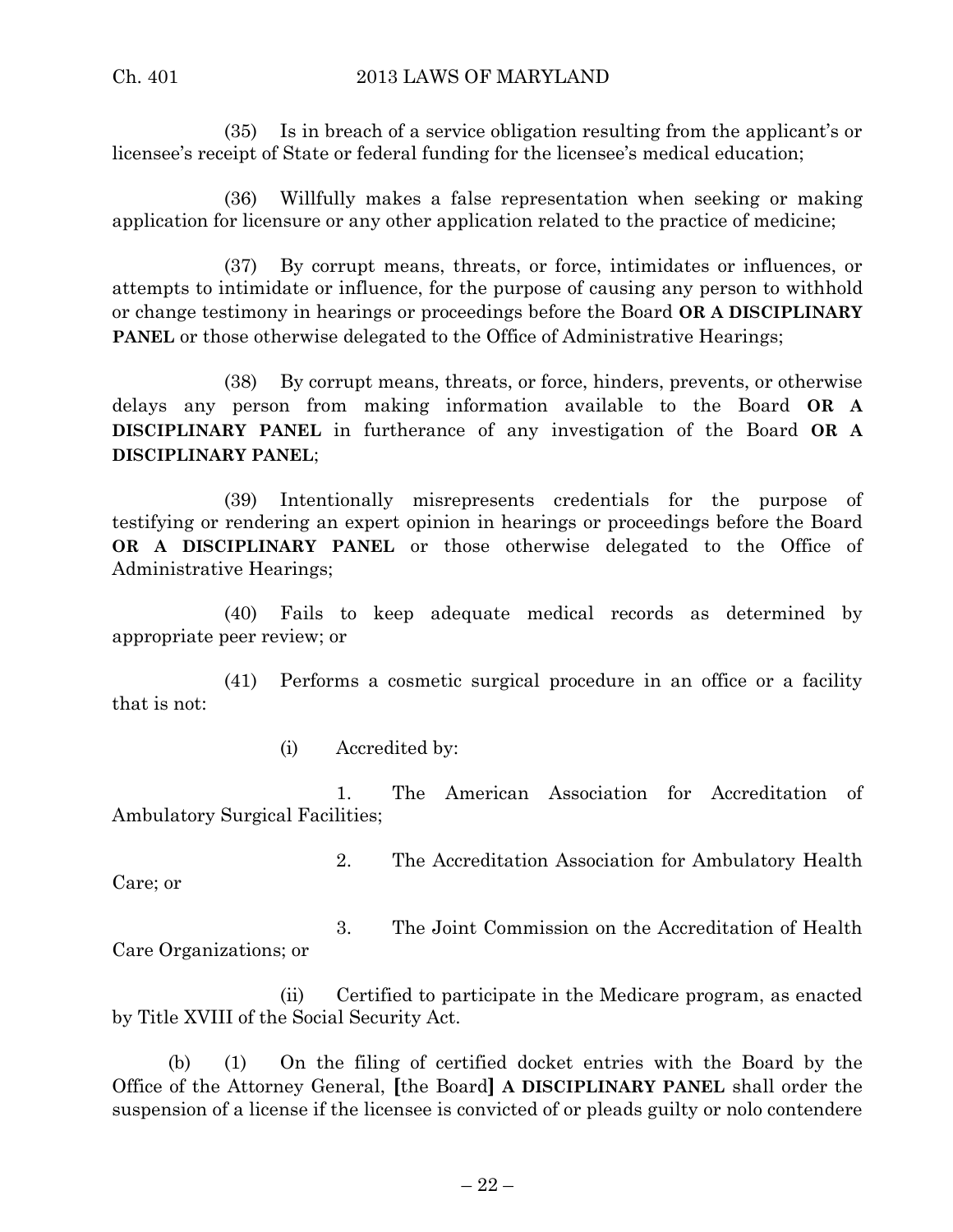with respect to a crime involving moral turpitude, whether or not any appeal or other proceeding is pending to have the conviction or plea set aside.

(2) After completion of the appellate process if the conviction has not been reversed or the plea has not been set aside with respect to a crime involving moral turpitude, **[**the Board**] A DISCIPLINARY PANEL** shall order the revocation of a license on the certification by the Office of the Attorney General.

(c) (1) Except as provided in paragraph (2) of this subsection, **[**the Board**] A DISCIPLINARY PANEL** may not reprimand, place on probation, or suspend or revoke a license of a licensee for providing a patient with a written statement, medical records, or testimony that, in the licensee's professional opinion, the patient is likely to receive therapeutic or palliative relief from marijuana.

(2) Nothing in this subsection shall be deemed to release a licensee from the duty to exercise a professional standard of care when evaluating a patient's medical condition.

14–405.

(a) Except as otherwise provided in the Administrative Procedure Act, before the Board **OR A DISCIPLINARY PANEL** takes any action under § 14–404(a) of this subtitle or  $\S$  14–5A–17(a) of this title, it shall give the individual against whom the action is contemplated an opportunity for a hearing before a hearing officer.

(b) (1) The hearing officer shall give notice and hold the hearing in accordance with the Administrative Procedure Act.

(2) Factual findings shall be supported by a preponderance of the evidence.

(c) The individual may be represented at the hearing by counsel.

(d) If after due notice the individual against whom the action is contemplated fails or refuses to appear, nevertheless the hearing officer may hear and refer the matter to the Board **OR A DISCIPLINARY PANEL** for disposition.

(e) After performing any necessary hearing under this section, the hearing officer shall refer proposed factual findings to the Board **OR A DISCIPLINARY PANEL** for the Board's **OR DISCIPLINARY PANEL'S** disposition.

(f) The Board may adopt regulations to govern the taking of depositions and discovery in the hearing of charges.

(g) The hearing of charges may not be stayed or challenged by any procedural defects alleged to have occurred prior to the filing of charges.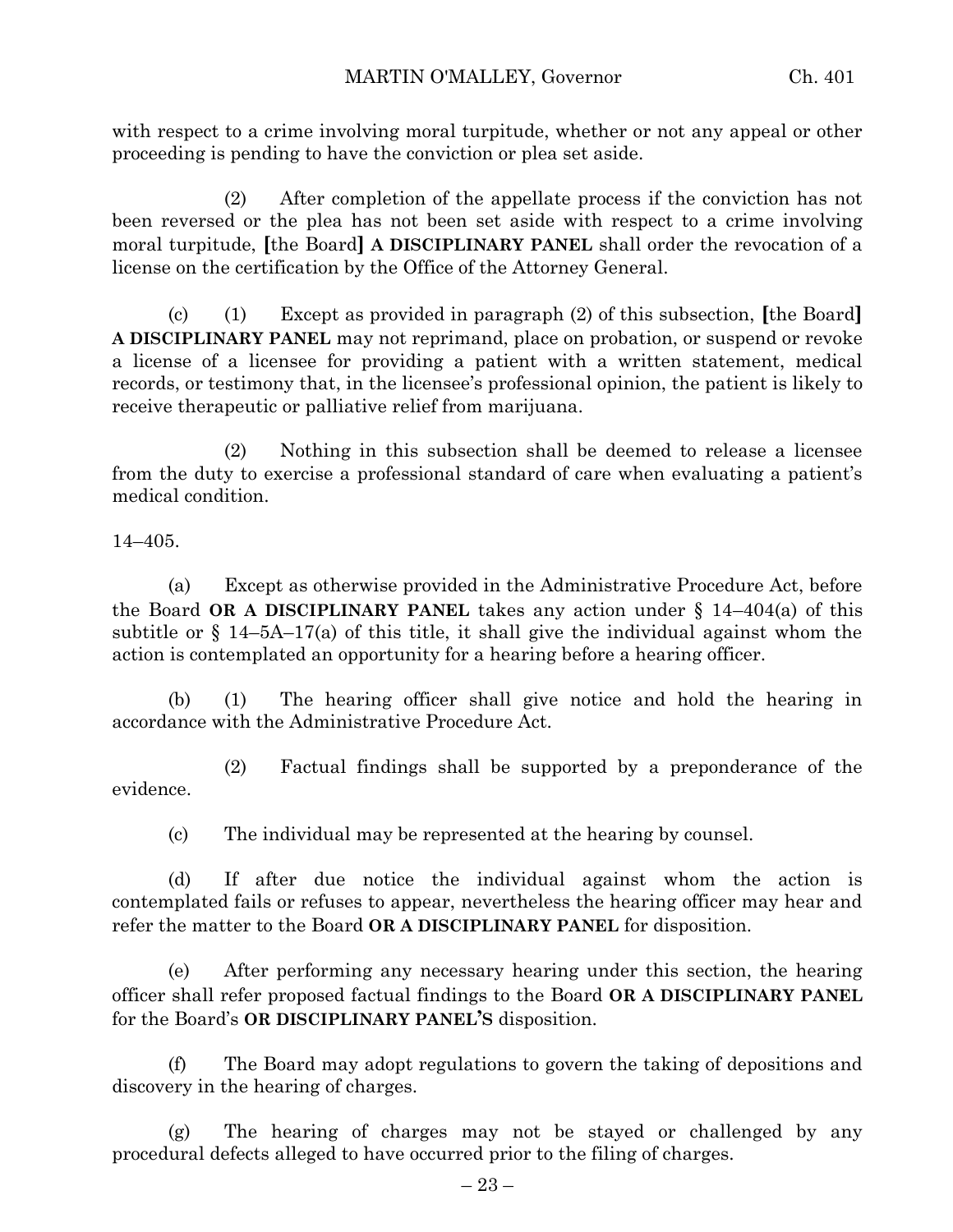14–405.1.

(a) If after a hearing under § 14–405 of this subtitle **[**the Board**] A DISCIPLINARY PANEL** finds that there are grounds under § 14–404 of this subtitle to suspend or revoke a license to practice medicine or osteopathy, or to reprimand a licensed physician or osteopath, the **[**Board**] DISCIPLINARY PANEL** may impose a fine subject to the Board's regulations:

(1) Instead of suspending the license; or

(2) In addition to suspending or revoking the license or reprimanding the licensee.

(b) The Board shall pay any fines collected under this section into the General Fund.

14–406.

(a) Following the filing of charges, if a majority of the quorum of **[**the Board**] A DISCIPLINARY PANEL** finds that there are grounds for action under § 14–404 of this subtitle, the **[**Board**] DISCIPLINARY PANEL** shall pass an order in accordance with the Administrative Procedure Act.

(b) After the charges are filed, if **[**the Board**] A DISCIPLINARY PANEL** finds, on an affirmative vote of a majority of its quorum, that there are no grounds for action under § 14–404 of this subtitle, the **[**Board**] DISCIPLINARY PANEL**:

(1) Immediately shall dismiss the charges and exonerate the licensee;

(2) (i) Except as provided in item (ii) of this **[**paragraph**] ITEM**, shall expunge all records of the charges 3 years after the charges are dismissed; or

(ii) If the physician executes a document releasing the Board from any liability related to the charges, shall immediately expunge all records of the charges; and

(3) May not take any further action on the charges.

14–407.

(a) An order of suspension or revocation is effective, in accordance with its terms and conditions, as soon as **[**the Board**] A DISCIPLINARY PANEL** files it under this title.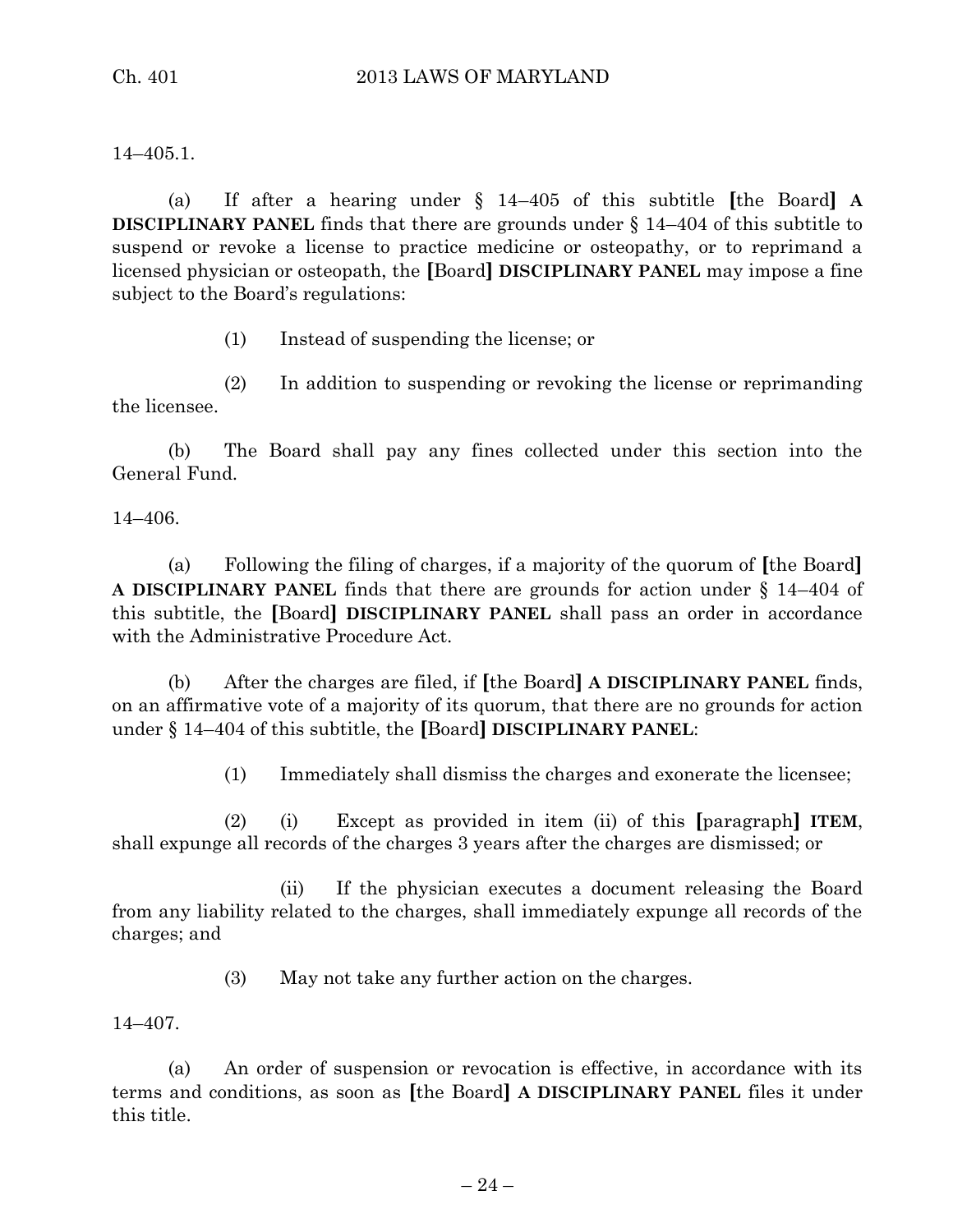14–408.

(a) Except as provided in this section for an action under  $\S$  14–404 of this subtitle or § 14–5A–17 of this title, any person aggrieved by a final decision of the Board **OR A DISCIPLINARY PANEL** in a contested case, as defined in the Administrative Procedure Act, may:

(1) Appeal that decision to the Board of Review; and

(2) Then take any further appeal allowed by the Administrative Procedure Act.

(b) (1) Any person aggrieved by a final decision of the Board **OR A DISCIPLINARY PANEL** under § 14–404 of this subtitle or § 14–5A–17 of this title may not appeal to the Secretary or Board of Review but may take a direct judicial appeal.

(2) The appeal shall be made as provided for judicial review of final decisions in the Administrative Procedure Act.

(c) An order of the Board **OR A DISCIPLINARY PANEL** may not be stayed pending review.

(d) The Board may appeal from any decision that reverses or modifies **[**its**] AN** order **OF THE BOARD OR A DISCIPLINARY PANEL**.

14–409.

(a) **(1)** Except as provided in subsection (b) of this section, **[**the Board**] A DISCIPLINARY PANEL** may reinstate the license of an individual whose license has been suspended or revoked under this title only in accordance with:

**[**(1)**] (I)** The terms and conditions of the order of suspension or revocation;

**[**(2)**] (II)** An order of reinstatement issued by the **[**Board**] DISCIPLINARY PANEL**; or

**[**(3)**] (III)** A final judgment in any proceeding for review.

**(2) IF A DISCIPLINARY PANEL REINSTATES A LICENSE UNDER PARAGRAPH (1) OF THIS SUBSECTION, THE DISCIPLINARY PANEL SHALL NOTIFY THE BOARD OF THE REINSTATEMENT.**

14–410.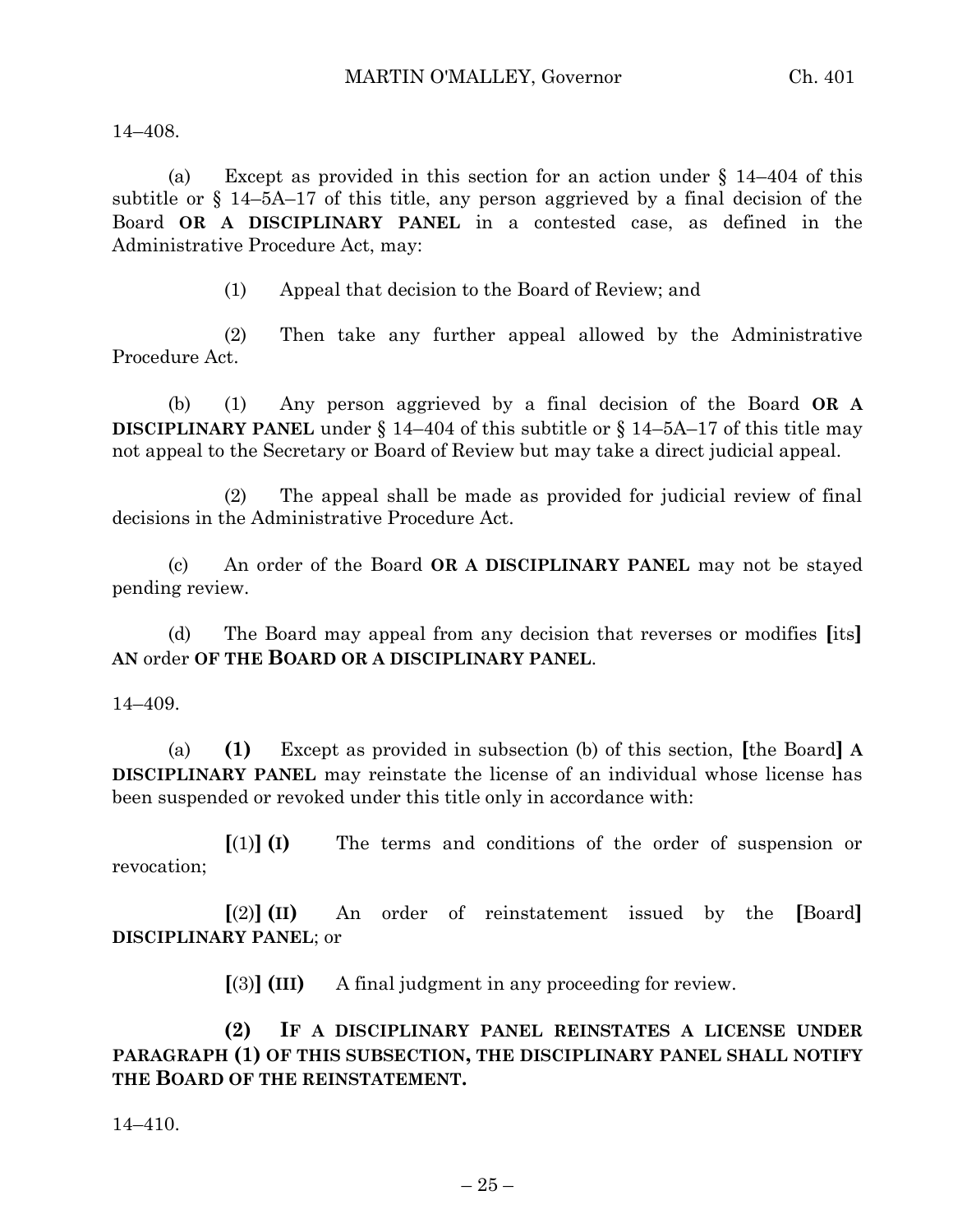#### Ch. 401 2013 LAWS OF MARYLAND

(a) Except by the express stipulation and consent of all parties to a proceeding before the Board**, A DISCIPLINARY PANEL,** or any of its **OTHER** investigatory bodies, in a civil or criminal action:

(1) The proceedings, records, or files of the Board**, A DISCIPLINARY PANEL,** or any of its **OTHER** investigatory bodies are not discoverable and are not admissible in evidence; and

(2) Any order passed by the Board **OR DISCIPLINARY PANEL** is not admissible in evidence.

(b) This section does not apply to a civil action brought by a party to a proceeding before the Board **OR A DISCIPLINARY PANEL** who claims to be aggrieved by the decision of the Board **OR THE DISCIPLINARY PANEL**.

(c) If any medical or hospital record or any other exhibit is subpoenaed and otherwise is admissible in evidence, the use of that record or exhibit in a proceeding before the Board**, A DISCIPLINARY PANEL,** or any of its **OTHER** investigatory bodies does not prevent its production in any other proceeding.

14–411.

(a) In this section, "record" means the proceedings, records, or files of the Board **OR A DISCIPLINARY PANEL**.

(b) Except as otherwise expressly provided in this section and § 14–411.1 of this subtitle, the Board**, A DISCIPLINARY PANEL,** or any of its **OTHER** investigatory bodies may not disclose any information contained in a record.

(d) The Board shall disclose any information contained in a record to:

(1) A committee of a hospital, health maintenance organization, or related institution if:

(ii) **[**The Board**] A DISCIPLINARY PANEL** has issued an order as to a licensed physician on whom the information is requested; and

(i) Following the filing of charges or notice of initial denial of license application, the Board shall disclose the filing to the public **ON THE BOARD'S WEB SITE**.

(j) The Board may disclose any information contained in a record to a licensing or disciplinary authority of another state if: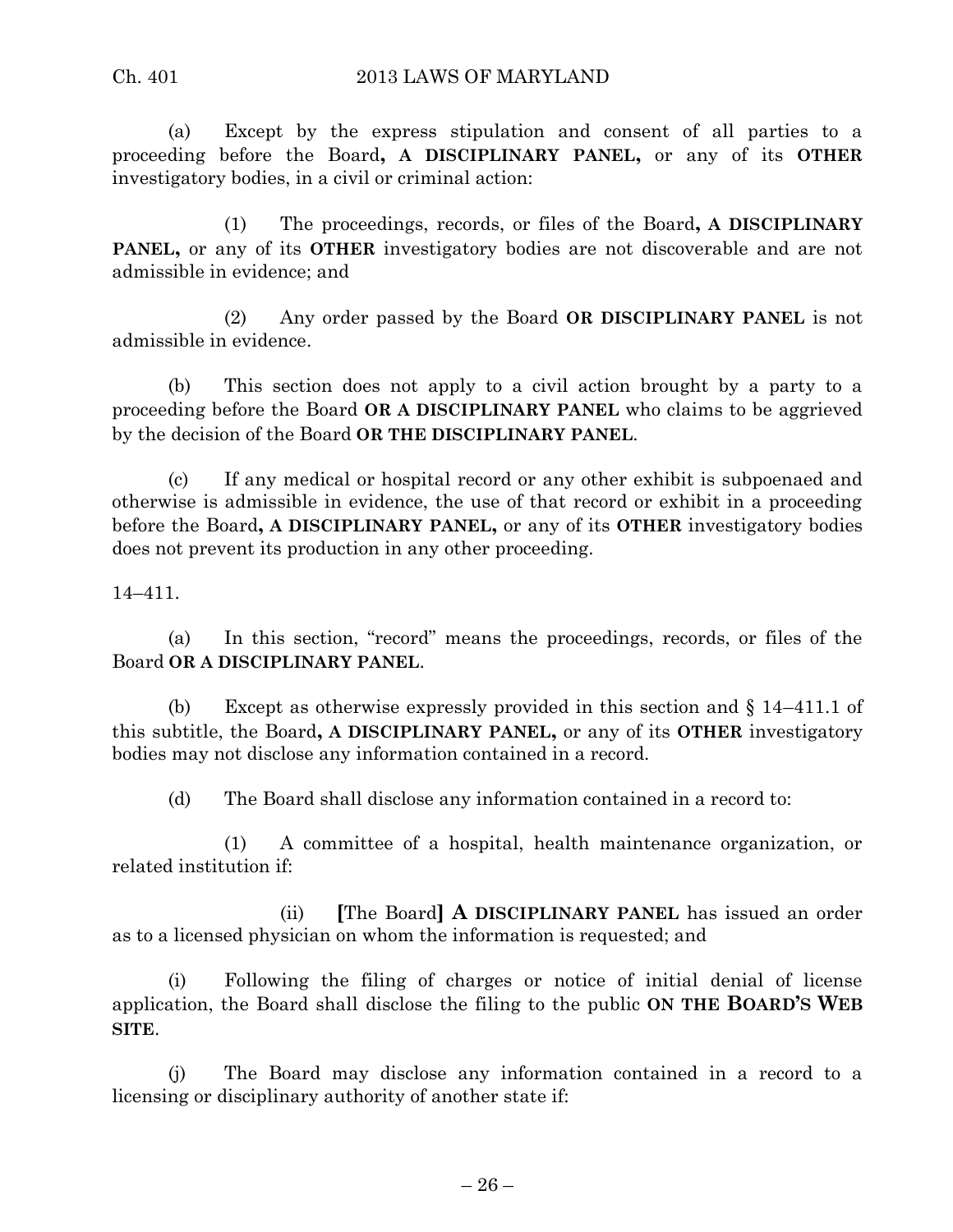(2) The disclosure of any information is limited to the pendency of an allegation of a ground for disciplinary or other action by **[**the Board**] A DISCIPLINARY PANEL** until:

(i) The **[**Board**] DISCIPLINARY PANEL** has passed an order under § 14–406 of this subtitle; or

(l) The Board may disclose any information contained in a record to the State Medical Assistance Compliance Administration, the Secretary of the U.S. Department of Health and Human Services or the Secretary's designee, or any health occupational regulatory board if:

(2) (i) **[**The Board**] A DISCIPLINARY PANEL** has issued an order under § 14–406 of this subtitle; or

(ii) An allegation is pending before the Board **OR A DISCIPLINARY PANEL**; and

(m) If the Board **OR A DISCIPLINARY PANEL** determines that the information contained in a record concerns possible criminal activity, the Board **OR THE DISCIPLINARY PANEL** shall disclose the information to a law enforcement or prosecutorial official.

(r) This section does not apply to:

(1) Any disclosure of a record by the Board to **A DISCIPLINARY PANEL OR** any of its **OTHER** investigatory bodies; or

(2) A licensee, certificate holder, or registration holder who has been charged under this title or a party to a proceeding before the Board **OR A DISCIPLINARY PANEL** who claims to be aggrieved by the decision of the Board **OR THE DISCIPLINARY PANEL**.

(s) If any information contained in any medical or hospital document or any other exhibit is otherwise open for disclosure under law, the use of that document or exhibit in any record of the Board**, A DISCIPLINARY PANEL,** or any of its **OTHER** investigatory bodies does not prevent its disclosure in any other proceeding.

14–411.1.

(b) The Board shall create and maintain a public individual profile on each licensee that includes the following information:

(1) **A SUMMARY OF CHARGES FILED AGAINST THE LICENSEE, INCLUDING A COPY OF THE CHARGING DOCUMENT, UNTIL A DISCIPLINARY**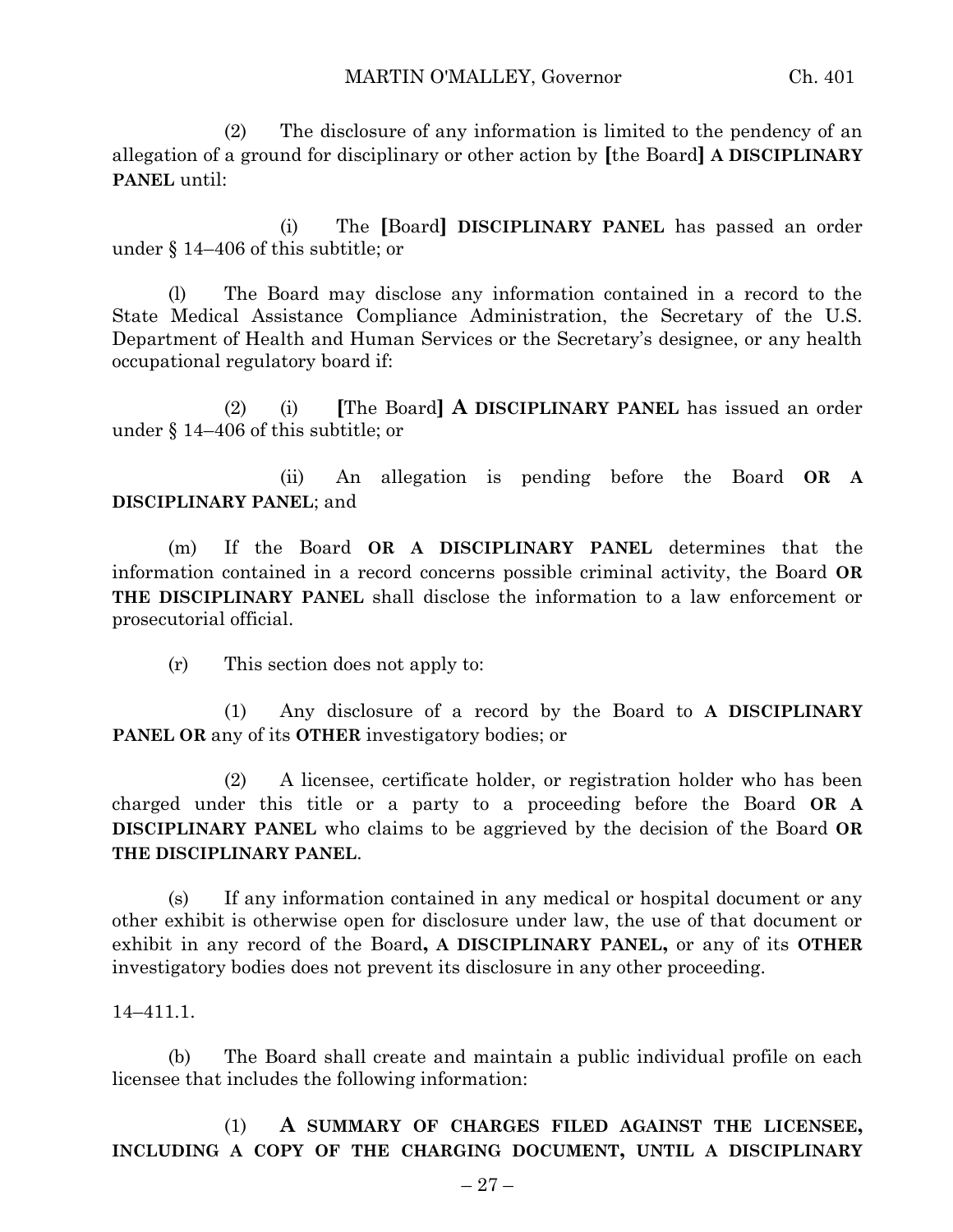### **PANEL HAS TAKEN ACTION UNDER § 14–404 OF THIS SUBTITLE BASED ON THE CHARGES OR HAS RESCINDED THE CHARGES.**

**(2)** A description of any disciplinary action taken by the Board **OR A DISCIPLINARY PANEL** against the licensee within the most recent 10–year period that includes a copy of the public order;

**[**(2)**] (3)** A description in summary form of any final disciplinary action taken by a licensing board in any other state or jurisdiction against the licensee within the most recent 10–year period;

**[**(3)**] (4)** The number of medical malpractice final court judgments and arbitration awards against the licensee within the most recent 10–year period for which all appeals have been exhausted as reported to the Board;

**[**(4)**] (5)** A description of a conviction or entry of a plea of guilty or nolo contendere by the licensee for a crime involving moral turpitude reported to the Board under **[**§ 14–413(b)**] § 14–416** of this subtitle; and

**[**(5)**] (6)** Medical education and practice information about the licensee including:

(i) The name of any medical school that the licensee attended and the date on which the licensee graduated from the school;

(ii) A description of any internship and residency training;

(iii) A description of any specialty board certification by a recognized board of the American Board of Medical Specialties or the American Osteopathic Association;

(iv) The name of any hospital where the licensee has medical privileges as reported to the Board under § 14–413 of this subtitle;

(v) The location of the licensee's primary practice setting; and

(vi) Whether the licensee participates in the Maryland Medical Assistance Program.

(c) In addition to the requirements of subsection (b) of this section, the Board shall:

(2) Include a statement on each licensee's profile of information to be taken into consideration by a consumer when viewing a licensee's profile, including factors to consider when evaluating a licensee's malpractice data**, AND A DISCLAIMER**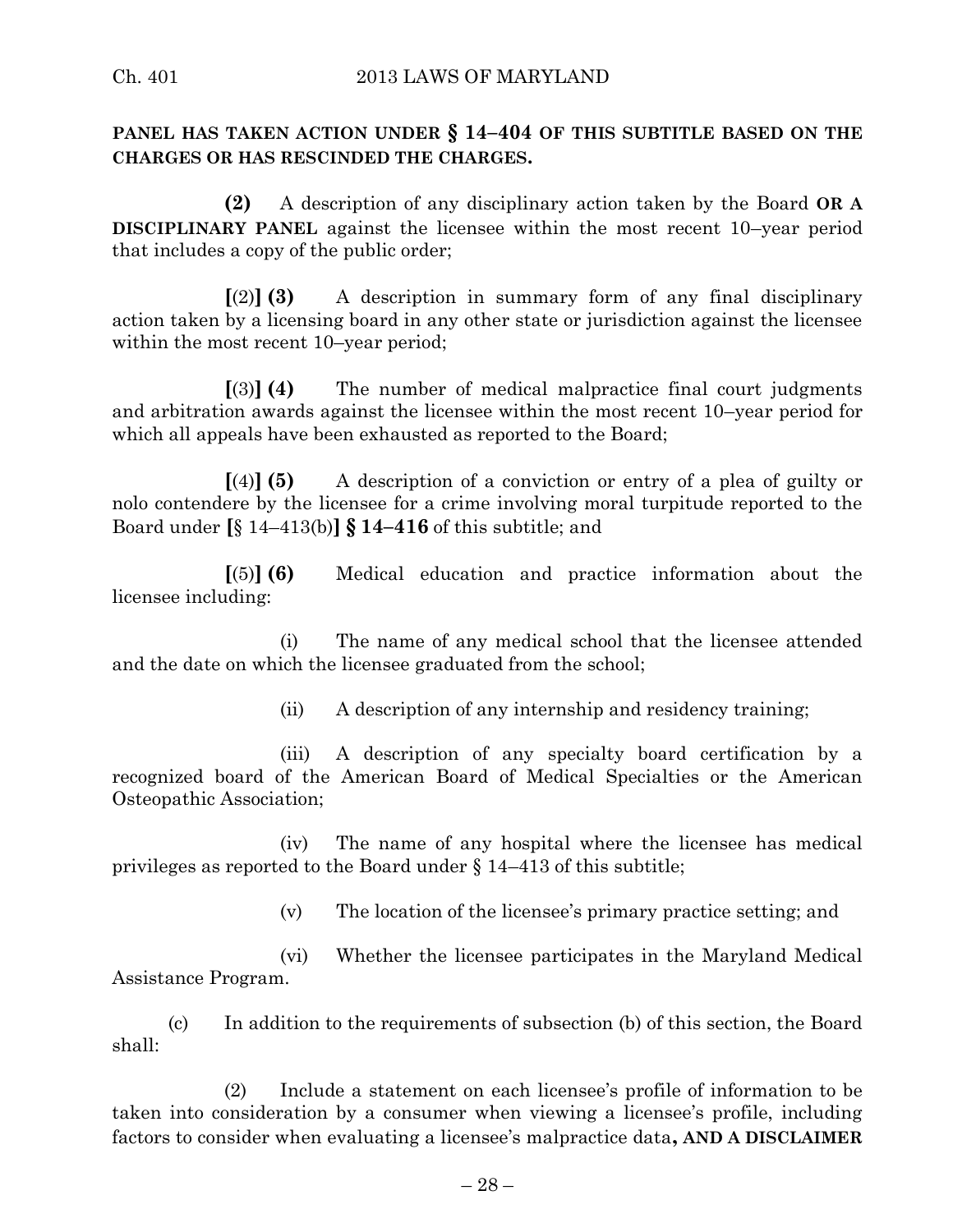#### **STATING THAT A CHARGING DOCUMENT DOES NOT INDICATE A FINAL FINDING OF GUILT BY A DISCIPLINARY PANEL**; and

(f) The Board shall include information relating to **[**a**] CHARGES FILED AGAINST A LICENSEE BY A DISCIPLINARY PANEL AND ANY** final disciplinary action taken by **[**the Board**] A DISCIPLINARY PANEL** against a licensee in the licensee's profile within 10 days after **THE CHARGES ARE FILED OR** the action becomes final.

14–413.

(a) (1) Every 6 months, each hospital and related institution shall file with the Board a report that:

(i) Contains the name of each licensed physician who, during the 6 months preceding the report:

- 1. Is employed by the hospital or related institution;
- 2. Has privileges with the hospital or related institution;

and

3. Has applied for privileges with the hospital or related

institution; **[**and**]**

(ii) States whether, as to each licensed physician, during the 6 months preceding the report:

1. The hospital or related institution denied the application of a physician for staff privileges or limited, reduced, otherwise changed, or terminated the staff privileges of a physician, or the physician resigned whether or not under formal accusation, if the denial, limitation, reduction, change, termination, or resignation is for reasons that might be grounds for disciplinary action under § 14–404 of this subtitle;

2. The hospital or related institution took any disciplinary action against a salaried, licensed physician without staff privileges, including termination of employment, suspension, or probation, for reasons that might be grounds for disciplinary action under § 14–404 of this subtitle;

3. The hospital or related institution took any disciplinary action against an individual in a postgraduate medical training program, including removal from the training program, suspension, or probation for reasons that might be grounds for disciplinary action under  $\S 14-404$  of this subtitle;

4. A licensed physician or an individual in a postgraduate training program voluntarily resigned from the staff, employ, or training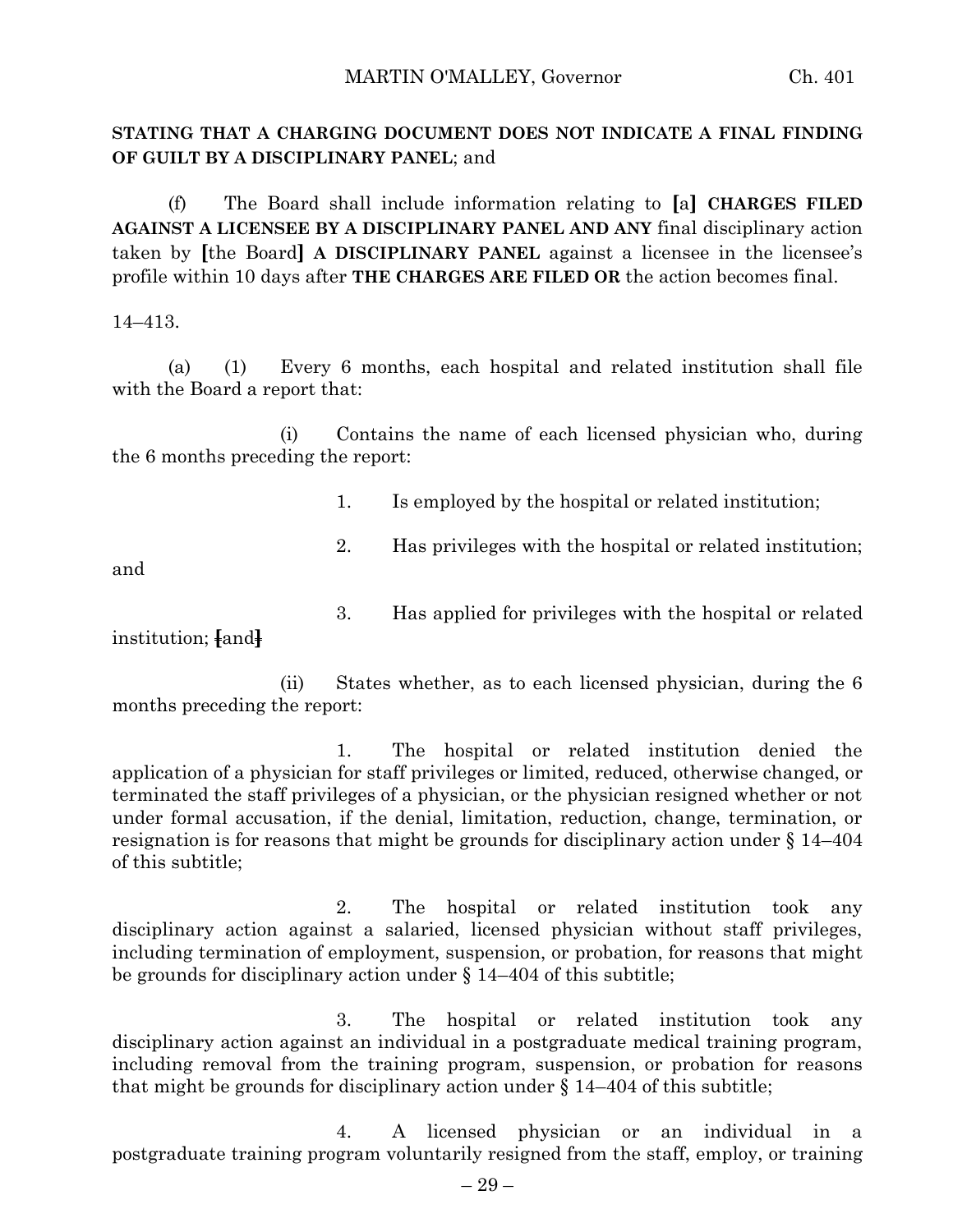program of the hospital or related institution for reasons that might be grounds for disciplinary action under § 14–404 of this subtitle; or

5. The hospital or related institution placed any other restrictions or conditions on any of the licensed physicians as listed in items 1 through 4 of this subparagraph for any reasons that might be grounds for disciplinary action under § 14–404 of this subtitle**; AND**

**(III) STATES THAT NO ACTION WAS TAKEN AGAINST THE LICENSED PHYSICIAN IF THE HOSPITAL OR RELATED INSTITUTION DID NOT TAKE ACTION AGAINST THE LICENSED PHYSICIAN DURING THE PERIOD COVERED BY THE REPORT**.

(2) The hospital or related institution shall:

(i) Submit the report within 10 days of any action described in paragraph (1)(ii) of this subsection; and

(ii) State in the report the reasons for its action or the nature of the formal accusation pending when the physician resigned.

(3) The Board may extend the reporting time under this subsection for good cause shown.

(4) The minutes or notes taken in the course of determining the denial, limitation, reduction, or termination of the staff privileges of any physician in a hospital or related institution are not subject to review or discovery by any person.

# **(5) THE BOARD, IN CONSULTATION WITH ALL INTERESTED PARTIES, MAY ADOPT REGULATIONS TO DEFINE:**

# **(I) CHANGES IN EMPLOYMENT OR PRIVILEGES THAT REQUIRE REPORTING UNDER THIS SECTION; AND**

# **(II) ACTIONS BY LICENSEES THAT ARE GROUNDS FOR DISCIPLINE AND THAT REQUIRE REPORTING UNDER THIS SECTION.**

**[**(b) (1) Each court shall report to the Board each conviction of or entry of a plea of guilty or nolo contendere by a physician for any crime involving moral turpitude.

(2) The court shall submit the report within 10 days of the conviction or entry of the plea.**]**

**[**(c)**] (B)** The Board may enforce this section by subpoena.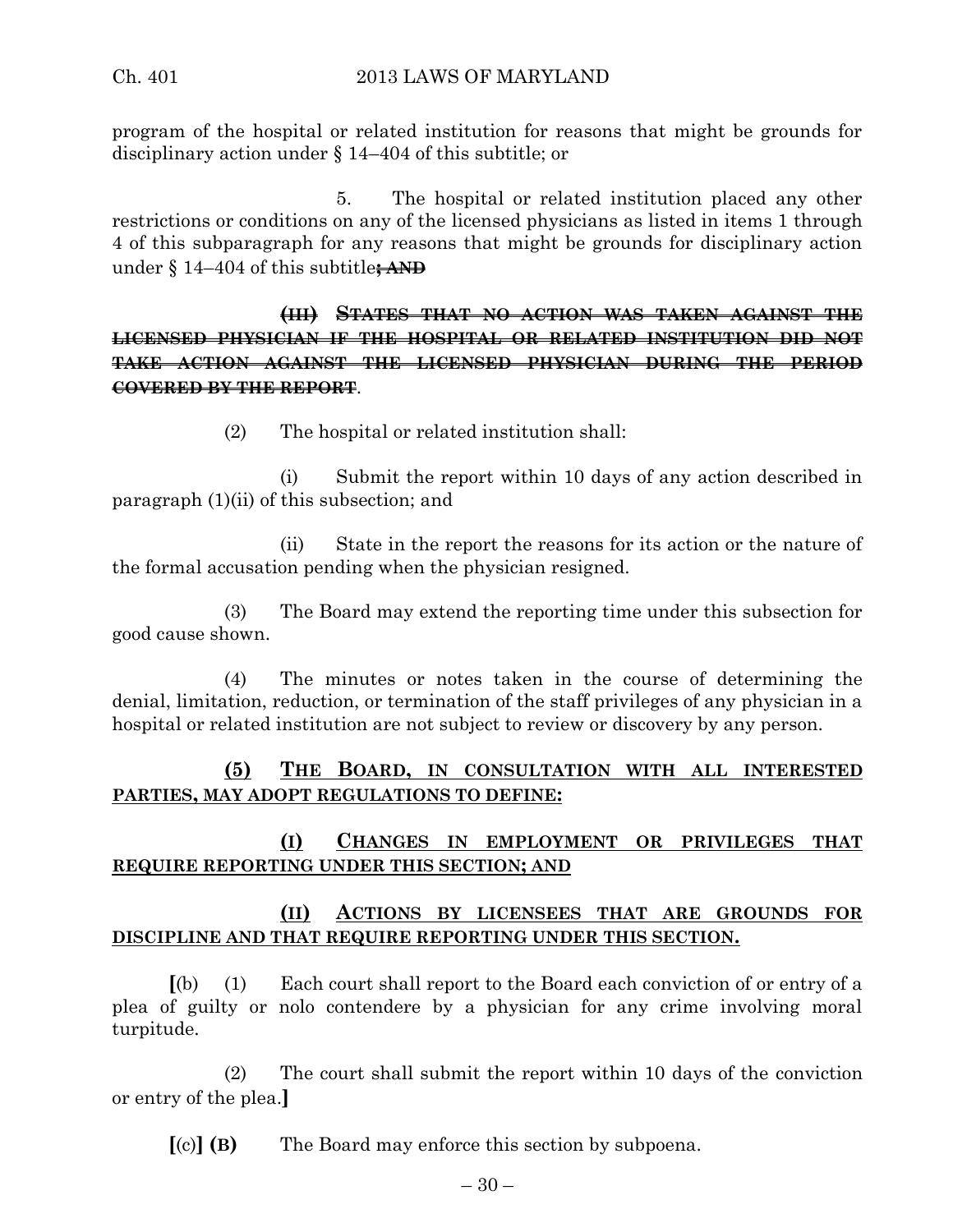**[**(d)**] (C)** Any person shall have the immunity from liability described under § 5–715(d) of the Courts and Judicial Proceedings Article for giving any of the information required by this section.

**[**(e)**] (D)** A report made under this section is not subject to subpoena or discovery in any civil action other than a proceeding arising out of a hearing and decision of the Board **OR A DISCIPLINARY PANEL** under this title.

**[**(f)**] (E)** (1) The Board may impose a civil penalty of up to \$5,000 for failure to report under this section.

(2) The Board shall remit any penalty collected under this subsection into the General Fund of the State.

14–414.

(a) (1) Every 6 months, each alternative health system as defined in  $\S$ 1–401 of this article shall file with the Board a report that:

(i) Contains the name of each licensed physician who, during the 6 months preceding the report:

1. Is employed by the alternative health system;

2. Is under contract with the alternative health system;

and

3. Has completed a formal application process to become under contract with the alternative health system; **[**and**]**

(ii) States whether, as to each licensed physician, during the 6 months preceding the report:

1. The alternative health system denied the formal application of a physician to contract with the alternative health system or limited, reduced, otherwise changed, or terminated the contract of a physician, or the physician resigned whether or not under formal accusation, if the denial, limitation, reduction, change, termination, or resignation is for reasons that might be grounds for disciplinary action under § 14–404 of this subtitle; or

2. The alternative health system placed any other restrictions or conditions on any licensed physician for any reasons that might be grounds for disciplinary action under § 14–404 of this subtitle**; AND***.*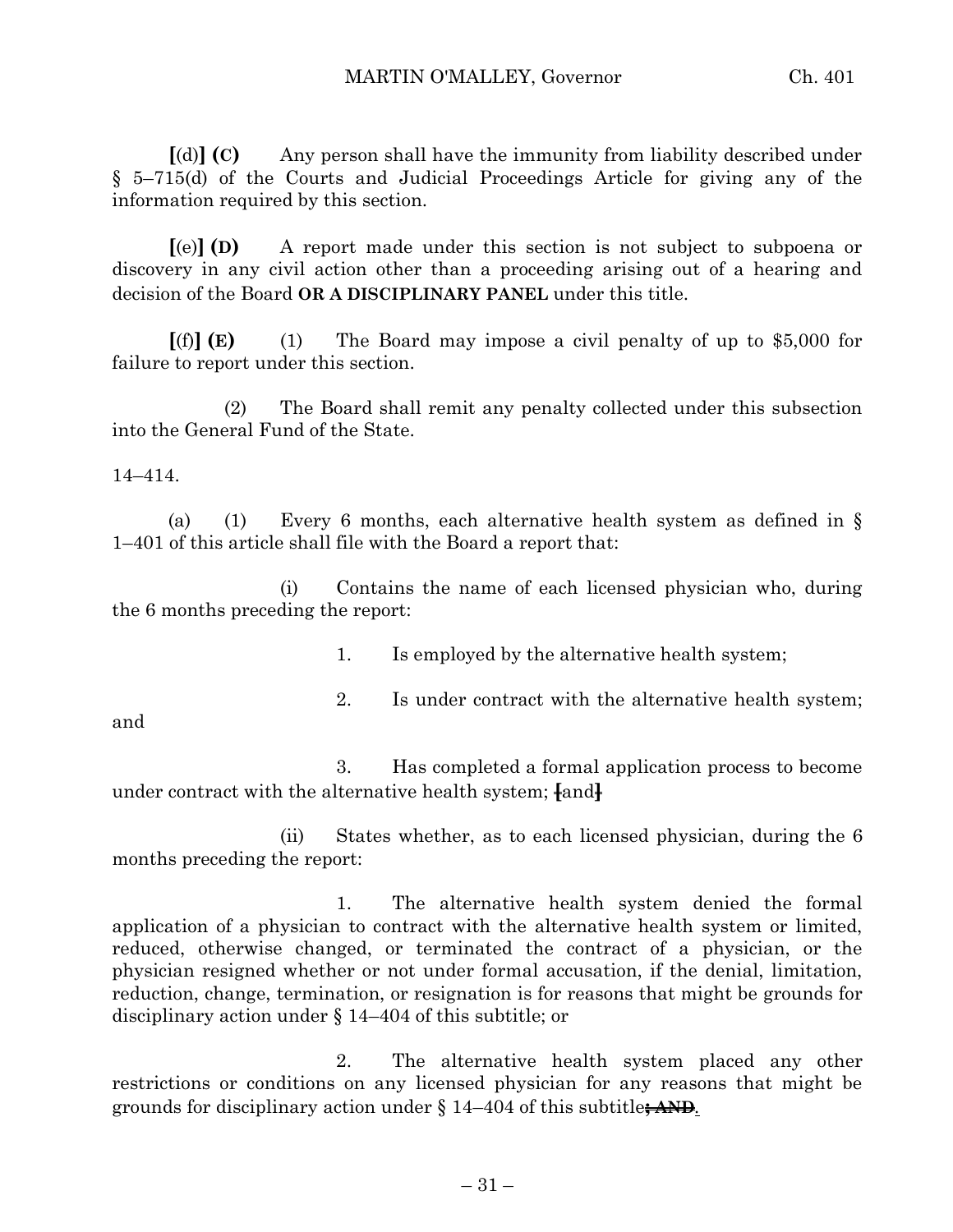# **(III) STATES THAT NO ACTION WAS TAKEN AGAINST THE LICENSED PHYSICIAN IF THE ALTERNATIVE HEALTH SYSTEM DID NOT TAKE ACTION AGAINST THE LICENSED PHYSICIAN DURING THE PERIOD COVERED BY THE REPORT**.

(2) The alternative health system shall:

(i) Submit the report within 10 days of any action described in paragraph (1)(ii) of this subsection; and

(ii) State in the report the reasons for its action or the nature of the formal accusation pending when the physician resigned.

(3) The Board may extend the reporting time under this subsection for good cause shown.

(4) The minutes or notes taken in the course of determining the denial, limitation, reduction, or termination of the employment contract of any physician in an alternative health system are not subject to review or discovery by any person.

#### **(5) THE BOARD, IN CONSULTATION WITH ALL INTERESTED PARTIES, MAY ADOPT REGULATIONS TO DEFINE:**

# **(I) CHANGES IN EMPLOYMENT OR PRIVILEGES THAT REQUIRE REPORTING UNDER THIS SECTION; AND**

# **(II) ACTIONS BY LICENSEES THAT ARE GROUNDS FOR DISCIPLINE AND REQUIRE REPORTING UNDER THIS SECTION.**

**[**(b) (1) Each court shall report to the Board each conviction of or entry of a plea of guilty or nolo contendere by a physician for any crime involving moral turpitude.

(2) The court shall submit the report within 10 days of the conviction or entry of the plea.**]**

**[**(c)**] (B)** The Board may enforce this section by subpoena.

**[**(d)**] (C)** Any person shall have the immunity from liability described under § 5–715(d) of the Courts and Judicial Proceedings Article for giving any of the information required by this section.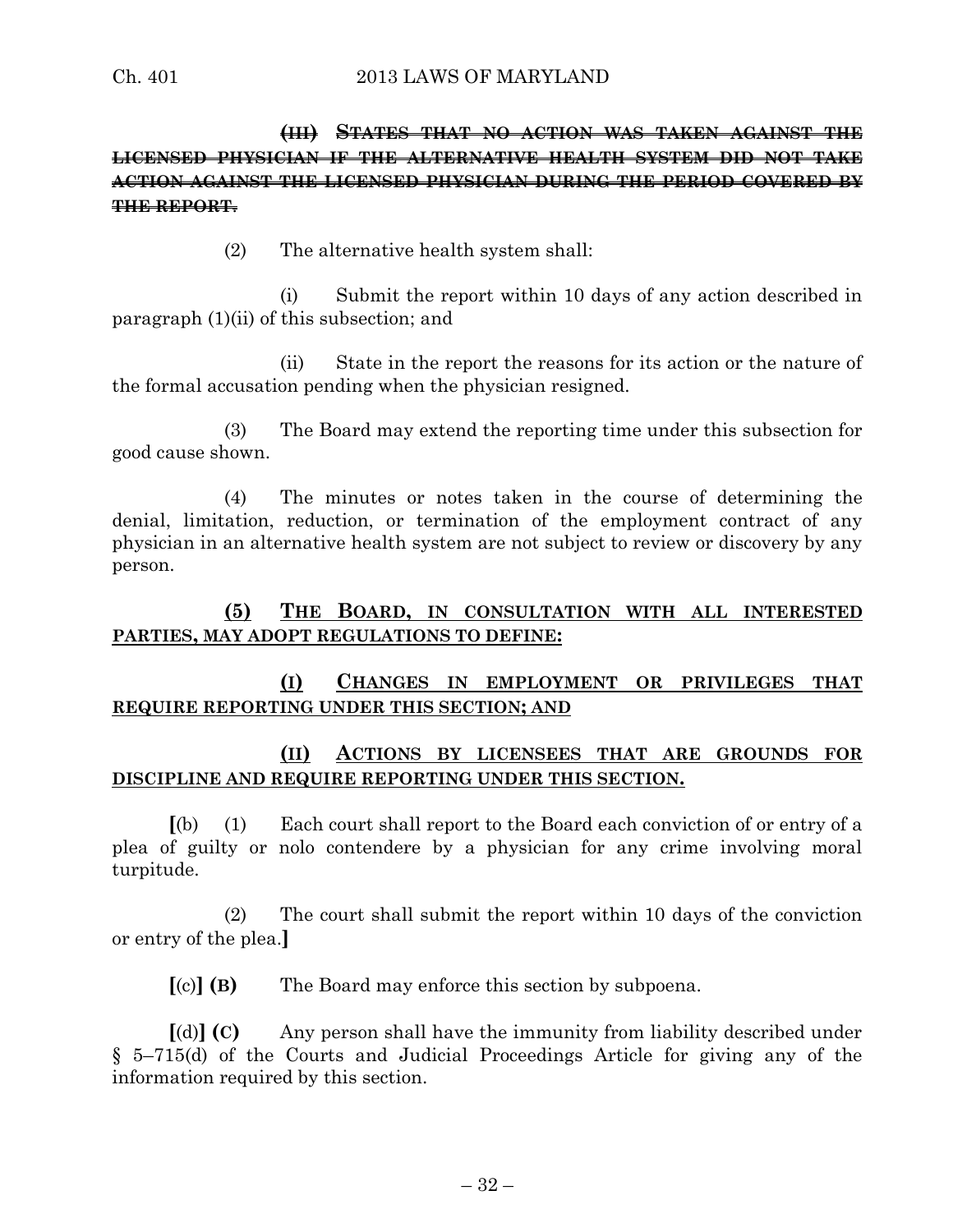**[**(e)**] (D)** A report made under this section is not subject to subpoena or discovery in any civil action other than a proceeding arising out of a hearing and decision of the Board **OR A DISCIPLINARY PANEL** under this title.

**[**(f)**] (E) (1) [**Failure to report pursuant to the requirements of this section shall result in imposition of a civil penalty of up to \$5,000 by a circuit court of this State**] THE BOARD MAY IMPOSE A CIVIL PENALTY OF UP TO \$5,000 FOR FAILURE TO REPORT UNDER THIS SECTION**.

**(2) THE BOARD SHALL REMIT ANY PENALTY COLLECTED UNDER THIS SUBSECTION INTO THE GENERAL FUND OF THE STATE.**

#### **14–416.**

**(A) (1) EACH COURT SHALL REPORT TO THE BOARD EACH CONVICTION OF OR ENTRY OF A PLEA OF GUILTY OR NOLO CONTENDERE BY A PHYSICIAN FOR ANY CRIME INVOLVING MORAL TURPITUDE.**

**(2) (B) THE COURT SHALL SUBMIT THE REPORT WITHIN 10 DAYS AFTER THE CONVICTION OR ENTRY OF THE PLEA.**

# **(B) FAILURE TO REPORT UNDER THIS SECTION SHALL RESULT IN IMPOSITION OF A CIVIL PENALTY OF UP TO \$5,000 BY A CIRCUIT COURT OF THE STATE.**

14–504.

(g) Subject to the hearing provisions of § 14–405 of this title, **[**the Board**] A DISCIPLINARY PANEL**, on the affirmative vote of a majority of its quorum, may reprimand or place a physician who performs acupuncture on probation or suspend or revoke the registration of a physician for:

(1) Any conduct prohibited under the provisions of this section or prohibited under any regulation adopted pursuant to the provisions of this section;

(2) Except in an emergency life–threatening situation where it is not feasible or practicable, failing to comply with the Centers for Disease Control and Prevention's guidelines on universal precautions; or

(3) Failing to display the notice required under subsection (h) of this section.

14–506.

(b) The following records and other information are confidential records: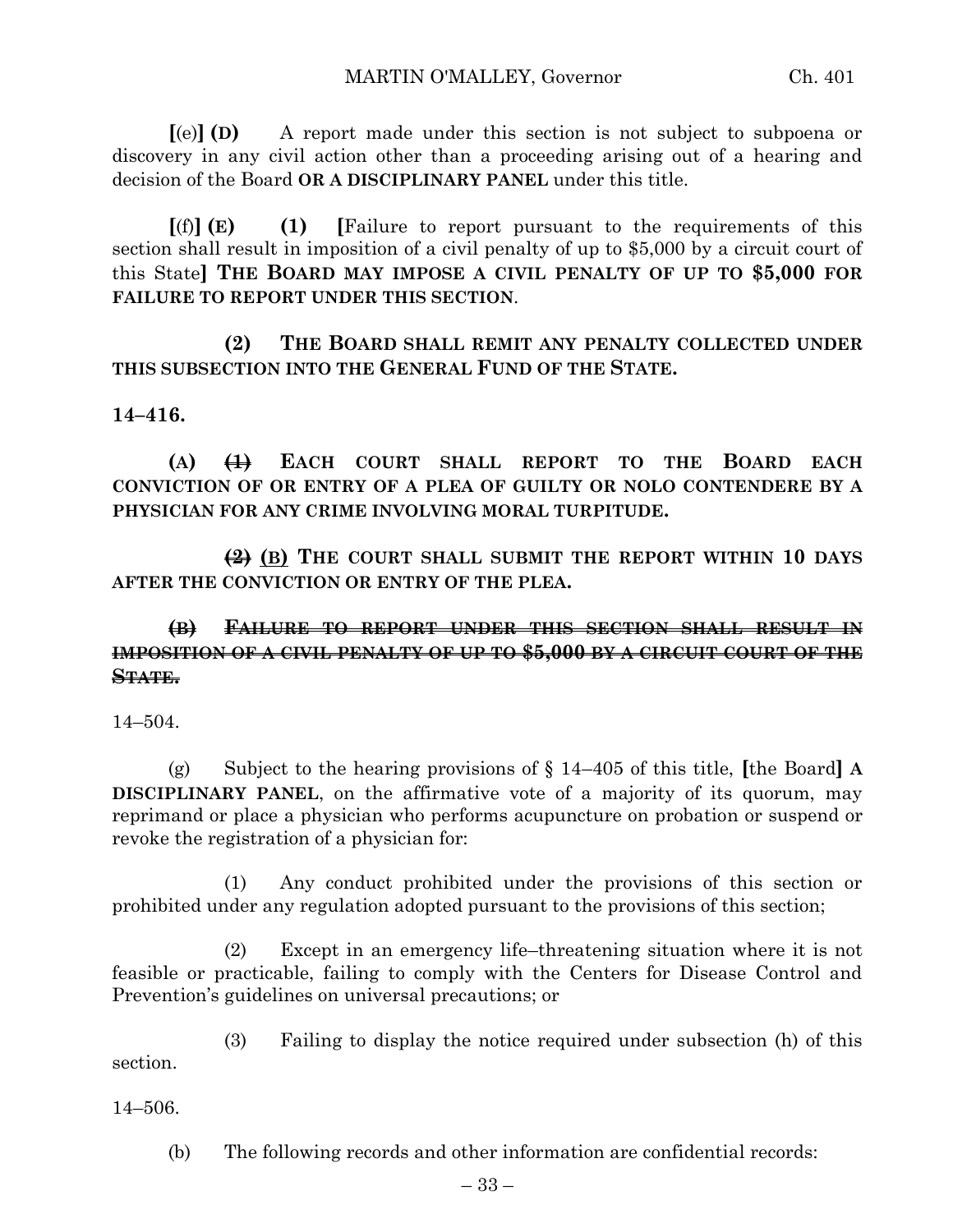(2) Any record of a proceeding or transaction before the entity or individual that contracts with the Board or one of its committees that relates to any investigation or report under **[**§ 14–401**] § 14–401.1** of this title as to an allegation of grounds for disciplinary or other action.

 $14 - 5A - 04$ .

(a) (1) The Board shall set reasonable fees for the issuance of and renewal of licenses and the other services it provides to respiratory care practitioners.

(2) The fees charged shall be set so as to produce funds to approximate the cost of maintaining the licensure program and the other services provided to respiratory care practitioners**, INCLUDING THE COST OF PROVIDING A REHABILITATION PROGRAM FOR RESPIRATORY CARE PRACTITIONERS UNDER § 14–401.1(G) OF THIS TITLE**.

14–5A–06.

(d) **(1)** From among its members, the Committee shall elect a chair once every 2 years.

**(2) THE CHAIR, OR THE CHAIR'S DESIGNEE, SHALL SERVE IN AN ADVISORY CAPACITY TO THE BOARD AS A REPRESENTATIVE OF THE COMMITTEE.**

14–5A–07.

**(A)** In addition to the powers set forth elsewhere in this subtitle, the Committee shall:

(1) Develop and recommend to the Board regulations to carry out the provisions of this subtitle;

(2) Develop and recommend to the Board a code of ethics for the practice of respiratory care for adoption by the Board;

(3) If requested, develop and recommend to the Board standards of care for the practice of respiratory care;

(4) Develop and recommend to the Board the requirements for licensure as a respiratory care practitioner;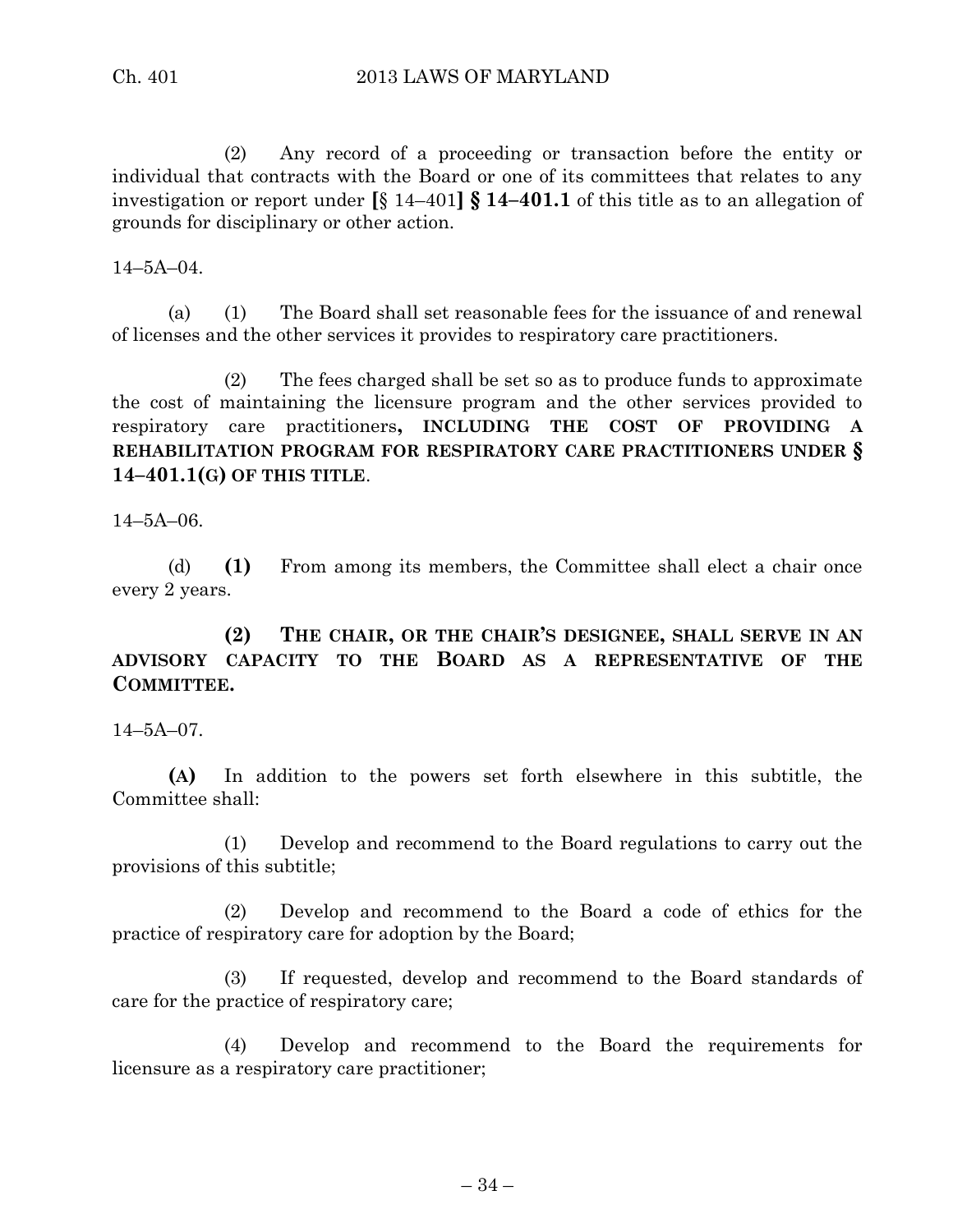(5) Evaluate the credentials of applicants as necessary and recommend licensure of applicants who fulfill the requirements for a license to practice respiratory care;

(6) Develop and recommend to the Board continuing education requirements for license renewal;

(7) Provide the Board with recommendations concerning the practice of respiratory care;

(8) Develop and recommend to the Board criteria related to the practice of respiratory care in the home setting; **[**and**]**

- (9) Keep a record of its proceedings**; AND**
- **(10) SUBMIT AN ANNUAL REPORT TO THE BOARD**.
- **(B) THE BOARD SHALL:**
- **(1) CONSIDER ALL RECOMMENDATIONS OF THE COMMITTEE; AND**

**(2) PROVIDE TO THE COMMITTEE AN ANNUAL REPORT ON THE DISCIPLINARY MATTERS INVOLVING LICENSEES.**

14–5A–16.

Unless **[**the Board**] A DISCIPLINARY PANEL** agrees to accept the surrender of a license, a licensed respiratory care practitioner may not surrender the license nor may the license lapse by operation of law while the licensee is under investigation or while charges are pending against the licensee.

14–5A–17.

(a) Subject to the hearing provisions of  $\S$  14–405 of this title, the Board, on the affirmative vote of a majority of a quorum **OF THE BOARD**, may deny a license to any applicant, **OR A DISCIPLINARY PANEL, ON THE AFFIRMATIVE VOTE OF A MAJORITY OF A QUORUM OF THE DISCIPLINARY PANEL, MAY** reprimand any licensee, place any licensee on probation, or suspend or revoke a license**,** if the applicant or licensee:

(1) Fraudulently or deceptively obtains or attempts to obtain a license for the applicant, licensee, or for another;

(2) Fraudulently or deceptively uses a license;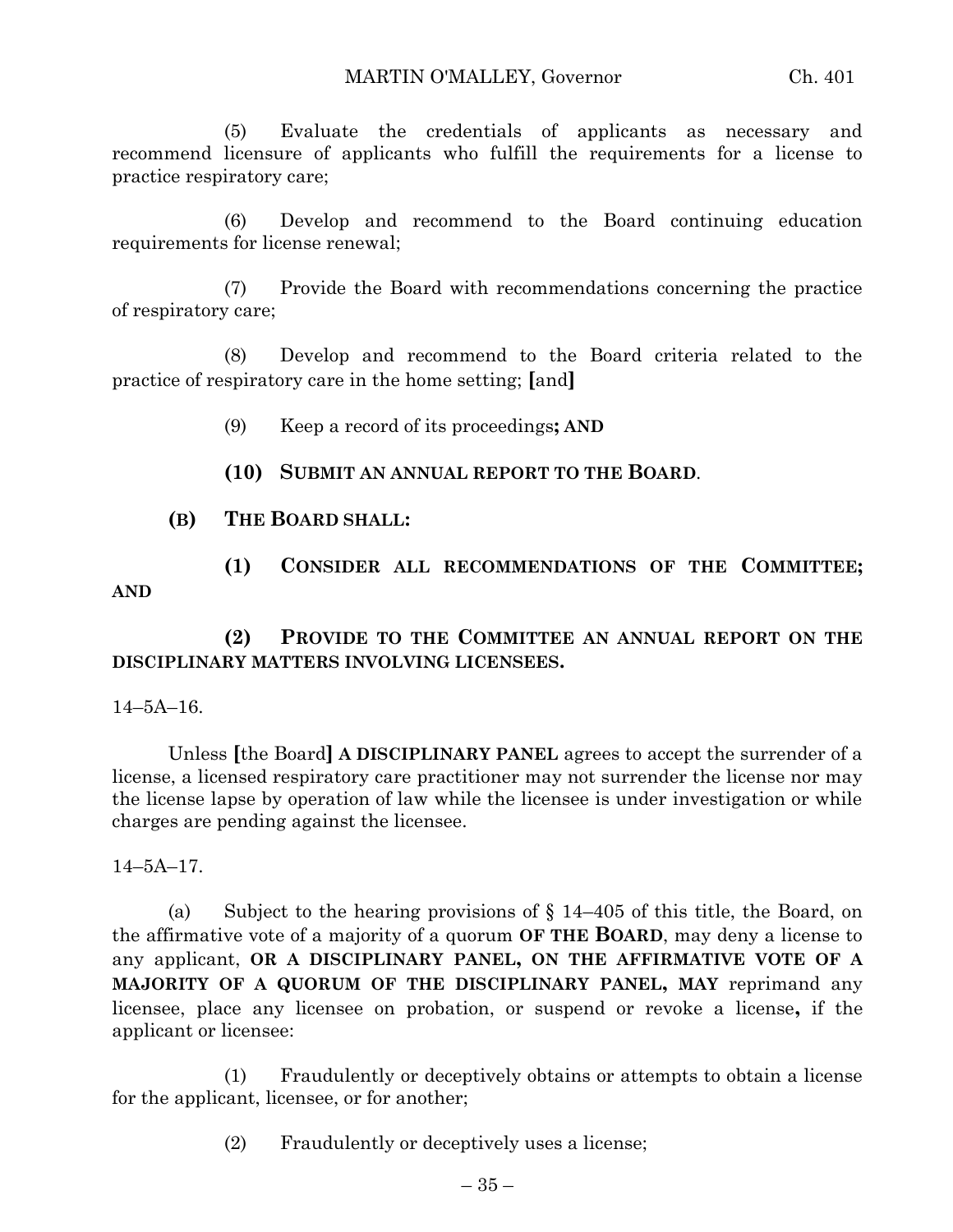(3) Is guilty of unprofessional or immoral conduct in the practice of respiratory care;

- (4) Is professionally, physically, or mentally incompetent;
- (5) Abandons a patient;
- (6) Is habitually intoxicated;

(7) Is addicted to or habitually abuses any narcotic or controlled dangerous substance as defined in § 5–101 of the Criminal Law Article;

- (8) Provides professional services while:
	- (i) Under the influence of alcohol; or

(ii) Using any narcotic or controlled dangerous substance as defined in § 5–101 of the Criminal Law Article or any other drug that is in excess of therapeutic amounts or without valid medical indication;

(9) Promotes the sale of services, drugs, devices, appliances, or goods to a patient so as to exploit the patient for financial gain;

(10) Willfully makes or files a false report or record in the practice of respiratory care;

(11) Willfully fails to file or record any report as required under law, willfully impedes or obstructs the filing or recording of a report, or induces another to fail to file or record a report;

(12) Breaches patient confidentiality;

(13) Pays or agrees to pay any sum or provide any form of remuneration or material benefit to any person for bringing or referring a patient or accepts or agrees to accept any sum or any form of remuneration or material benefit from an individual for bringing or referring a patient;

(14) Knowingly makes a misrepresentation while practicing respiratory care;

(15) Knowingly practices respiratory care with an unauthorized individual or aids an unauthorized individual in the practice of respiratory care;

(16) Offers, undertakes, or agrees to cure or treat disease by a secret method, treatment, or medicine;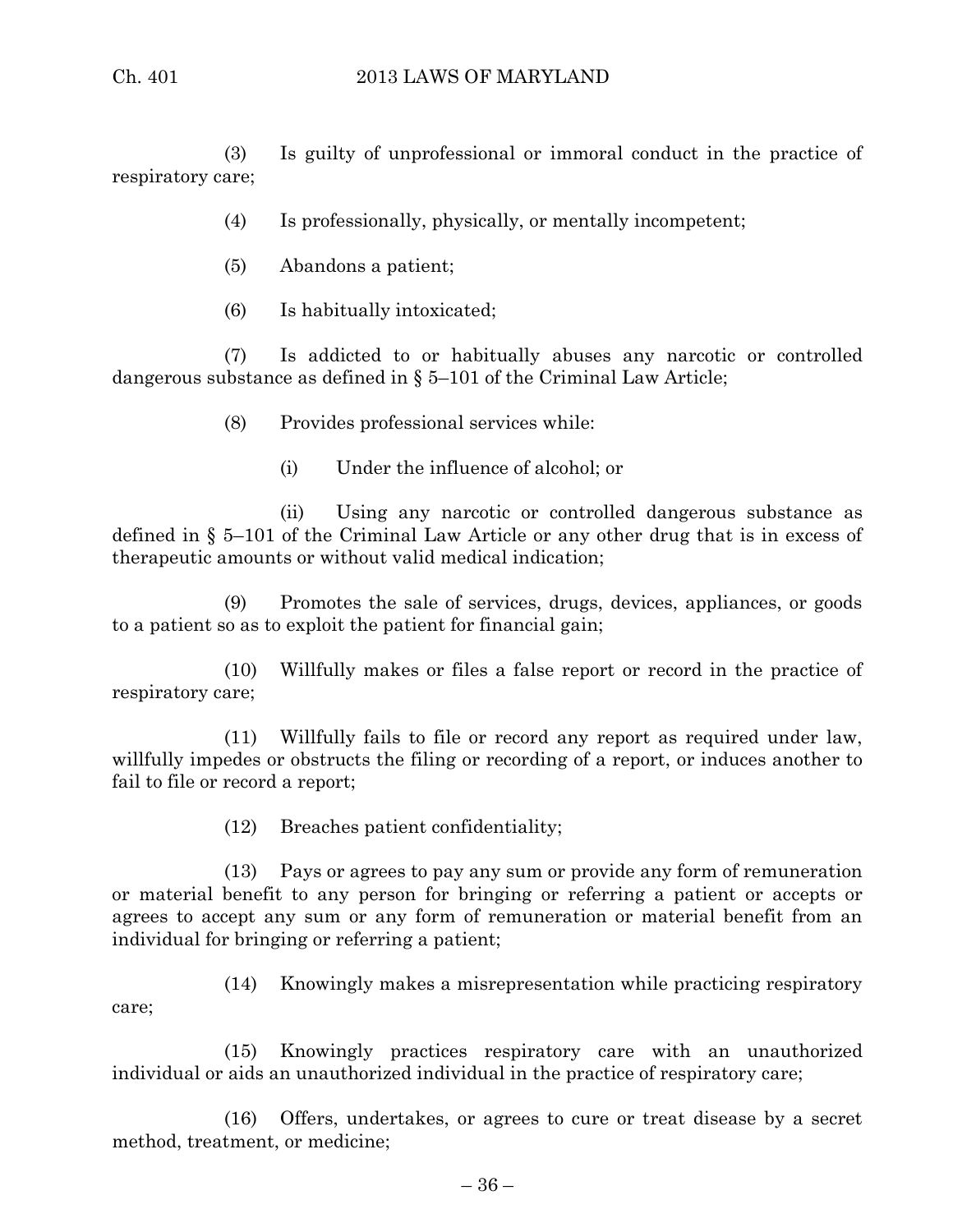(17) Is disciplined by a licensing or disciplinary authority or is convicted or disciplined by a court of any state or country or is disciplined by any branch of the United States uniformed services or the Veterans' Administration for an act that would be grounds for disciplinary action under the Board's disciplinary statutes;

(18) Fails to meet appropriate standards for the delivery of respiratory care performed in any inpatient or outpatient facility, office, hospital or related institution, domiciliary care facility, patient's home, or any other location in this State;

(19) Knowingly submits false statements to collect fees for which services are not provided;

(20) (i) Has been subject to investigation or disciplinary action by a licensing or disciplinary authority or by a court of any state or country for an act that would be grounds for disciplinary action under the Board's disciplinary statutes; and

(ii) **[**The licensed individual**] HAS**:

1. Surrendered the license issued by the state or country; or

expire or lapse;

(21) Knowingly fails to report suspected child abuse in violation of § 5–704 of the Family Law Article;

2. Allowed the license issued by the state or country to

(22) Sells, prescribes, gives away, or administers drugs for illegal or illegitimate medical purposes;

(23) Practices or attempts to practice beyond the authorized scope of practice;

(24) Refuses, withholds from, denies, or discriminates against an individual with regard to the provision of professional services for which the licensee is licensed and qualified to render because the individual is HIV positive;

(25) Practices or attempts to practice a respiratory care procedure or uses or attempts to use respiratory care equipment if the applicant or licensee has not received education and training in the performance of the procedure or the use of the equipment;

(26) Fails to cooperate with a lawful investigation conducted by the Board **OR A DISCIPLINARY PANEL**; or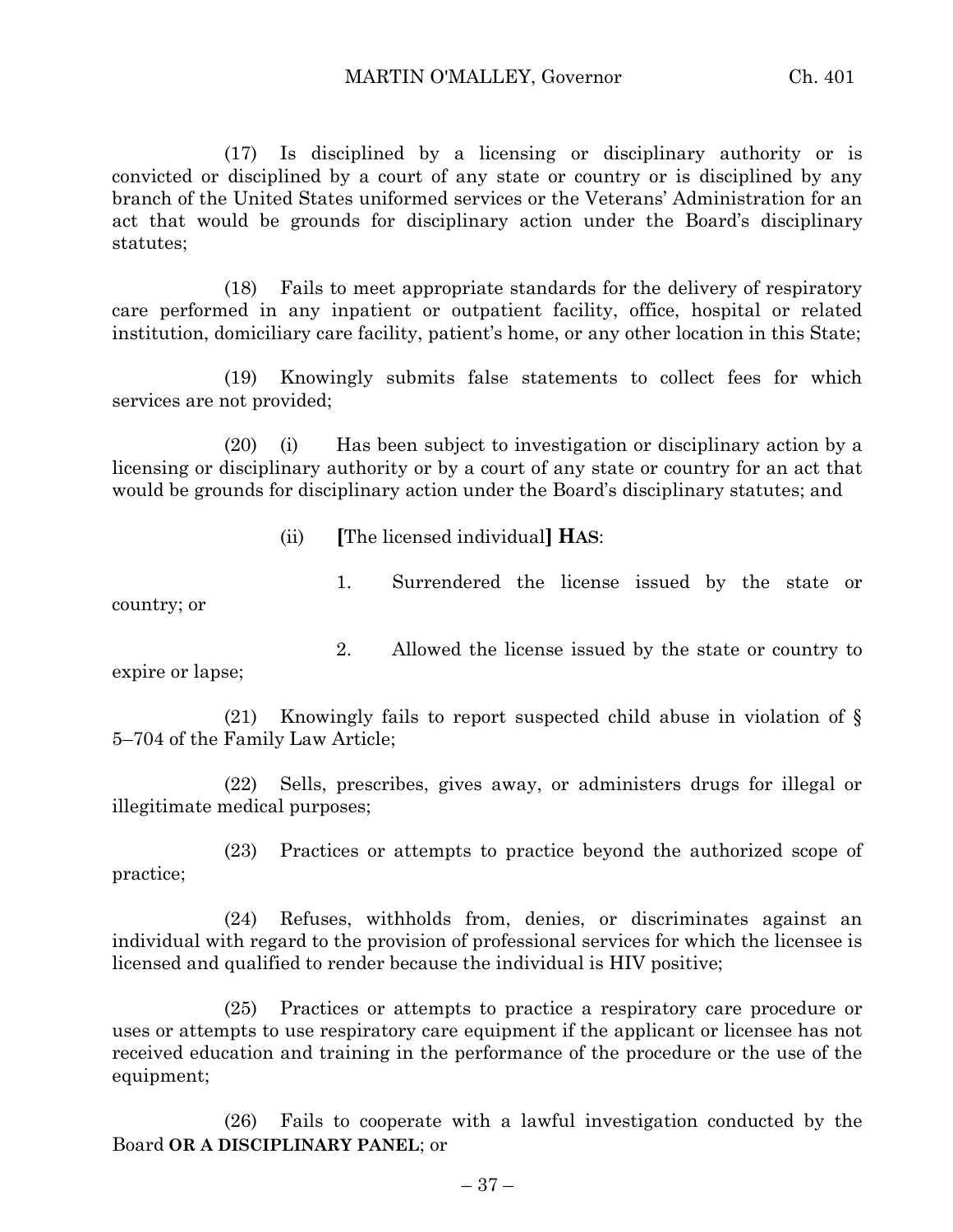(27) Fails to practice under the supervision of a physician or violates a supervisory order of a supervising physician.

(b) Except as otherwise provided in the Administrative Procedure Act, before the Board **OR A DISCIPLINARY PANEL** takes any action under subsection (a) of this section, it shall give the individual against whom the action is contemplated an opportunity for a hearing before the Board **OR THE DISCIPLINARY PANEL** in accordance with the hearing requirements of § 14–405 of this title.

(c) (1) On the filing of certified docket entries with the Board by the Office of the Attorney General, **[**the Board**] A DISCIPLINARY PANEL** shall order the suspension of a license if the licensee is convicted of or pleads guilty or nolo contendere with respect to a crime involving moral turpitude, whether or not any appeal or other proceeding is pending to have the conviction or plea set aside.

(2) After completion of the appellate process if the conviction has not been reversed or the plea has not been set aside with respect to a crime involving moral turpitude, **[**the Board**] A DISCIPLINARY PANEL** shall order the revocation of a license on the certification by the Office of the Attorney General.

14–5A–17.1.

(a) (1) Any person aggrieved by a final decision of the Board **OR A DISCIPLINARY PANEL** under this subtitle may not appeal to the Secretary or Board of Review but may take a direct judicial appeal.

(2) The appeal shall be made as provided for judicial review of final decisions in the Administrative Procedure Act.

(b) An order of the Board **OR A DISCIPLINARY PANEL** may not be stayed pending review.

(c) The Board may appeal from any decision that reverses or modifies **[**its**] AN** order **OF THE BOARD OR A DISCIPLINARY PANEL**.

14–5A–18.

(f) A report made under this section is not subject to subpoena or discovery in any civil action other than a proceeding arising out of a hearing and decision of the Board **OR A DISCIPLINARY PANEL** under this title.

**14–5A–18.1.**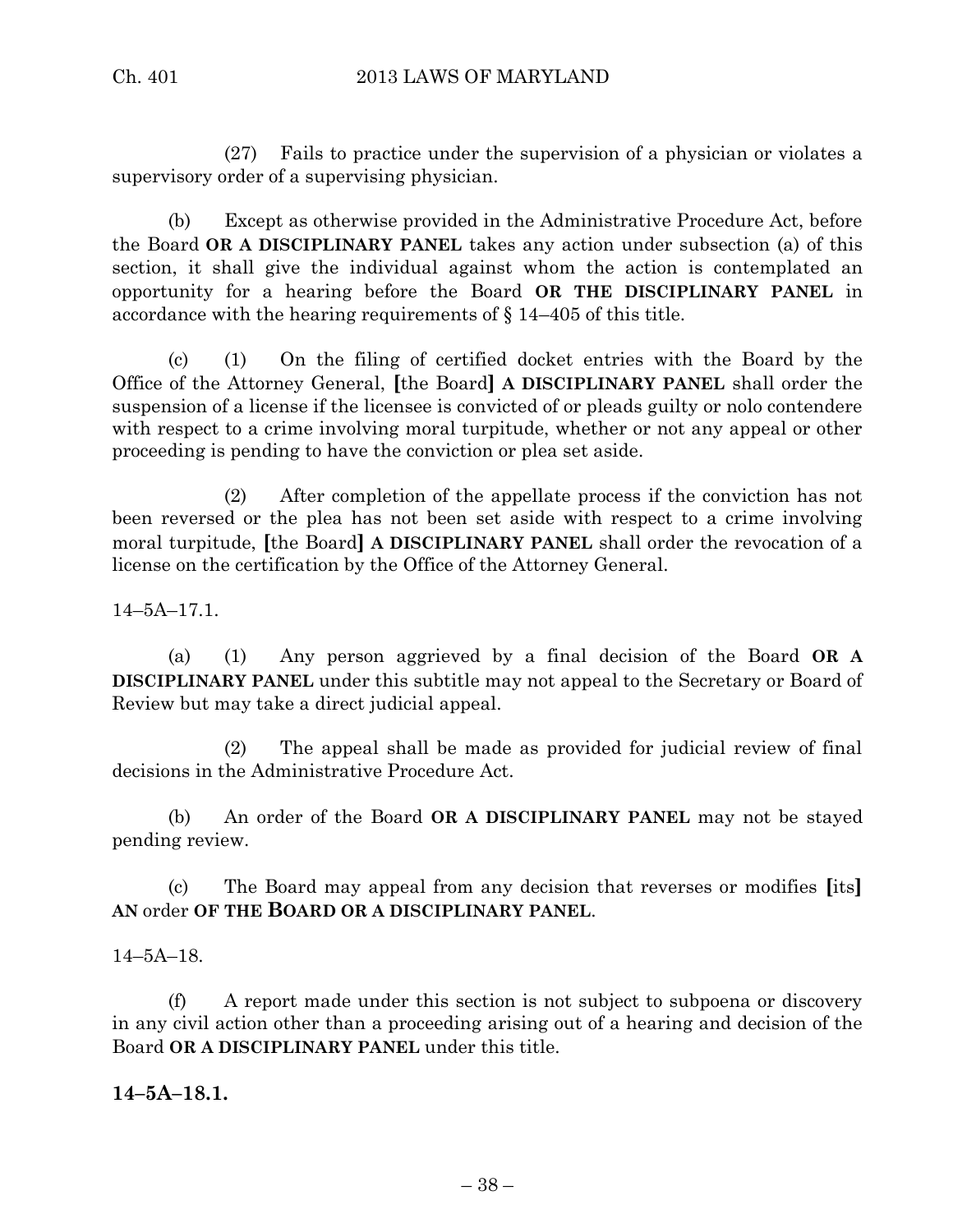**(A) FOLLOWING THE FILING OF CHARGES OR NOTICE OF INITIAL DENIAL OF A LICENSE APPLICATION, THE BOARD SHALL DISCLOSE THE FILING TO THE PUBLIC ON THE BOARD'S WEB SITE.**

**(B) THE BOARD SHALL CREATE AND MAINTAIN A PUBLIC INDIVIDUAL PROFILE ON EACH LICENSEE THAT INCLUDES THE FOLLOWING INFORMATION:**

**(1) A SUMMARY OF CHARGES FILED AGAINST THE LICENSEE, INCLUDING A COPY OF THE CHARGING DOCUMENT, UNTIL A DISCIPLINARY PANEL HAS TAKEN ACTION UNDER § 14–5A–17 OF THIS SUBTITLE BASED ON THE CHARGES OR HAS RESCINDED THE CHARGES;**

**(2) A DESCRIPTION OF ANY DISCIPLINARY ACTION TAKEN BY THE BOARD OR A DISCIPLINARY PANEL AGAINST THE LICENSEE WITHIN THE MOST RECENT 10–YEAR PERIOD THAT INCLUDES A COPY OF THE PUBLIC ORDER;**

**(3) A DESCRIPTION IN SUMMARY FORM OF ANY FINAL DISCIPLINARY ACTION TAKEN BY A LICENSING BOARD IN ANY OTHER STATE OR JURISDICTION AGAINST THE LICENSEE WITHIN THE MOST RECENT 10–YEAR PERIOD IF THE BOARD KNOWS ABOUT THE DISCIPLINARY ACTION;**

**(4) A DESCRIPTION OF A CONVICTION OR ENTRY OF A PLEA OF GUILTY OR NOLO CONTENDERE BY THE LICENSEE FOR A CRIME INVOLVING MORAL TURPITUDE THAT IS THE BASIS FOR DISCIPLINARY ACTION TAKEN UNDER § 14–5A–17(C) OF THIS SUBTITLE; AND**

**(5) THE PUBLIC ADDRESS OF THE LICENSEE.**

**(C) IN ADDITION TO THE REQUIREMENTS OF SUBSECTION (B) OF THIS SECTION, THE BOARD SHALL INCLUDE ON EACH LICENSEE'S PROFILE A STATEMENT OF INFORMATION TO BE TAKEN INTO CONSIDERATION BY A CONSUMER WHEN VIEWING A LICENSEE'S PROFILE, INCLUDING A DISCLAIMER STATING THAT A CHARGING DOCUMENT DOES NOT INDICATE A FINAL FINDING OF GUILT BY A DISCIPLINARY PANEL.**

**(D) THE BOARD:**

**(1) ON RECEIPT OF A WRITTEN REQUEST FOR A LICENSEE'S PROFILE FROM ANY PERSON, SHALL FORWARD A WRITTEN COPY OF THE PROFILE TO THE PERSON; AND**

**(2) SHALL MAINTAIN A WEB SITE THAT SERVES AS A SINGLE POINT OF ENTRY WHERE ALL LICENSEE PROFILE INFORMATION IS AVAILABLE TO THE PUBLIC ON THE INTERNET.**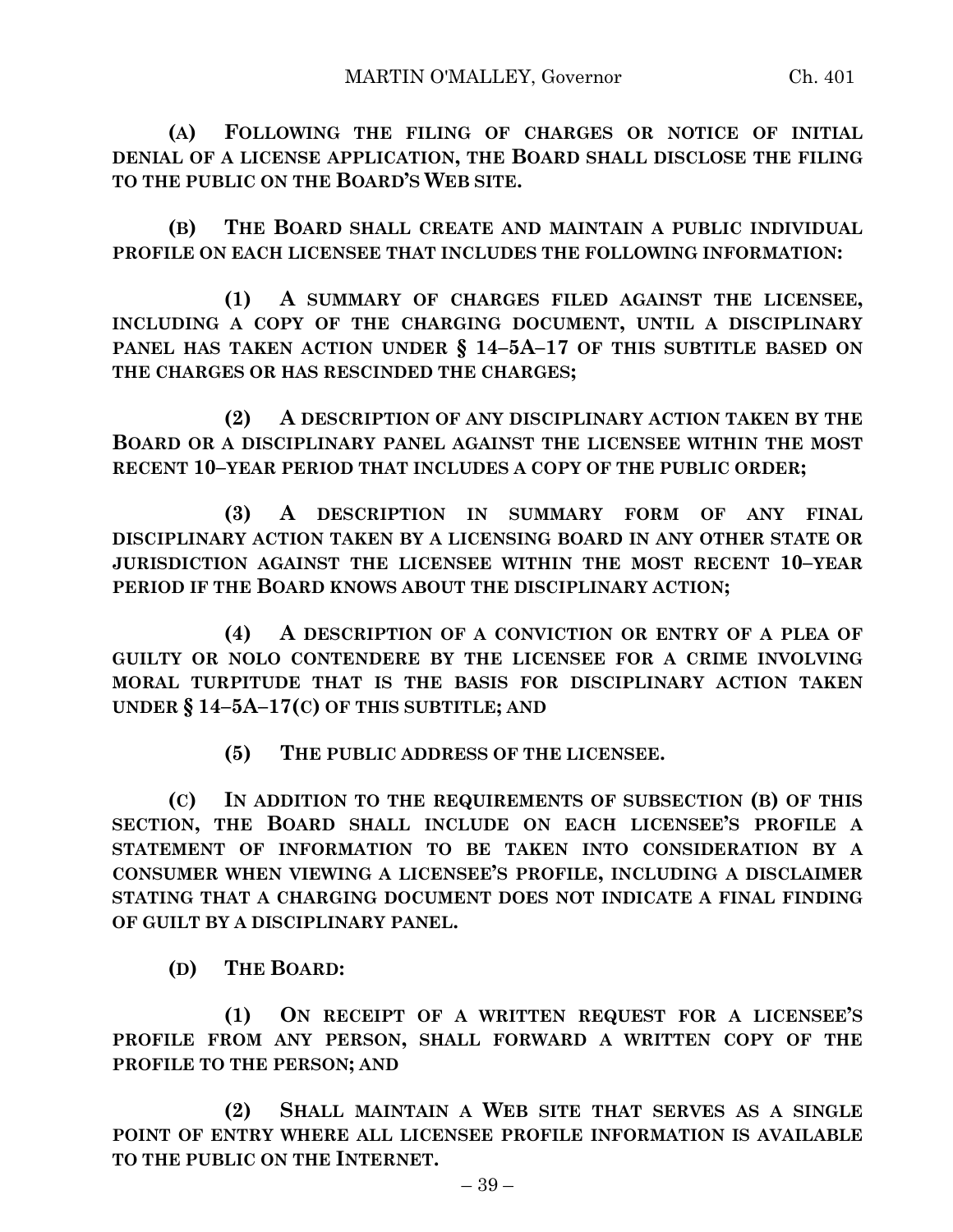**(E) THE BOARD SHALL PROVIDE A MECHANISM FOR THE NOTIFICATION AND PROMPT CORRECTION OF ANY FACTUAL INACCURACIES IN A LICENSEE'S PROFILE.**

**(F) THE BOARD SHALL INCLUDE INFORMATION RELATING TO CHARGES FILED AGAINST A LICENSEE BY A DISCIPLINARY PANEL AND ANY FINAL DISCIPLINARY ACTION TAKEN BY A DISCIPLINARY PANEL AGAINST A LICENSEE IN THE LICENSEE'S PROFILE WITHIN 10 DAYS AFTER THE CHARGES ARE FILED OR THE ACTION BECOMES FINAL.**

14–5A–19.

**(A)** On the application of an individual whose license has been revoked, **[**the Board**] A DISCIPLINARY PANEL**, on the affirmative vote of a majority of the quorum **OF THE DISCIPLINARY PANEL**, may reinstate a revoked license.

**(B) IF A DISCIPLINARY PANEL REINSTATES A LICENSE UNDER SUBSECTION (A) OF THIS SECTION, THE DISCIPLINARY PANEL SHALL NOTIFY THE BOARD OF THE REINSTATEMENT.**

14–5A–25.

Subject to the evaluation and reestablishment provisions of the Maryland Program Evaluation Act and subject to the termination of this title under § 14–702 of this title, this subtitle and all rules and regulations adopted under this subtitle shall terminate and be of no effect after July 1, **[**2013**] 2018**.

14–5B–04.

(a) (1) The Board shall set reasonable fees for the issuance of and renewal of licenses and other services it provides to licensees and holders of temporary licenses.

(2) The fees charged shall be set so as to produce funds to approximate the cost of maintaining the licensure program and the other services provided to licensees and holders of temporary licenses**, INCLUDING THE COST OF PROVIDING A REHABILITATION PROGRAM FOR LICENSEES AND HOLDERS OF TEMPORARY LICENSES UNDER § 14–401.1(G) OF THIS TITLE**.

14–5B–05.

(c) **(1)** From among its members, the Committee shall elect a chair once every 2 years.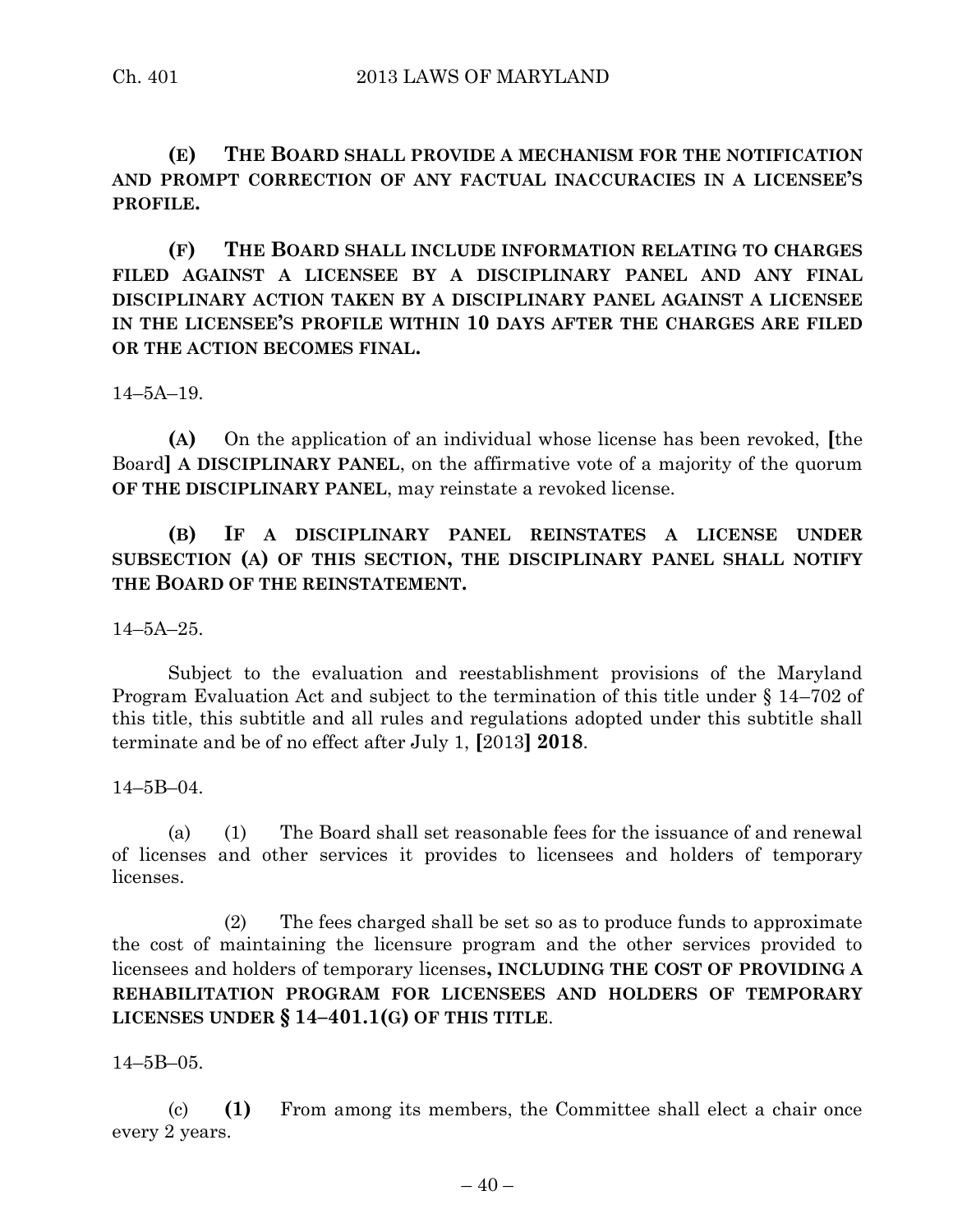**(2) THE CHAIR, OR THE CHAIR'S DESIGNEE, SHALL SERVE IN AN ADVISORY CAPACITY TO THE BOARD AS A REPRESENTATIVE OF THE COMMITTEE.**

14–5B–06.

**(A)** In addition to the powers set forth elsewhere in this subtitle, the Committee shall:

(1) Make recommendations to the Board on regulations necessary to carry out the provisions of this subtitle;

(2) Make recommendations to the Board on a code of ethics for the practice of radiation therapy, the practice of radiography, the practice of nuclear medicine technology, and the practice of radiology assistance for adoption by the Board;

(3) On request, make recommendations to the Board on standards of care for the practice of radiation therapy, the practice of radiography, the practice of nuclear medicine technology, and the practice of radiology assistance;

(4) Make recommendations to the Board on the requirements for licensure as a radiation therapist, radiographer, nuclear medicine technologist, or radiologist assistant;

(5) On request, review applications for licensure as a radiation therapist, radiographer, nuclear medicine technologist, or radiologist assistant and make recommendations to the Board;

(6) Develop and recommend to the Board continuing education requirements for license renewal;

(7) Advise the Board on matters related to the practice of radiation therapy, the practice of radiography, the practice of nuclear medicine technology, and the practice of radiology assistance; **[**and**]**

- (8) Keep a record of its proceedings**; AND**
- **(9) SUBMIT AN ANNUAL REPORT TO THE BOARD**.
- **(B) THE BOARD SHALL:**
	- **(1) CONSIDER ALL RECOMMENDATIONS OF THE COMMITTEE;**

**AND**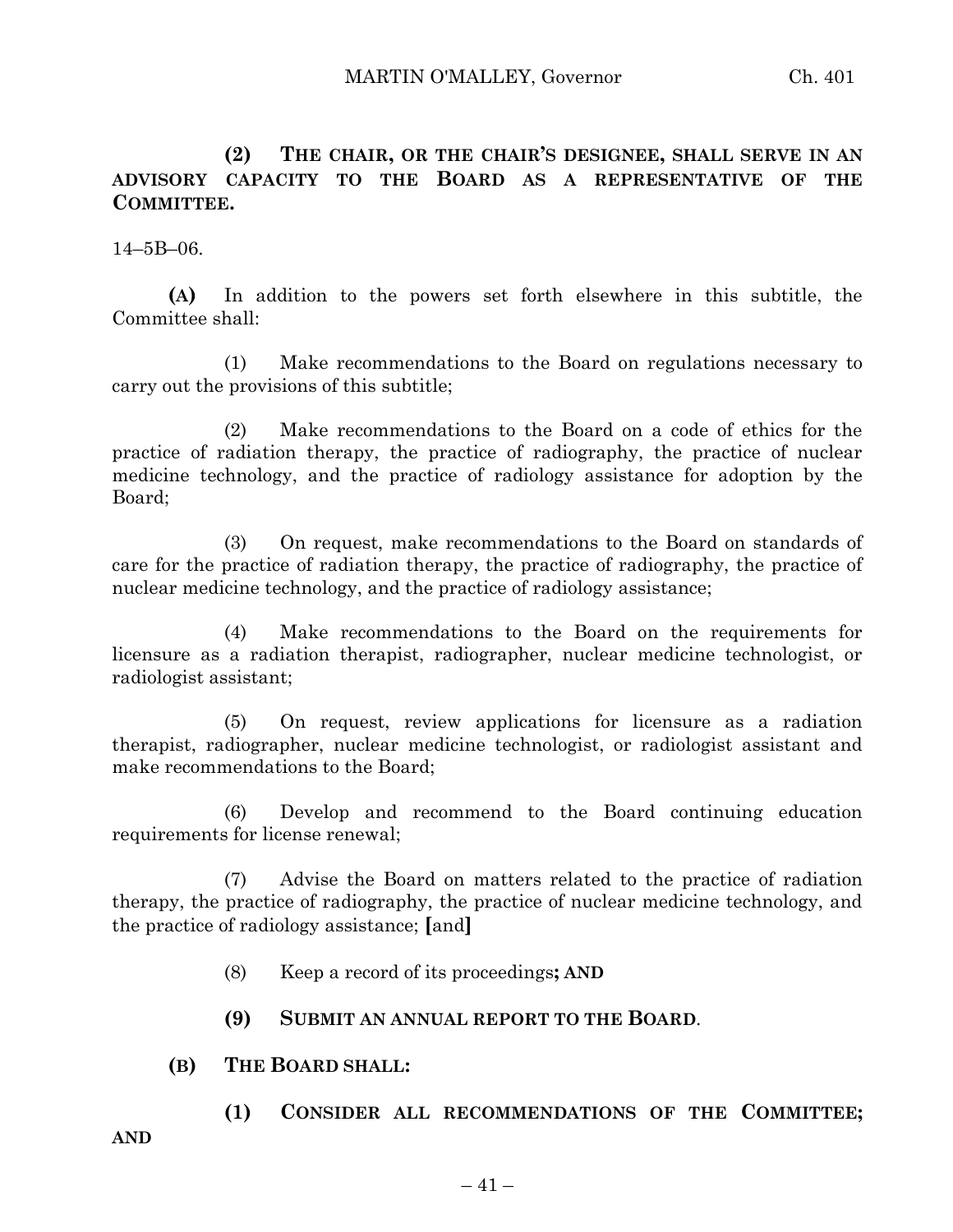## **(2) PROVIDE TO THE COMMITTEE AN ANNUAL REPORT ON THE DISCIPLINARY MATTERS INVOLVING LICENSEES.**

14–5B–13.

Unless **[**the Board**] A DISCIPLINARY PANEL** agrees to accept the surrender of a license or temporary license, a licensee or holder of a temporary license may not surrender the license or temporary license and the license or temporary license may not lapse by operation of law while the licensee or holder of a temporary license is under investigation or while charges are pending against the licensee or holder of a temporary license.

14–5B–14.

(a) Subject to the hearing provisions of  $\S 14-405$  of this title, the Board, on the affirmative vote of a majority of the quorum **OF THE BOARD,** may deny a license or temporary license to any applicant, **OR A DISCIPLINARY PANEL, ON THE AFFIRMATIVE VOTE OF A MAJORITY OF THE QUORUM OF THE DISCIPLINARY PANEL**, MAY reprimand any licensee or holder of a temporary license, place any licensee or holder of a temporary license on probation, or suspend or revoke a license**,** if the applicant licensee or holder of a temporary license:

(1) Fraudulently or deceptively obtains or attempts to obtain a license or temporary license for the applicant, licensed individual, holder of a temporary license, or for another;

(2) Fraudulently or deceptively uses a license or temporary license;

(3) Is guilty of unprofessional or immoral conduct in the practice of radiation therapy, radiography, nuclear medicine technology, or radiology assistance;

- (4) Is professionally, physically, or mentally incompetent;
- (5) Abandons a patient;
- (6) Is habitually intoxicated;

(7) Is addicted to or habitually abuses any narcotic or controlled dangerous substance as defined in § 5–101 of the Criminal Law Article;

- (8) Provides professional services while:
	- (i) Under the influence of alcohol; or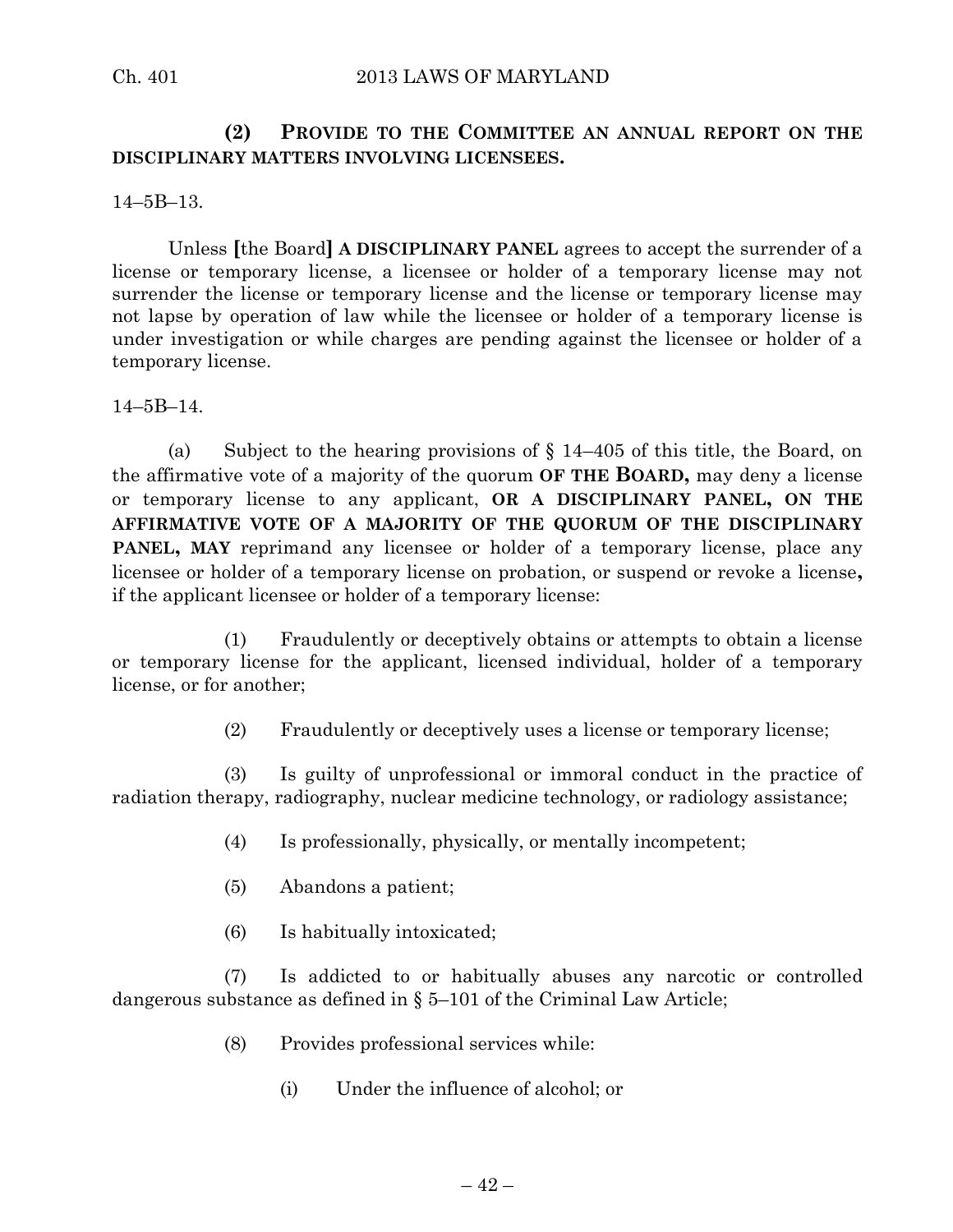(ii) Using any narcotic or controlled dangerous substance as defined in § 5–101 of the Criminal Law Article or any other drug that is in excess of therapeutic amounts or without valid medical indication;

(9) Promotes the sale of services, drugs, devices, appliances, or goods to a patient so as to exploit the patient for financial gain;

(10) Willfully makes or files a false report or record in the practice of radiation therapy, radiography, nuclear medicine technology, or radiology assistance;

(11) Willfully fails to file or record any report as required under law, willfully impedes or obstructs the filing or recording of a report, or induces another to fail to file or record a report;

(12) Breaches patient confidentiality;

(13) Pays or agrees to pay any sum or provide any form of remuneration or material benefit to any person for bringing or referring a patient or accepts or agrees to accept any sum or any form of remuneration or material benefit from an individual for bringing or referring a patient;

(14) Knowingly makes a misrepresentation while practicing radiation therapy, radiography, nuclear medicine technology, or radiology assistance;

(15) Knowingly practices radiation therapy, radiography, nuclear medicine technology, or radiology assistance with an unauthorized individual or aids an unauthorized individual in the practice of radiation therapy, radiography, nuclear medicine technology, or radiology assistance;

(16) Offers, undertakes, or agrees to cure or treat disease by a secret method, treatment, or medicine;

(17) Is disciplined by a licensing or disciplinary authority or is convicted or disciplined by a court of any state or country or is disciplined by any branch of the United States uniformed services or the Veterans' Administration for an act that would be grounds for disciplinary action under the Board's disciplinary statutes;

(18) Fails to meet appropriate standards for the delivery of quality radiation therapy, radiography, nuclear medicine technology, or radiology assistance care performed in any outpatient surgical facility, office, hospital or related institution, or any other location in this State;

(19) Knowingly submits false statements to collect fees for which services are not provided;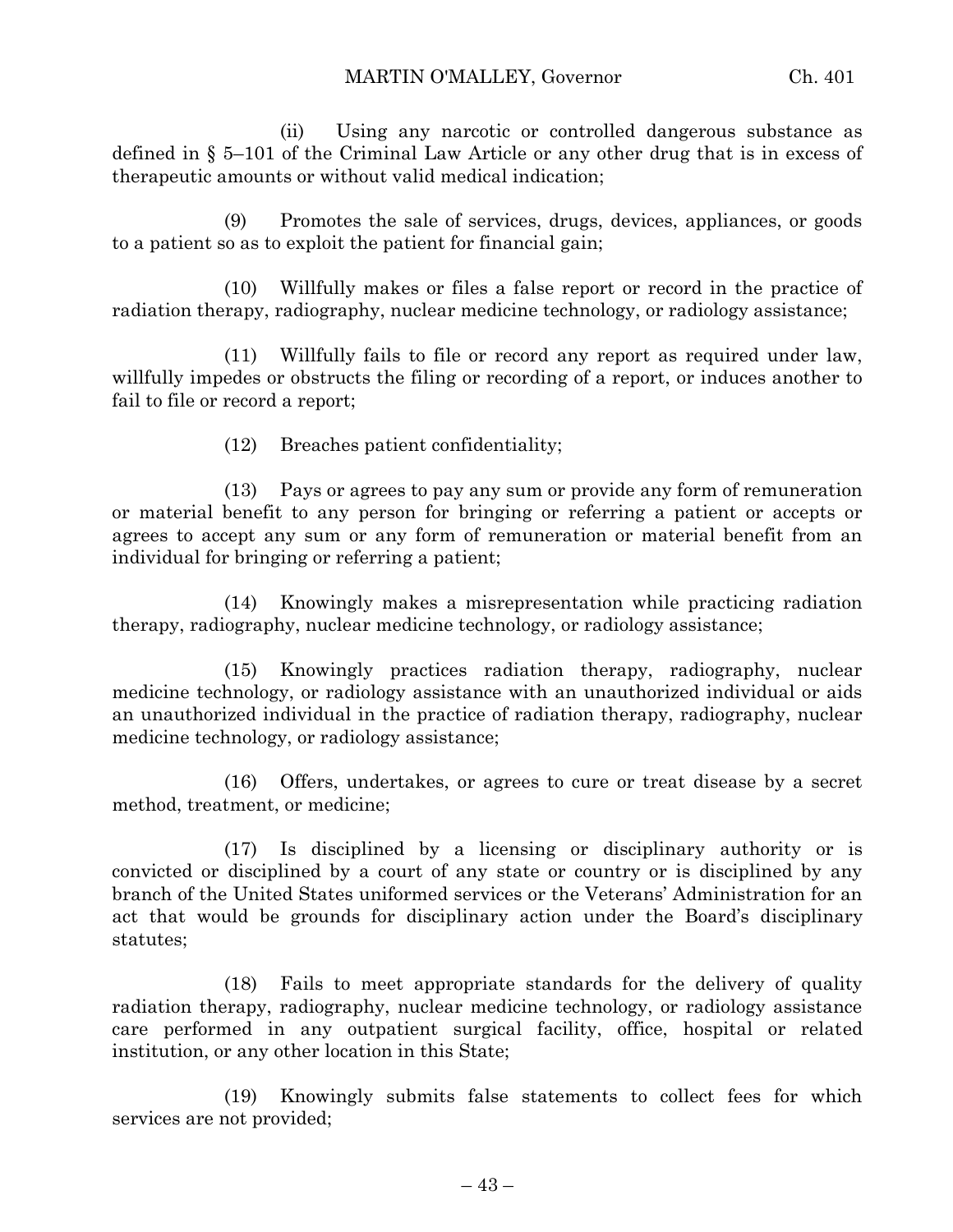#### Ch. 401 2013 LAWS OF MARYLAND

(20) (i) Has been subject to investigation or disciplinary action by a licensing or disciplinary authority or by a court of any state or country for an act that would be grounds for disciplinary action under the Board's disciplinary statutes; and

(ii) **[**The licensed individual**] HAS**:

country; or

1. Surrendered the license issued by the state or

expire or lapse;

2. Allowed the license issued by the state or country to

(21) Knowingly fails to report suspected child abuse in violation of § 5–704 of the Family Law Article;

(22) Sells, prescribes, gives away, or administers drugs for illegal or illegitimate medical purposes;

(23) Practices or attempts to practice beyond the authorized scope of practice;

(24) Refuses, withholds from, denies, or discriminates against an individual with regard to the provision of professional services for which the licensee or holder of a temporary license is licensed and qualified to render because the individual is HIV positive;

(25) Practices or attempts to practice a radiation therapy, radiography, nuclear medicine technology, or radiology assistance procedure or uses radiation therapy, radiography, nuclear medicine technology, or radiology assistance equipment if the applicant or licensee or holder of a temporary license has not received education, internship, training, or experience in the performance of the procedure or the use of the equipment;

(26) Fails to cooperate with a lawful investigation conducted by the Board **OR A DISCIPLINARY PANEL**; or

(27) Fails to practice under the supervision of a physician or violates a supervisory order of a supervising physician.

(b) Except as otherwise provided in the Administrative Procedure Act, before the Board **OR A DISCIPLINARY PANEL** takes any action under subsection (a) of this section, it shall give the individual against whom the action is contemplated an opportunity for a hearing before the Board **OR THE DISCIPLINARY PANEL** in accordance with the hearing requirements of § 14–405 of this title.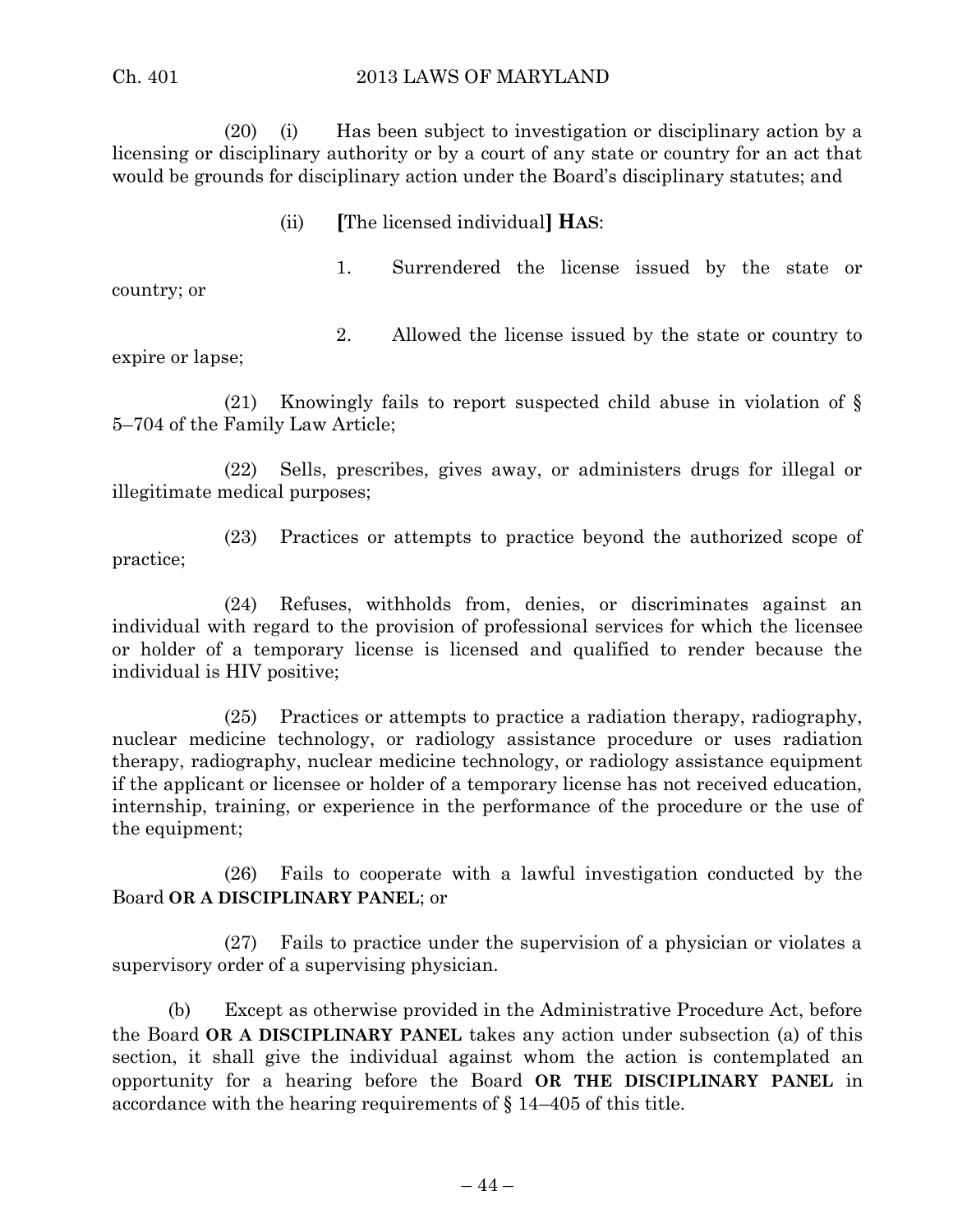(c) (1) On the filing of certified docket entries with the Board by the Office of the Attorney General, **[**the Board**] A DISCIPLINARY PANEL** shall order the suspension of a licensee or holder of a temporary license if the licensee or holder of a temporary license is convicted of or pleads guilty or nolo contendere with respect to a crime involving moral turpitude, whether or not any appeal or other proceeding is pending to have the conviction or plea set aside.

(2) After completion of the appellate process if the conviction has not been reversed or the plea has not been set aside with respect to a crime involving moral turpitude, **[**the Board**] A DISCIPLINARY PANEL** shall order the revocation of a license or temporary license on the certification by the Office of the Attorney General.

14–5B–14.1.

(a) (1) Any person aggrieved by a final decision of the Board **OR A DISCIPLINARY PANEL** under this subtitle may not appeal to the Secretary or Board of Review but may take a direct judicial appeal.

(2) The appeal shall be made as provided for judicial review of final decisions in the Administrative Procedure Act.

(b) An order of the Board **OR A DISCIPLINARY PANEL** may not be stayed pending review.

(c) The Board may appeal from any decision that reverses or modifies **[**its**] THE** order **OF THE BOARD OR A DISCIPLINARY PANEL**.

14–5B–15.

(f) A report made under this section is not subject to subpoena or discovery in any civil action other than a proceeding arising out of a hearing and decision of the Board **OR A DISCIPLINARY PANEL** under this title.

#### **14–5B–15.1.**

**(A) FOLLOWING THE FILING OF CHARGES OR NOTICE OF INITIAL DENIAL OF LICENSE APPLICATION, THE BOARD SHALL DISCLOSE THE FILING TO THE PUBLIC ON THE BOARD'S WEB SITE.**

**(B) THE BOARD SHALL CREATE AND MAINTAIN A PUBLIC INDIVIDUAL PROFILE ON EACH LICENSEE THAT INCLUDES THE FOLLOWING INFORMATION:**

**(1) A SUMMARY OF CHARGES FILED AGAINST THE LICENSEE, INCLUDING A COPY OF THE CHARGING DOCUMENT, UNTIL A DISCIPLINARY**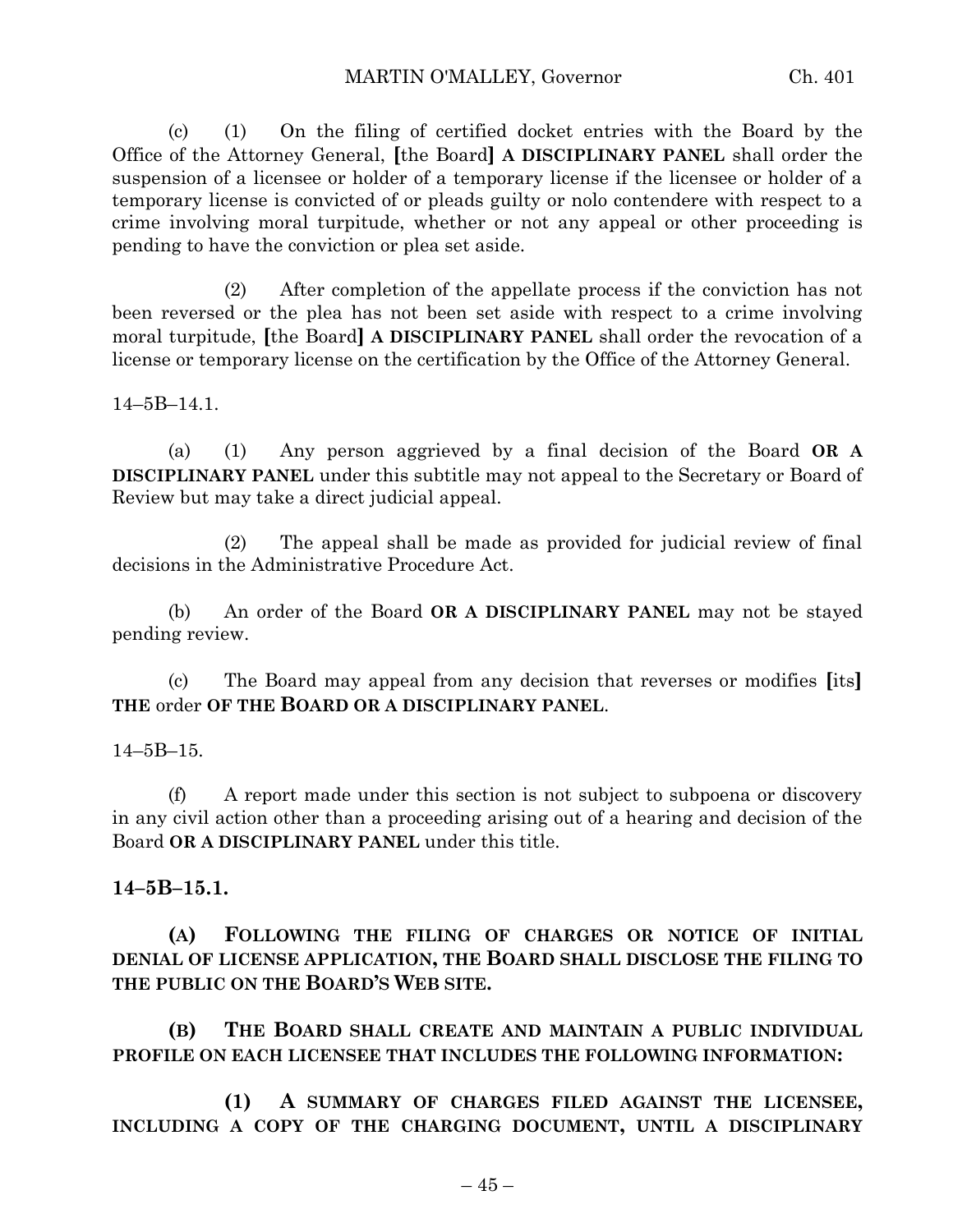**PANEL HAS TAKEN ACTION UNDER § 14–5B–14 OF THIS SUBTITLE BASED ON THE CHARGES OR HAS RESCINDED THE CHARGES;**

**(2) A DESCRIPTION OF ANY DISCIPLINARY ACTION TAKEN BY THE BOARD OR A DISCIPLINARY PANEL AGAINST THE LICENSEE WITHIN THE MOST RECENT 10–YEAR PERIOD THAT INCLUDES A COPY OF THE PUBLIC ORDER;**

**(3) A DESCRIPTION IN SUMMARY FORM OF ANY FINAL DISCIPLINARY ACTION TAKEN BY A LICENSING BOARD IN ANY OTHER STATE OR JURISDICTION AGAINST THE LICENSEE WITHIN THE MOST RECENT 10–YEAR PERIOD IF THE BOARD KNOWS OF THE DISCIPLINARY ACTION;**

**(4) A DESCRIPTION OF A CONVICTION OR ENTRY OF A PLEA OF GUILTY OR NOLO CONTENDERE BY THE LICENSEE FOR A CRIME INVOLVING MORAL TURPITUDE THAT IS THE BASIS FOR DISCIPLINARY ACTION TAKEN UNDER § 14–5B–14(C) OF THIS SUBTITLE; AND**

**(5) THE PUBLIC ADDRESS OF THE LICENSEE.**

**(C) IN ADDITION TO THE REQUIREMENTS OF SUBSECTION (B) OF THIS SECTION, THE BOARD SHALL INCLUDE ON EACH LICENSEE'S PROFILE A STATEMENT OF INFORMATION TO BE TAKEN INTO CONSIDERATION BY A CONSUMER WHEN VIEWING A LICENSEE'S PROFILE, INCLUDING A DISCLAIMER STATING THAT A CHARGING DOCUMENT DOES NOT INDICATE A FINAL FINDING OF GUILT BY A DISCIPLINARY PANEL.**

**(D) THE BOARD:**

**(1) ON RECEIPT OF A WRITTEN REQUEST FOR A LICENSEE'S PROFILE FROM ANY PERSON, SHALL FORWARD A WRITTEN COPY OF THE PROFILE TO THE PERSON; AND**

**(2) SHALL MAINTAIN A WEB SITE THAT SERVES AS A SINGLE POINT OF ENTRY WHERE ALL LICENSEE PROFILE INFORMATION IS AVAILABLE TO THE PUBLIC ON THE INTERNET.**

**(E) THE BOARD SHALL PROVIDE A MECHANISM FOR THE NOTIFICATION AND PROMPT CORRECTION OF ANY FACTUAL INACCURACIES IN A LICENSEE'S PROFILE.**

**(F) THE BOARD SHALL INCLUDE INFORMATION RELATING TO CHARGES FILED AGAINST A LICENSEE BY A DISCIPLINARY PANEL AND ANY FINAL DISCIPLINARY ACTION TAKEN BY A DISCIPLINARY PANEL AGAINST A LICENSEE**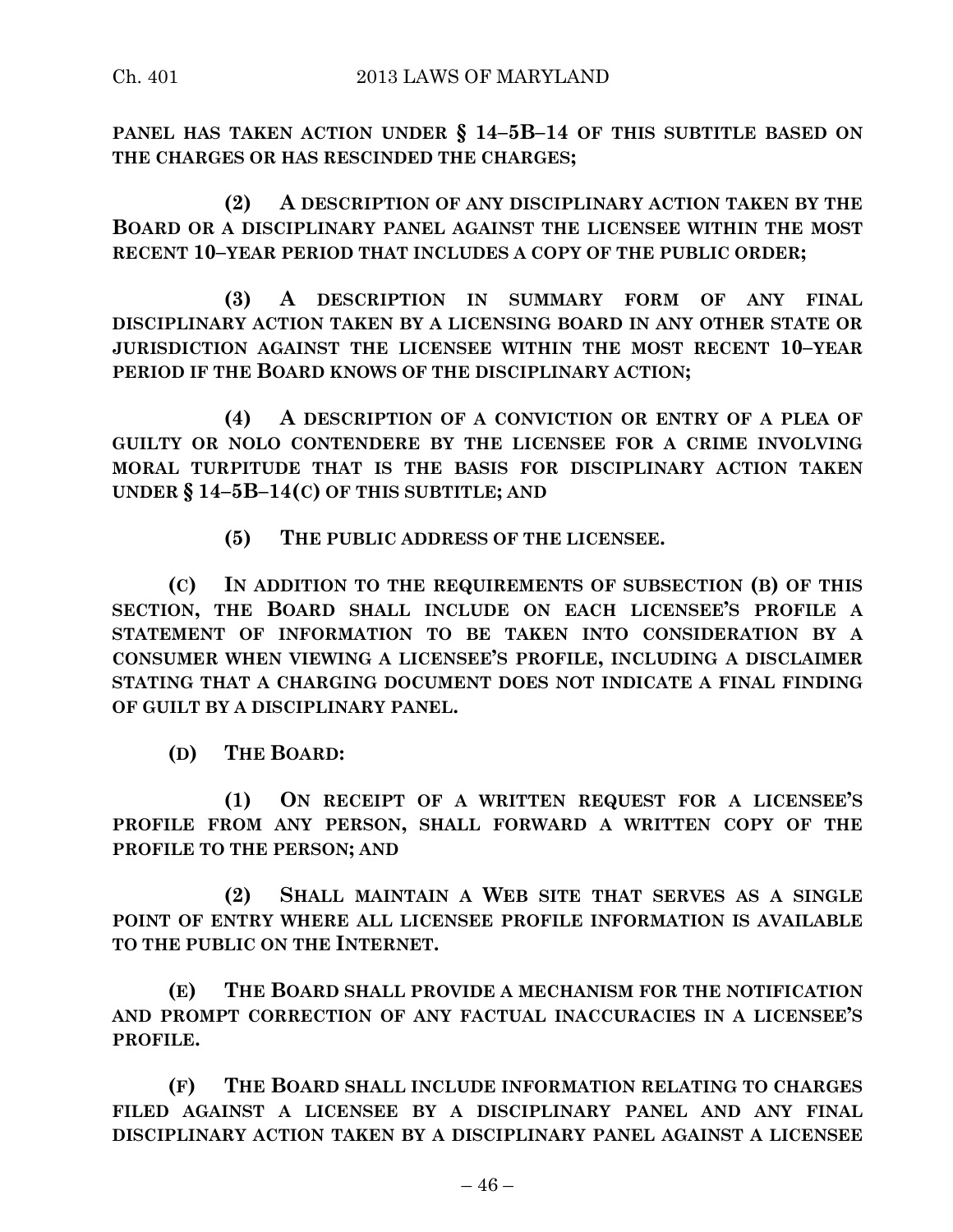## **IN THE LICENSEE'S PROFILE WITHIN 10 DAYS AFTER THE CHARGES ARE FILED OR THE ACTION BECOMES FINAL.**

14–5B–16.

**(A)** On the application of an individual whose license has been revoked, **[**the Board**] A DISCIPLINARY PANEL** may reinstate a revoked license.

## **(B) IF A DISCIPLINARY PANEL REINSTATES A LICENSE UNDER SUBSECTION (A) OF THIS SECTION, THE DISCIPLINARY PANEL SHALL NOTIFY THE BOARD OF THE REINSTATEMENT.**

14–5B–21.

Subject to the evaluation and reestablishment provisions of the Maryland Program Evaluation Act, and subject to the termination of this title under § 14–702 of this title, this subtitle and all rules and regulations adopted under this subtitle shall terminate and be of no effect after July 1, **[**2013**] 2018**.

14–5C–04.

(a) (1) The Board shall set reasonable fees for the issuance of and renewal of licenses and other services it provides to polysomnographic technologists.

(2) The fees charged shall be set so as to produce funds to approximate the cost of maintaining the licensure program and the other services provided to polysomnographic technologists**, INCLUDING THE COST OF PROVIDING A REHABILITATION PROGRAM FOR POLYSOMNOGRAPHIC TECHNOLOGISTS UNDER § 14–401.1(G) OF THIS TITLE**.

14–5C–06.

**(D) (1) FROM AMONG ITS MEMBERS, THE COMMITTEE SHALL ELECT A CHAIR ONCE EVERY 2 YEARS.**

**(2) THE CHAIR, OR THE CHAIR'S DESIGNEE, SHALL SERVE IN AN ADVISORY CAPACITY TO THE BOARD AS A REPRESENTATIVE OF THE COMMITTEE.**

14–5C–07.

**(A)** In addition to the powers set forth elsewhere in this subtitle, the Committee shall: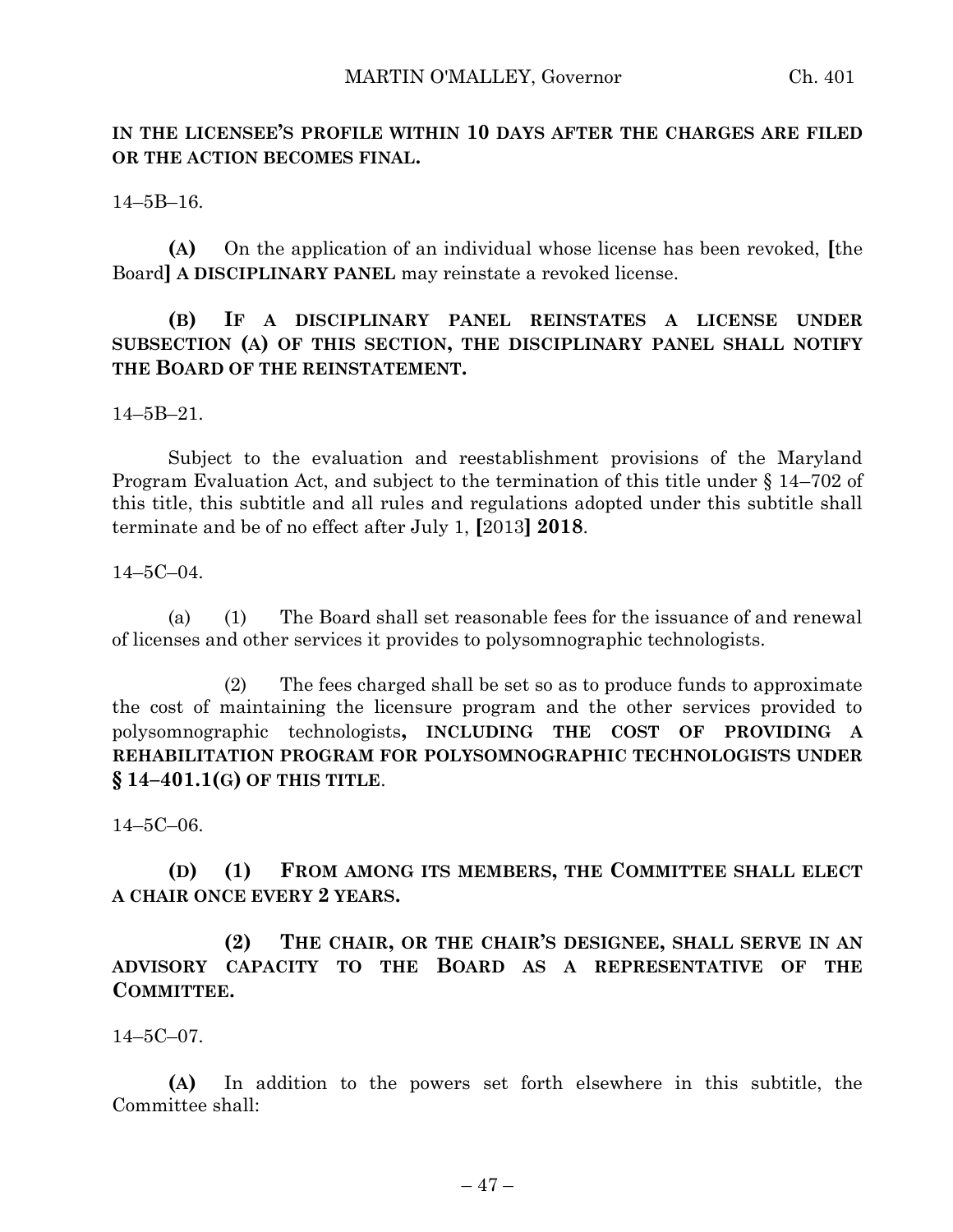(1) Develop and recommend to the Board regulations to carry out the provisions of this subtitle;

(2) Develop and recommend to the Board a code of ethics for the practice of polysomnography for adoption by the Board;

(3) Develop and recommend to the Board standards of care for the practice of polysomnography;

(4) Develop and recommend to the Board the requirements for licensure as a polysomnographic technologist, including:

(i) Criteria for the educational and clinical training of licensed polysomnographic technologists; and

(ii) Criteria for a professional competency examination and testing of applicants for a license to practice polysomnography;

(5) Develop and recommend to the Board criteria for licensed polysomnographic technologists who are licensed in other states to practice in this State;

(6) Evaluate the accreditation status of education programs in polysomnography for approval by the Board;

(7) Evaluate the credentials of applicants and recommend licensure of applicants who fulfill the requirements for a license to practice polysomnography;

(8) Develop and recommend to the Board continuing education requirements for license renewal;

(9) Provide the Board with recommendations concerning the practice of polysomnography;

(10) Develop and recommend to the Board criteria for the direction of students in clinical education programs by licensed polysomnographic technologists and licensed physicians;

(11) Keep a record of its proceedings; and

(12) Submit an annual report to the Board.

## **(B) THE BOARD SHALL:**

**(1) CONSIDER ALL RECOMMENDATIONS OF THE COMMITTEE;**

**AND**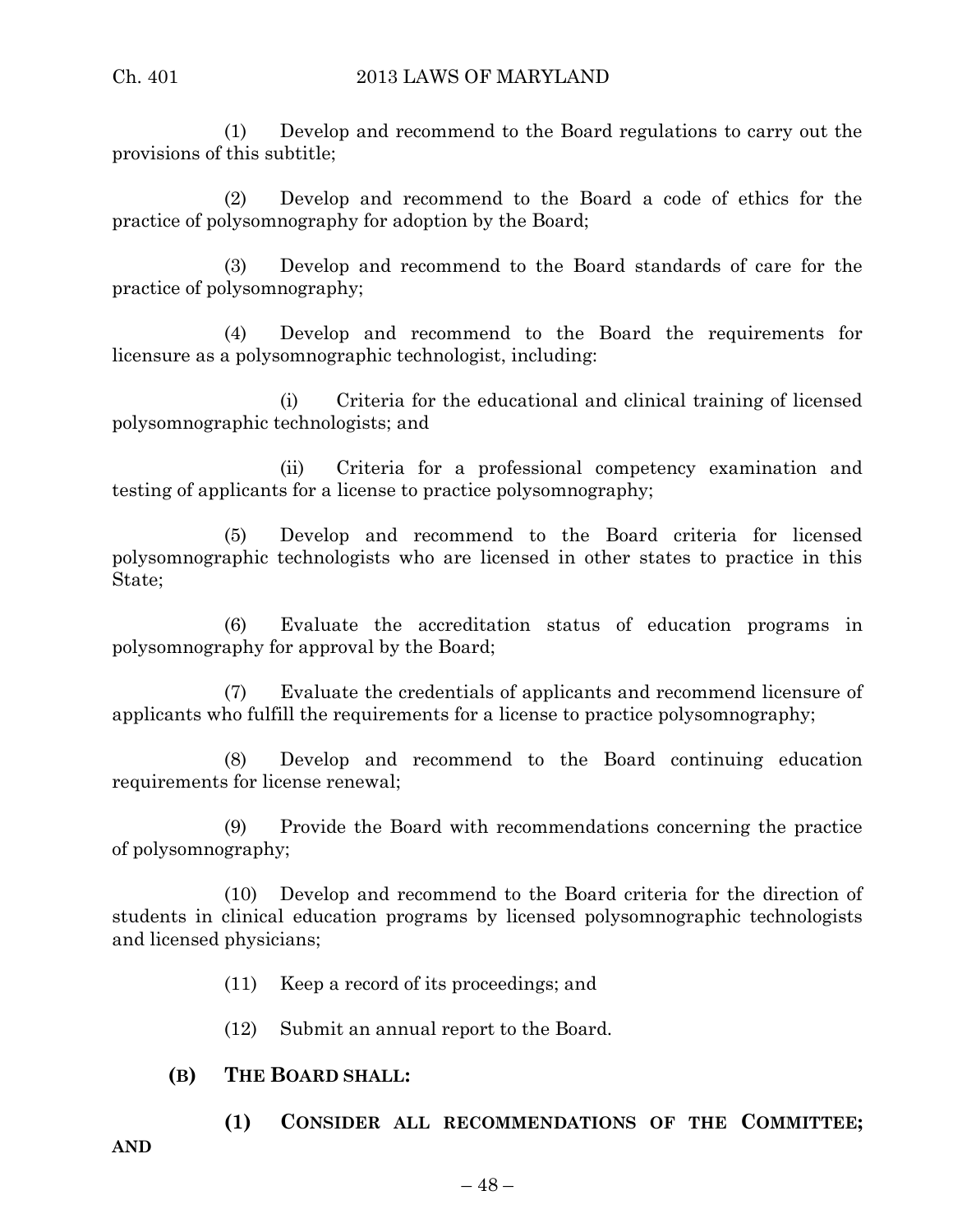**(2) PROVIDE TO THE COMMITTEE AN ANNUAL REPORT ON THE DISCIPLINARY MATTERS INVOLVING LICENSEES.**

14–5C–16.

Unless **[**the Board**] A DISCIPLINARY PANEL** agrees to accept the surrender of a license, a licensed polysomnographic technologist may not surrender the license nor may the license lapse by operation of law while the licensee is under investigation or while charges are pending against the licensee.

14–5C–17.

(a) Subject to the hearing provisions of § 14–405 of this title, the Board**, ON THE AFFIRMATIVE VOTE OF A MAJORITY OF A QUORUM OF THE BOARD,** may deny a license to any applicant, **OR A DISCIPLINARY PANEL, ON THE AFFIRMATIVE VOTE OF A MAJORITY OF A QUORUM OF THE DISCIPLINARY PANEL, MAY** reprimand any licensee, place any licensee on probation, or suspend or revoke a license**,** if the applicant or licensee:

(1) Fraudulently or deceptively obtains or attempts to obtain a license for the applicant, licensee, or for another;

(2) Fraudulently or deceptively uses a license;

(3) Is guilty of unprofessional or immoral conduct in the practice of polysomnography;

- (4) Is professionally, physically, or mentally incompetent;
- (5) Abandons a patient;
- (6) Is habitually intoxicated;

(7) Is addicted to or habitually abuses any narcotic or controlled dangerous substance as defined in § 5–101 of the Criminal Law Article;

- (8) Provides professional services while:
	- (i) Under the influence of alcohol; or

(ii) Using any narcotic or controlled dangerous substance as defined in § 5–101 of the Criminal Law Article or any other drug that is in excess of therapeutic amounts or without valid medical indication;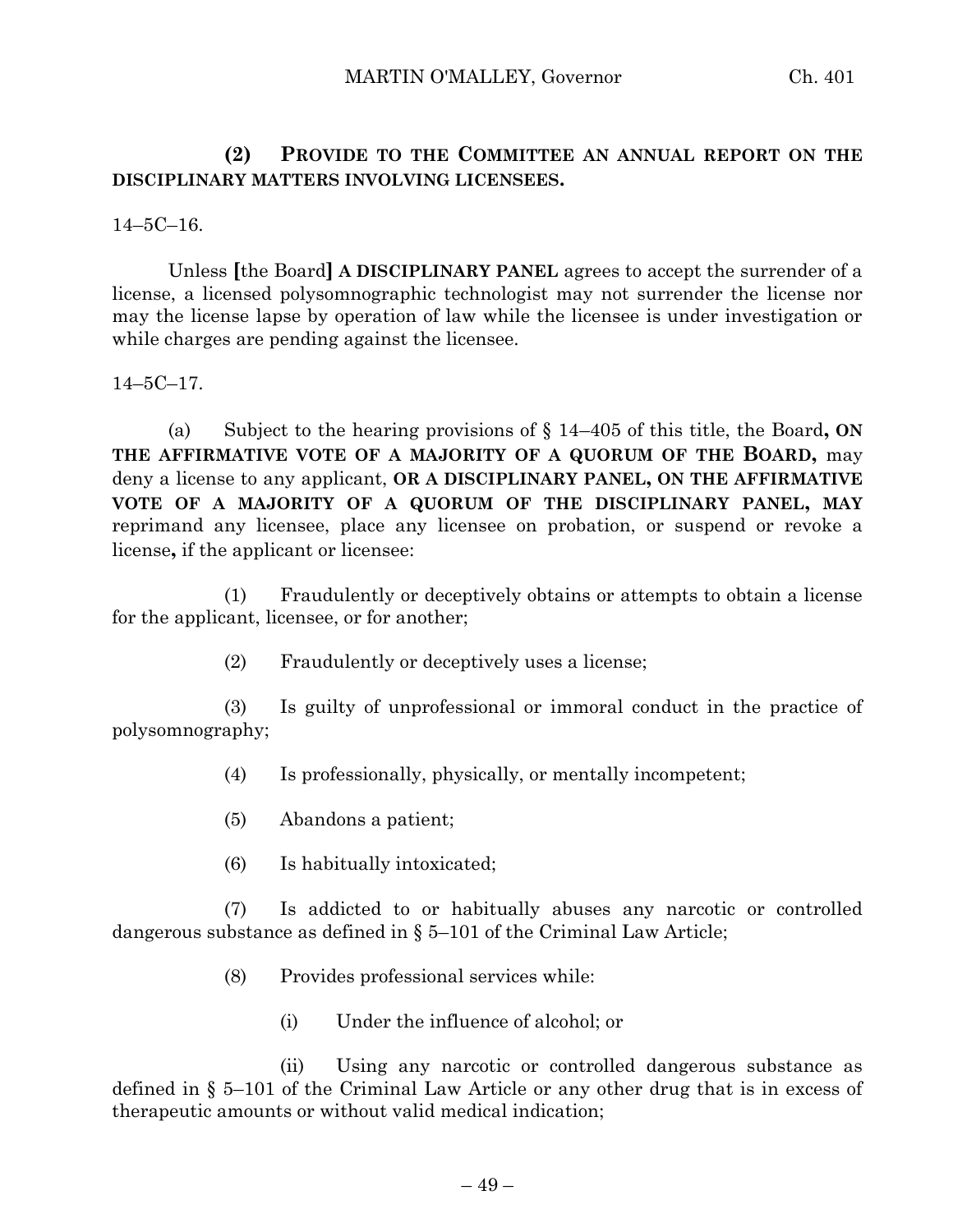(9) Promotes the sale of services, drugs, devices, appliances, or goods to a patient so as to exploit the patient for financial gain;

(10) Willfully makes or files a false report or record in the practice of polysomnography;

(11) Willfully fails to file or record any report as required under law, willfully impedes or obstructs the filing or recording of a report, or induces another to fail to file or record a report;

(12) Breaches patient confidentiality;

(13) Pays or agrees to pay any sum or provide any form of remuneration or material benefit to any person for bringing or referring a patient or accepts or agrees to accept any sum or any form of remuneration or material benefit from an individual for bringing or referring a patient;

(14) Knowingly makes a misrepresentation while practicing polysomnography;

(15) Knowingly practices polysomnography with an unauthorized individual or aids an unauthorized individual in the practice of polysomnography;

(16) Knowingly delegates a polysomnographic duty to an unlicensed individual;

(17) Offers, undertakes, or agrees to cure or treat disease by a secret method, treatment, or medicine;

(18) Is disciplined by a licensing or disciplinary authority or is convicted or disciplined by a court of any state or country or is disciplined by any branch of the United States uniformed services or the U.S. Department of Veterans Affairs for an act that would be grounds for disciplinary action under the Board's disciplinary statutes;

(19) Fails to meet appropriate standards for the delivery of polysomnographic services performed in a hospital sleep laboratory or a stand–alone sleep center;

(20) Knowingly submits false statements to collect fees for which services are not provided;

(21) (i) Has been subject to investigation or disciplinary action by a licensing or disciplinary authority or by a court of any state or country for an act that would be grounds for disciplinary action under the Board's disciplinary statutes; and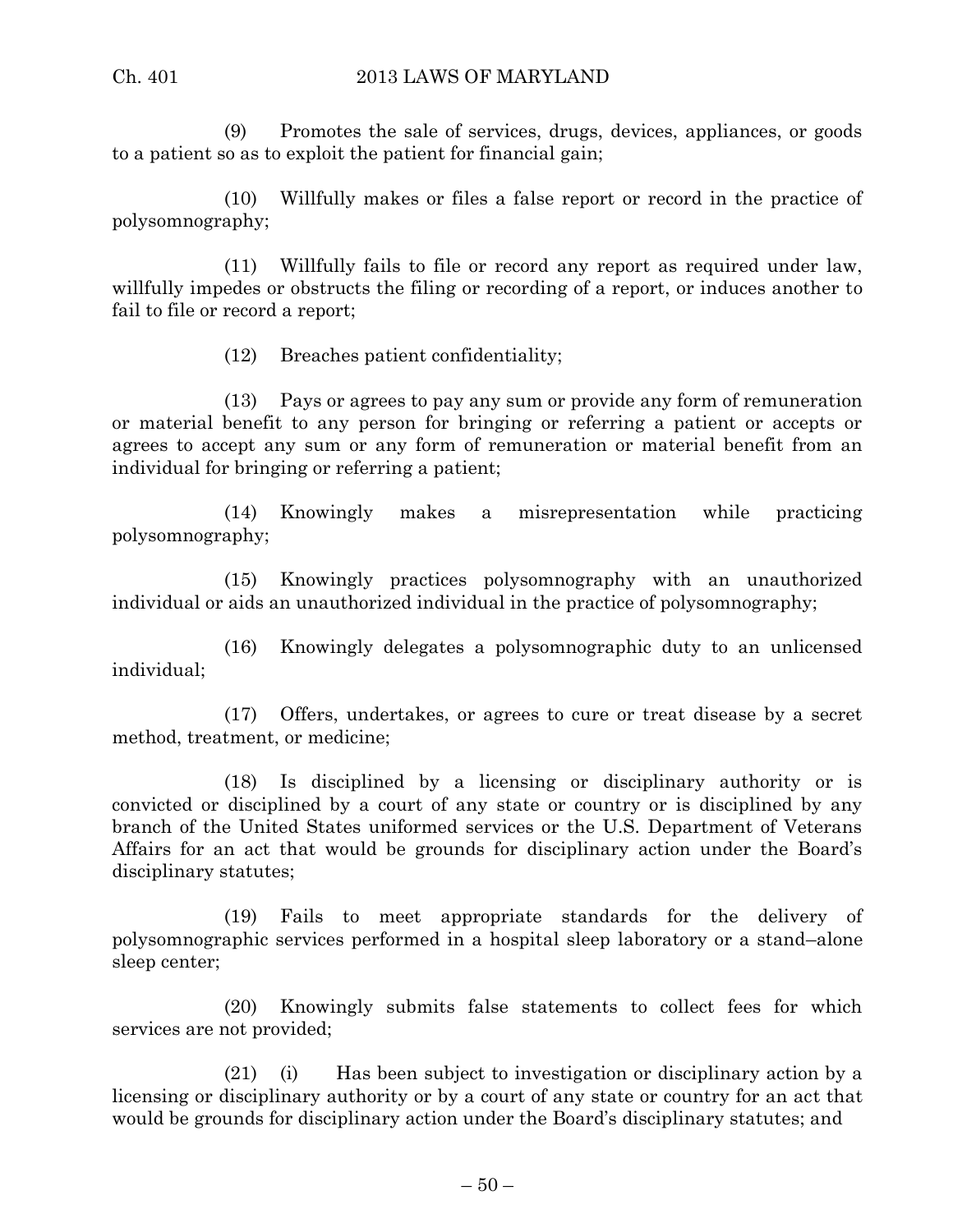(ii) Has:

1. Surrendered the license, if any, issued by the state or country; or

2. Allowed the license, if any, issued by the state or country to expire or lapse;

(22) Knowingly fails to report suspected child abuse in violation of  $\S$ 5–704 of the Family Law Article;

(23) Sells, prescribes, gives away, or administers drugs for illegal or illegitimate medical purposes;

(24) Practices or attempts to practice beyond the authorized scope of practice;

(25) Is convicted of or pleads guilty or nolo contendere to a felony or to a crime involving moral turpitude, whether or not any appeal or other proceeding is pending to have the conviction or plea set aside;

(26) Refuses, withholds from, denies, or discriminates against an individual with regard to the provision of professional services for which the licensee is licensed and qualified to render because the individual is HIV positive; or

(27) Practices or attempts to practice a polysomnography procedure or uses or attempts to use polysomnography equipment if the applicant or licensee has not received education and training in the performance of the procedure or the use of the equipment.

(b) Except as otherwise provided in Title 10, Subtitle 2 of the State Government Article, before the Board **OR A DISCIPLINARY PANEL** takes any action under subsection (a) of this section, it shall give the individual against whom the action is contemplated an opportunity for a hearing before the Board **OR THE DISCIPLINARY PANEL** in accordance with the hearing requirements of § 14–405 of this title.

(c) (1) On the filing of certified docket entries with the Board by the Office of the Attorney General, **[**the Board**] A DISCIPLINARY PANEL** shall order the suspension of a license if the licensee is convicted of or pleads guilty or nolo contendere with respect to a crime involving moral turpitude, whether or not any appeal or other proceeding is pending to have the conviction or plea set aside.

(2) After completion of the appellate process if the conviction has not been reversed or the plea has not been set aside with respect to a crime involving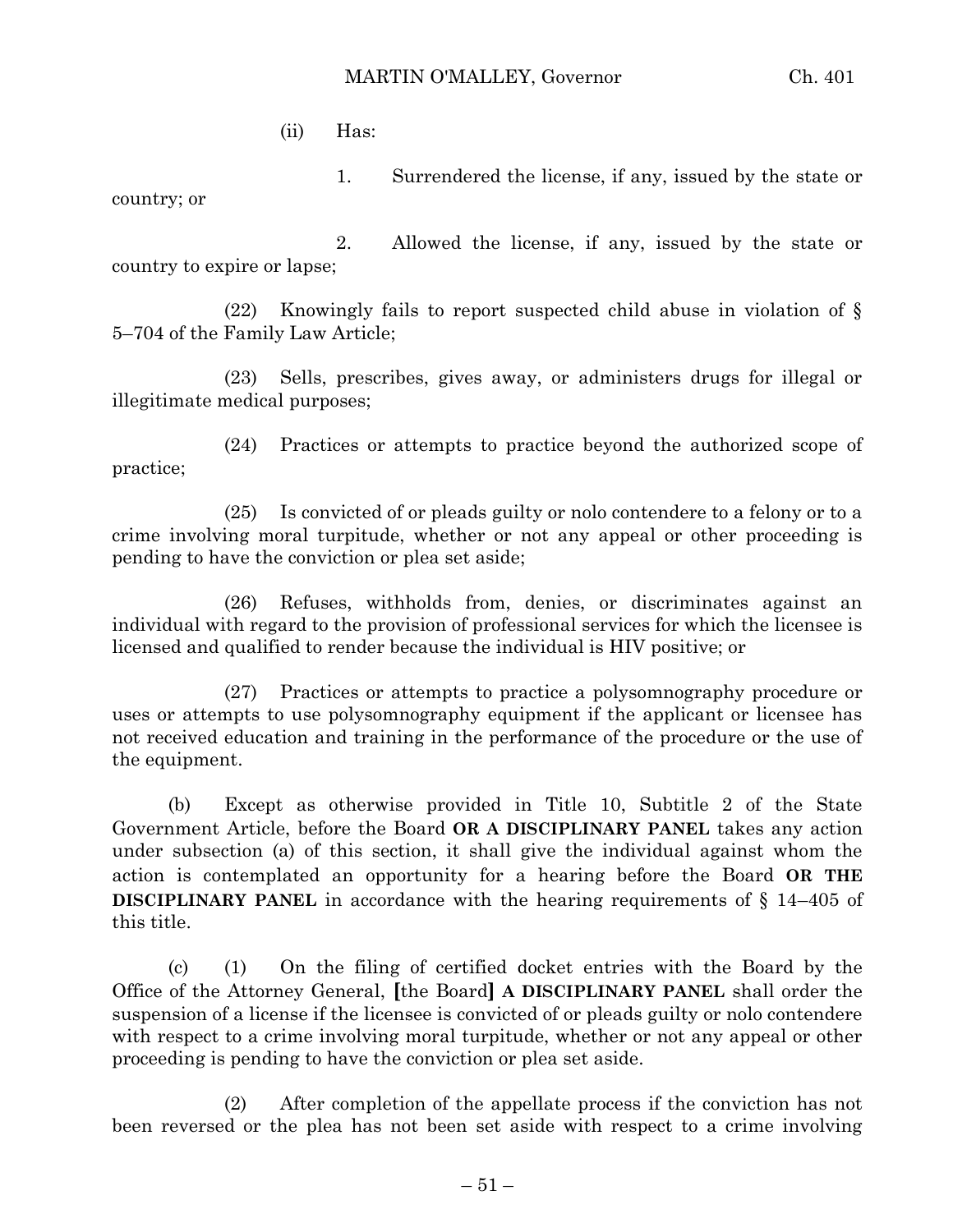moral turpitude, **[**the Board**] A DISCIPLINARY PANEL** shall order the revocation of a license on the certification by the Office of the Attorney General.

14–5C–18.

(f) A report made under this section is not subject to subpoena or discovery in any civil action other than a proceeding arising out of a hearing and decision of the Board **OR A DISCIPLINARY PANEL** under this title.

**14–5C–18.1.**

**(A) FOLLOWING THE FILING OF CHARGES OR NOTICE OF INITIAL DENIAL OF LICENSE APPLICATION, THE BOARD SHALL DISCLOSE THE FILING TO THE PUBLIC ON THE BOARD'S WEB SITE.**

**(B) THE BOARD SHALL CREATE AND MAINTAIN A PUBLIC INDIVIDUAL PROFILE ON EACH LICENSEE THAT INCLUDES THE FOLLOWING INFORMATION:**

**(1) A SUMMARY OF CHARGES FILED AGAINST THE LICENSEE, INCLUDING A COPY OF THE CHARGING DOCUMENT, UNTIL A DISCIPLINARY PANEL HAS TAKEN ACTION UNDER § 14–5C–17 OF THIS SUBTITLE BASED ON THE CHARGES OR HAS RESCINDED THE CHARGES;**

**(2) A DESCRIPTION OF ANY DISCIPLINARY ACTION TAKEN BY THE BOARD OR A DISCIPLINARY PANEL AGAINST THE LICENSEE WITHIN THE MOST RECENT 10–YEAR PERIOD THAT INCLUDES A COPY OF THE PUBLIC ORDER;**

**(3) A DESCRIPTION IN SUMMARY FORM OF ANY FINAL DISCIPLINARY ACTION TAKEN BY A LICENSING BOARD IN ANY OTHER STATE OR JURISDICTION AGAINST THE LICENSEE WITHIN THE MOST RECENT 10–YEAR PERIOD IF THE BOARD KNOWS OF THE DISCIPLINARY ACTION;**

**(4) A DESCRIPTION OF A CONVICTION OR ENTRY OF A PLEA OF GUILTY OR NOLO CONTENDERE BY THE LICENSEE FOR A CRIME INVOLVING MORAL TURPITUDE THAT IS THE BASIS FOR DISCIPLINARY ACTION TAKEN UNDER § 14–5C–17(C) OF THIS SUBTITLE; AND**

**(5) THE PUBLIC ADDRESS OF THE LICENSEE.**

**(C) IN ADDITION TO THE REQUIREMENTS OF SUBSECTION (B) OF THIS SECTION, THE BOARD SHALL INCLUDE ON EACH LICENSEE'S PROFILE A STATEMENT OF INFORMATION TO BE TAKEN INTO CONSIDERATION BY A CONSUMER WHEN VIEWING A LICENSEE'S PROFILE, INCLUDING A DISCLAIMER**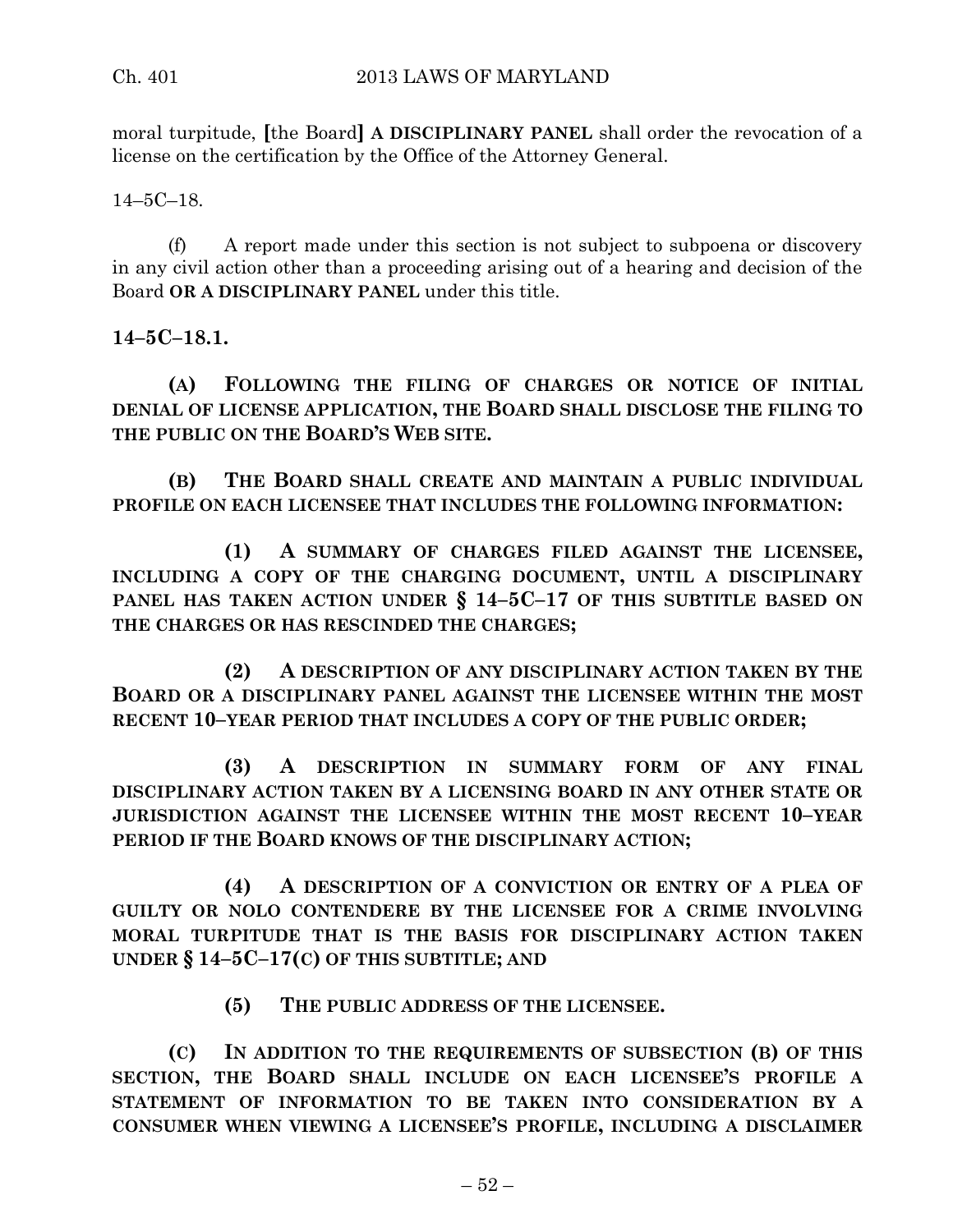**STATING THAT A CHARGING DOCUMENT DOES NOT INDICATE A FINAL FINDING OF GUILT BY A DISCIPLINARY PANEL.**

**(D) THE BOARD:**

**(1) ON RECEIPT OF A WRITTEN REQUEST FOR A LICENSEE'S PROFILE FROM ANY PERSON, SHALL FORWARD A WRITTEN COPY OF THE PROFILE TO THE PERSON; AND**

**(2) SHALL MAINTAIN A WEB SITE THAT SERVES AS A SINGLE POINT OF ENTRY WHERE ALL LICENSEE PROFILE INFORMATION IS AVAILABLE TO THE PUBLIC ON THE INTERNET.**

**(E) THE BOARD SHALL PROVIDE A MECHANISM FOR THE NOTIFICATION AND PROMPT CORRECTION OF ANY FACTUAL INACCURACIES IN A LICENSEE'S PROFILE.**

**(F) THE BOARD SHALL INCLUDE INFORMATION RELATING TO CHARGES FILED AGAINST A LICENSEE BY A DISCIPLINARY PANEL AND ANY FINAL DISCIPLINARY ACTION TAKEN BY A DISCIPLINARY PANEL AGAINST A LICENSEE IN THE LICENSEE'S PROFILE WITHIN 10 DAYS AFTER THE CHARGES ARE FILED OR THE ACTION BECOMES FINAL.**

 $14-5C-19$ .

**(A)** On the application of an individual whose license has been revoked, **[**the Board**] A DISCIPLINARY PANEL**, on the affirmative vote of a majority of its full authorized membership, may reinstate a revoked license.

## **(B) IF A DISCIPLINARY PANEL REINSTATES A LICENSE UNDER SUBSECTION (A) OF THIS SECTION, THE DISCIPLINARY PANEL SHALL NOTIFY THE BOARD OF THE REINSTATEMENT.**

14–5C–25.

Subject to the evaluation and reestablishment provisions of the Maryland Program Evaluation Act and subject to the termination of this title under § 14–702 of this title, this subtitle and all regulations adopted under this subtitle shall terminate and be of no effect after July 1, **[**2013**] 2018**.

14–5D–03.

(a) (1) The Board shall set reasonable fees for the issuance and renewal of licenses and the other services it provides to athletic trainers.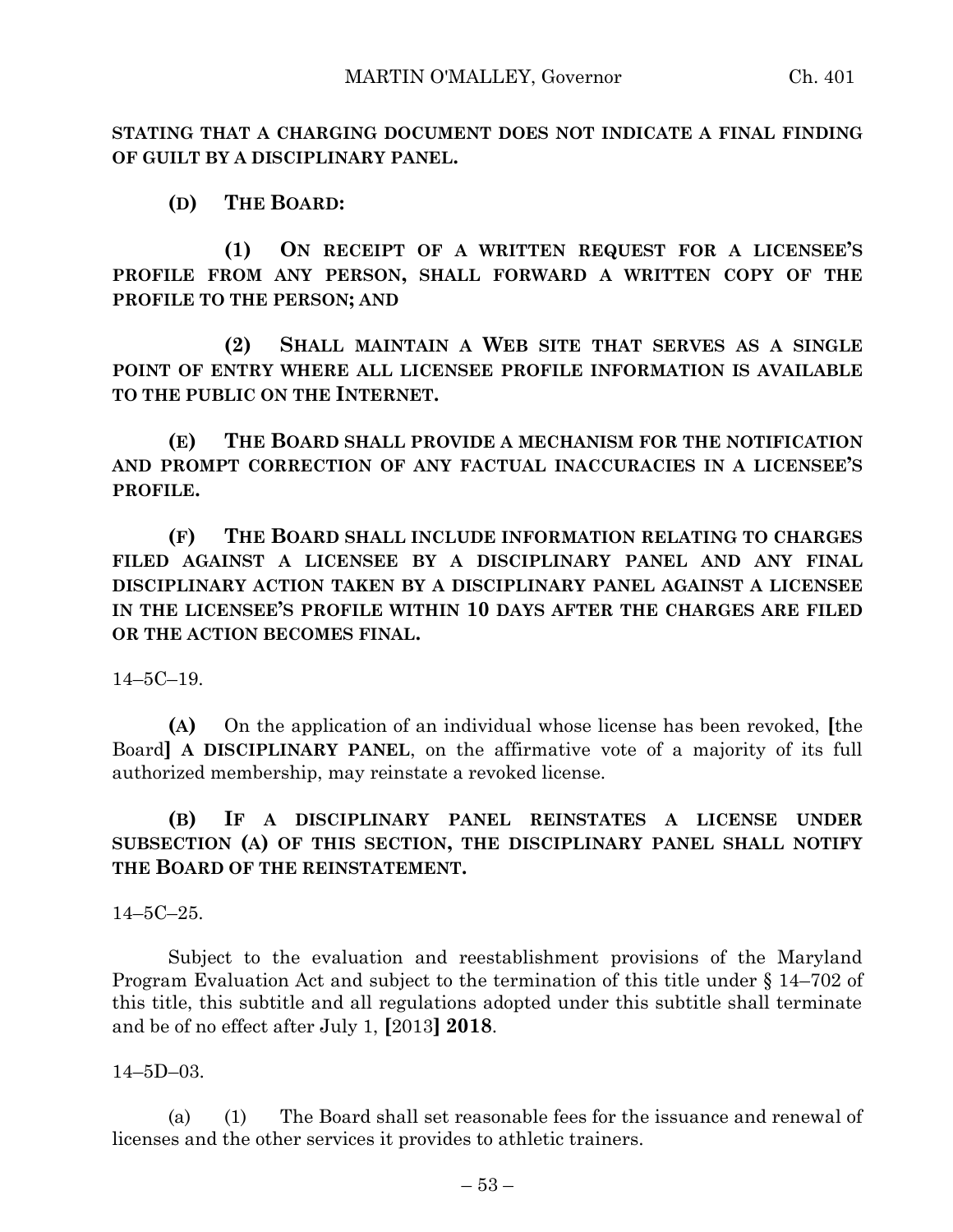(2) The fees charged shall be set so as to produce funds to approximate the cost of maintaining the licensure program and the other services provided to athletic trainers**, INCLUDING THE COST OF PROVIDING A REHABILITATION PROGRAM FOR ATHLETIC TRAINERS UNDER § 14–401.1(G) OF THIS TITLE**.

 $14 - 5D - 05$ .

(e) **(1)** From among its members, the Committee shall elect a chair every 2 years.

#### **(2) THE CHAIR SHALL SERVE IN AN ADVISORY CAPACITY TO THE BOARD AS A REPRESENTATIVE OF THE COMMITTEE.**

14–5D–06.

**(A)** In addition to the powers set forth elsewhere in this subtitle, the Committee shall:

(1) Develop and recommend to the Board regulations to carry out this subtitle;

(2) Develop and recommend to the Board continuing education requirements for license renewal;

(3) Provide the Board with recommendations concerning the practice of athletic training;

(4) Develop and recommend to the Board an evaluation and treatment protocol for use by an athletic trainer and the physician with whom the athletic trainer practices;

(5) Provide advice and recommendations to the Board on individual evaluation and treatment protocols when requested; **[**and**]**

- (6) Keep a record of its proceedings**; AND**
- **(7) SUBMIT AN ANNUAL REPORT TO THE BOARD**.

#### **(B) THE BOARD SHALL:**

**(1) CONSIDER ALL RECOMMENDATIONS OF THE COMMITTEE; AND**

**(2) PROVIDE TO THE COMMITTEE AN ANNUAL REPORT ON THE DISCIPLINARY MATTERS INVOLVING LICENSEES.**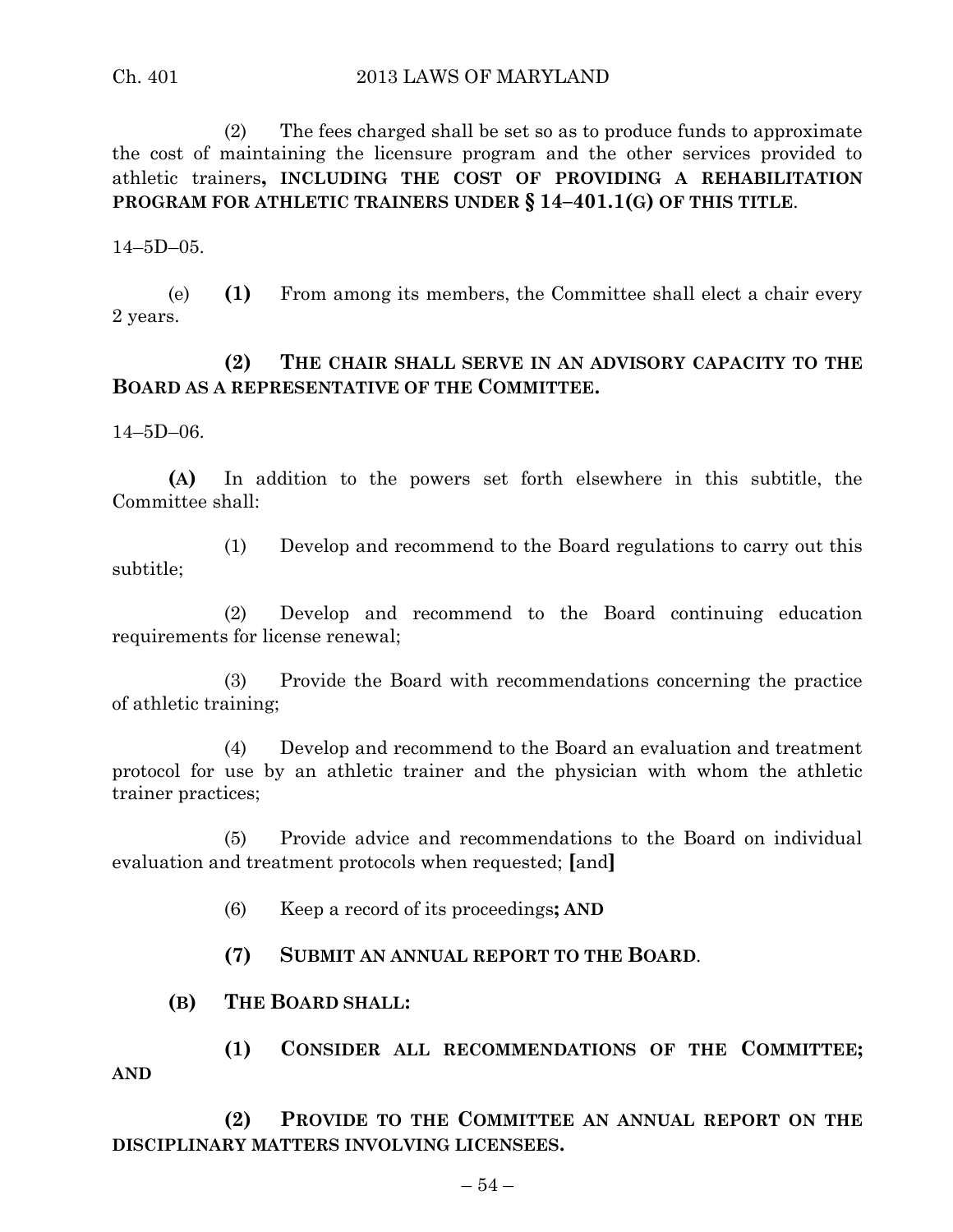#### 14–5D–14.

(a) Subject to the hearing provisions of § 14–405 of this title, the Board**, ON THE AFFIRMATIVE VOTE OF A MAJORITY OF A QUORUM OF THE BOARD,** may deny a license to any applicant, **OR A DISCIPLINARY PANEL, ON THE AFFIRMATIVE VOTE OF A MAJORITY OF A QUORUM OF THE DISCIPLINARY PANEL, MAY** reprimand any licensee, place any licensee on probation, or suspend or revoke a license**,** if the applicant or licensee:

(1) Fraudulently or deceptively obtains or attempts to obtain a license for the applicant, licensee, or for another;

(2) Fraudulently or deceptively uses a license;

(3) Is guilty of unprofessional or immoral conduct in the practice of athletic training;

- (4) Is professionally, physically, or mentally incompetent;
- (5) Abandons a patient;
- (6) Habitually is intoxicated;

(7) Is addicted to, or habitually abuses, any narcotic or controlled dangerous substance as defined in  $\S$  5–101 of the Criminal Law Article;

- (8) Provides professional services while:
	- (i) Under the influence of alcohol; or

(ii) Using any narcotic or controlled dangerous substance as defined in § 5–101 of the Criminal Law Article, or any other drug that is in excess of therapeutic amounts or without valid medical indication;

(9) Promotes the sale of services, drugs, devices, appliances, or goods to a patient so as to exploit the patient for financial gain;

(10) Willfully makes or files a false report or record in the practice of athletic training;

(11) Willfully fails to file or record any report as required under law, willfully impedes or obstructs the filing or recording of the report, or induces another to fail to file or record the report;

(12) Breaches patient confidentiality;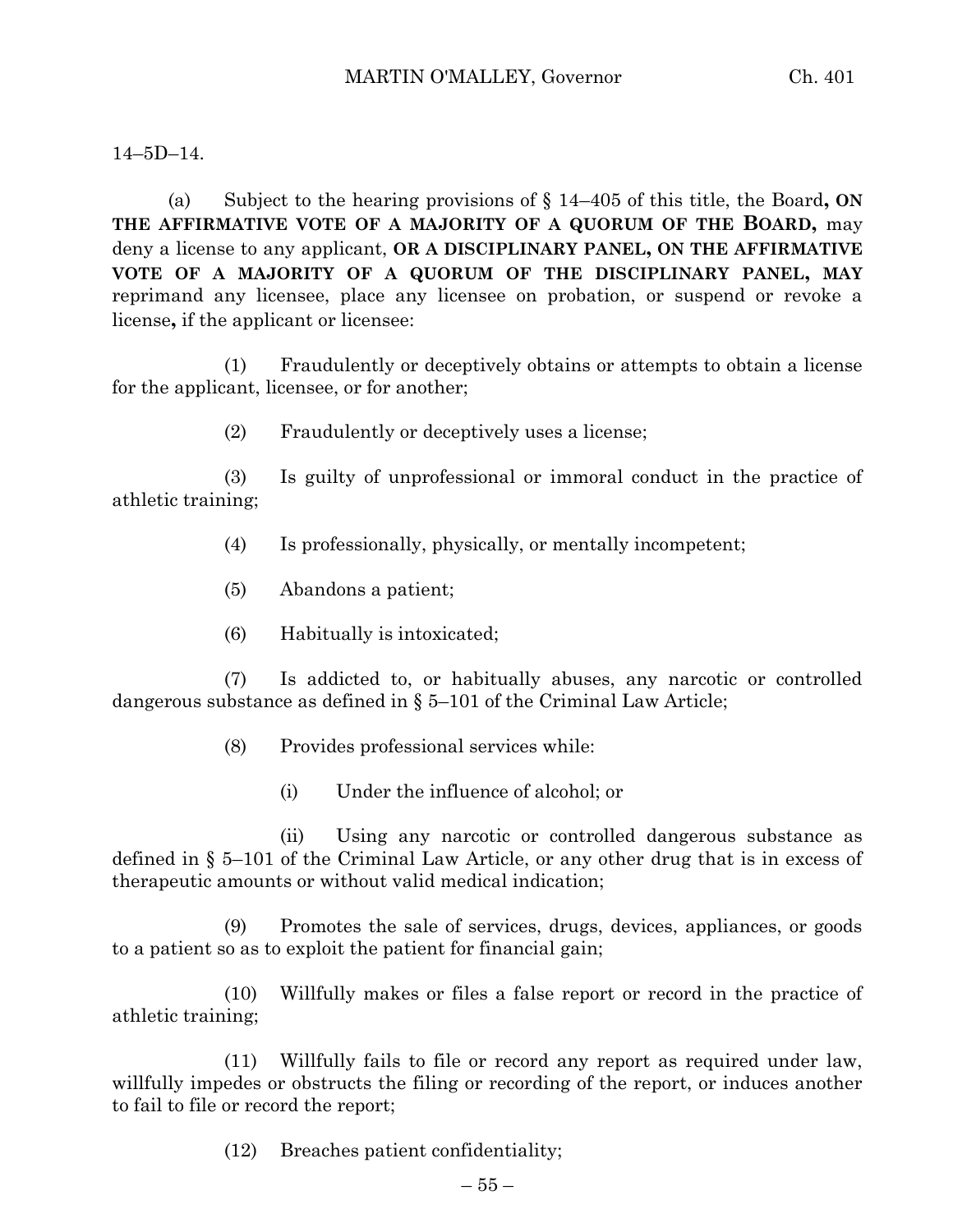(13) Pays or agrees to pay any sum or provide any form of remuneration or material benefit to any individual for bringing or referring a patient or accepts or agrees to accept any sum or any form of remuneration or material benefit from an individual for bringing or referring a patient;

(14) Knowingly makes a misrepresentation while practicing athletic training;

(15) Knowingly practices athletic training with an unauthorized individual or aids an unauthorized individual in the practice of athletic trainer services;

(16) Offers, undertakes, or agrees to cure or treat disease by a secret method, treatment, or medicine;

(17) Is disciplined by a licensing, certifying, or disciplinary authority or is convicted or disciplined by a court of any state or country or is disciplined by any branch of the United States uniformed services or the Veterans Administration for an act that would be grounds for disciplinary action under this section;

(18) Fails to meet appropriate standards for the delivery of athletic training services;

(19) Knowingly submits false statements to collect fees for which services have not been provided;

(20) (i) Has been subject to investigation or disciplinary action by a licensing or disciplinary authority or by a court of any state or country for an act that would be grounds for disciplinary action under the Board's disciplinary statutes; and

(ii) **[**The licensed individual**] HAS**:

country; or

1. Surrendered the license issued by the state or

2. Allowed the license issued by the state or country to

expire or lapse;

(21) Knowingly fails to report suspected child abuse in violation of § 5–704 of the Family Law Article;

(22) Sells, prescribes, gives away, or administers drugs for illegal or illegitimate medical purposes;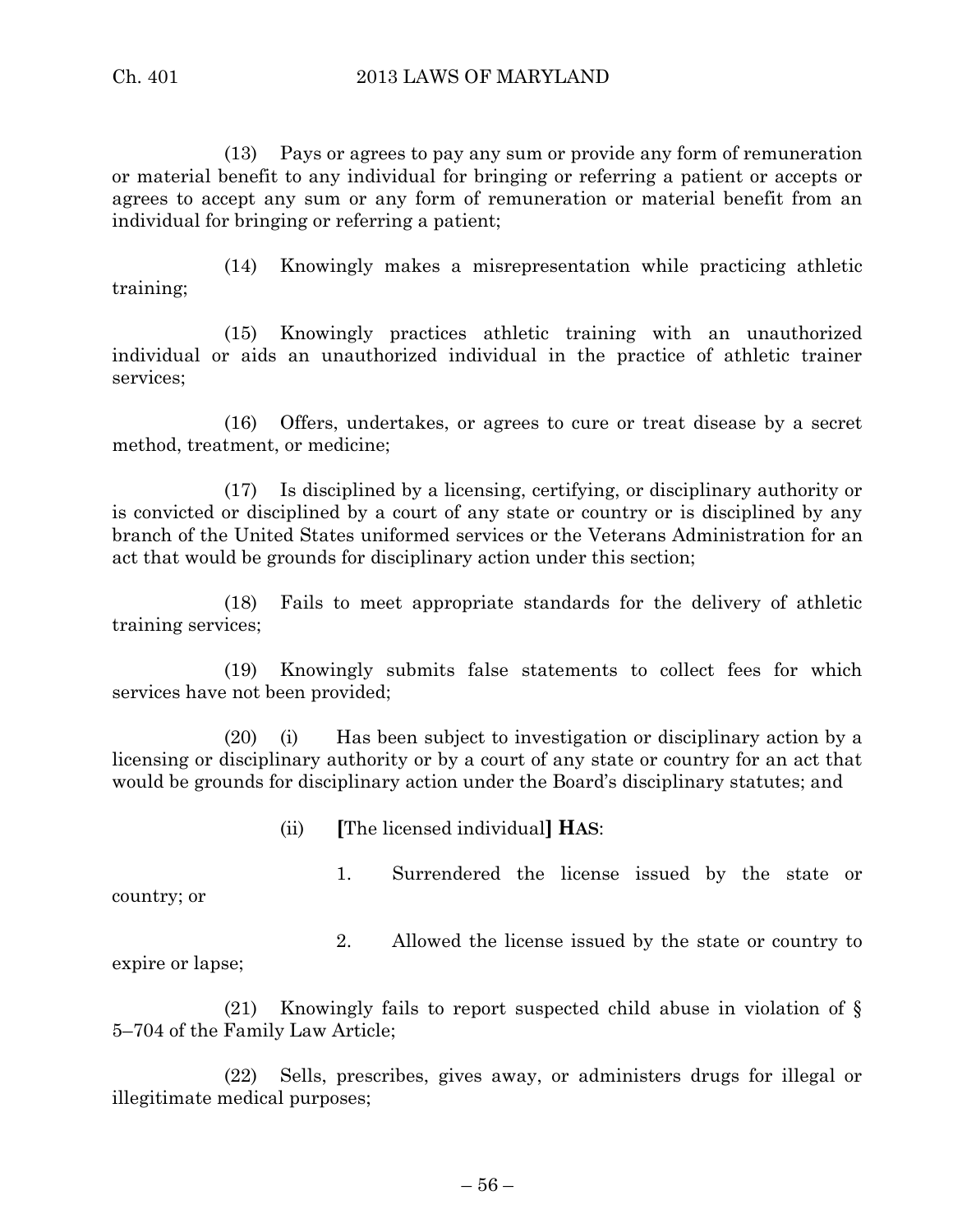(23) Practices or attempts to practice beyond the authorized scope of practice;

(24) Refuses, withholds from, denies, or discriminates against an individual with regard to the provision of professional services for which the licensee is licensed and qualified to render because the individual is HIV positive;

(25) Practices or attempts to practice an athletic training procedure or uses or attempts to use athletic training equipment if the applicant or licensee has not received education and training in the performance of the procedure or the use of the equipment;

(26) Fails to cooperate with a lawful investigation conducted by the Board **OR A DISCIPLINARY PANEL**;

(27) Fails to practice under the supervision of a physician or violates the approved evaluation and treatment protocol; or

(28) Violates an order of the Board **OR A DISCIPLINARY PANEL**, including any condition of probation.

(b) (1) On the filing of certified docket entries with the Board by the Office of the Attorney General, **[**the Board**] A DISCIPLINARY PANEL** shall order the suspension of a license if the licensee is convicted of or pleads guilty or nolo contendere with respect to a crime involving moral turpitude, whether or not any appeal or other proceeding is pending to have the conviction or plea set aside.

(2) After completion of the appellate process, if the conviction has not been reversed or the plea has not been set aside with respect to a crime involving moral turpitude, **[**the Board**] A DISCIPLINARY PANEL** shall order the revocation of a license on the certification by the Office of the Attorney General.

14–5D–15.

(a) (1) Except as otherwise provided in  $\S 10-226$  of the State Government Article, before the Board **OR A DISCIPLINARY PANEL** takes any action under § 14–5D–14 of this subtitle, **[**it**] THE BOARD OR THE DISCIPLINARY PANEL** shall give the individual against whom the action is contemplated an opportunity for a hearing before a hearing officer.

(2) The hearing officer shall give notice and hold the hearing in accordance with Title 10, Subtitle 2**[**,**]** of the State Government Article.

(3) The Board **OR A DISCIPLINARY PANEL** may administer oaths in connection with any proceedings under this section.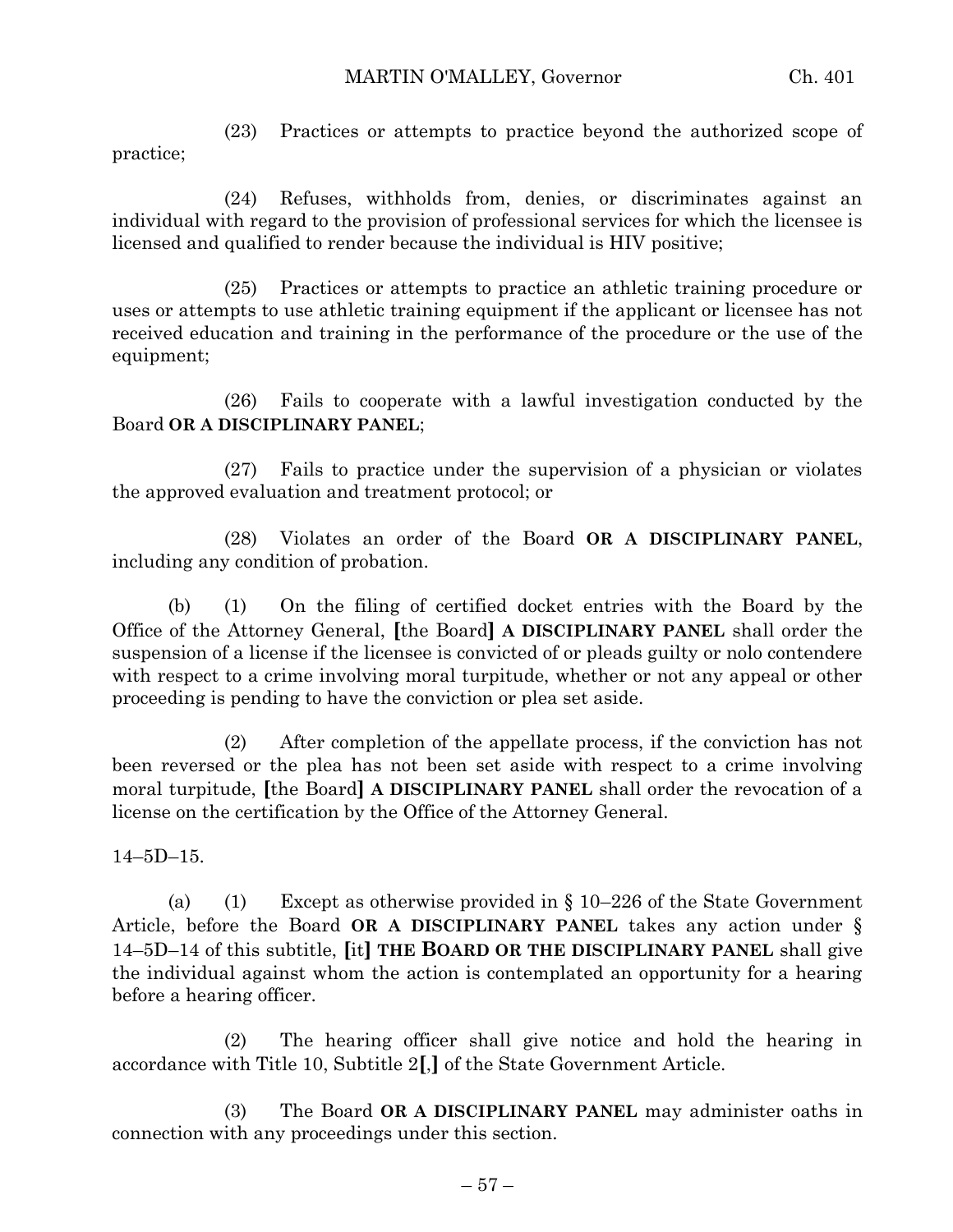(4) At least 14 days before the hearing, a hearing notice shall be sent by certified mail to the last known address of the individual.

(b) (1) Any person aggrieved by a final decision of the Board **OR A DISCIPLINARY PANEL** under this subtitle may not appeal to the Secretary or Board of Review but may take a direct judicial appeal.

(2) The appeal shall be made as provided for judicial review of final decisions in the Administrative Procedure Act.

(c) An order of the Board **OR A DISCIPLINARY PANEL** may not be stayed pending review.

(d) The Board may appeal from any decision that reverses or modifies **[**its**] AN** order **OF THE BOARD OR A DISCIPLINARY PANEL**.

14–5D–16.

**(A)** On the application of an individual whose license has been revoked, **[**the Board**] A DISCIPLINARY PANEL** may reinstate a revoked license.

**(B) IF A DISCIPLINARY PANEL REINSTATES A LICENSE UNDER SUBSECTION (A) OF THIS SECTION, THE DISCIPLINARY PANEL SHALL NOTIFY THE BOARD OF THE REINSTATEMENT.**

**14–5D–16.1.**

**(A) FOLLOWING THE FILING OF CHARGES OR NOTICE OF INITIAL DENIAL OF LICENSE APPLICATION, THE BOARD SHALL DISCLOSE THE FILING TO THE PUBLIC ON THE BOARD'S WEB SITE.**

**(B) THE BOARD SHALL CREATE AND MAINTAIN A PUBLIC INDIVIDUAL PROFILE ON EACH LICENSEE THAT INCLUDES THE FOLLOWING INFORMATION:**

**(1) A SUMMARY OF CHARGES FILED AGAINST THE LICENSEE, INCLUDING A COPY OF THE CHARGING DOCUMENT, UNTIL A DISCIPLINARY PANEL HAS TAKEN ACTION UNDER § 14–5D–14 OF THIS SUBTITLE BASED ON THE CHARGES OR HAS RESCINDED THE CHARGES;**

**(2) A DESCRIPTION OF ANY DISCIPLINARY ACTION TAKEN BY THE BOARD OR A DISCIPLINARY PANEL AGAINST THE LICENSEE WITHIN THE MOST RECENT 10–YEAR PERIOD THAT INCLUDES A COPY OF THE PUBLIC ORDER;**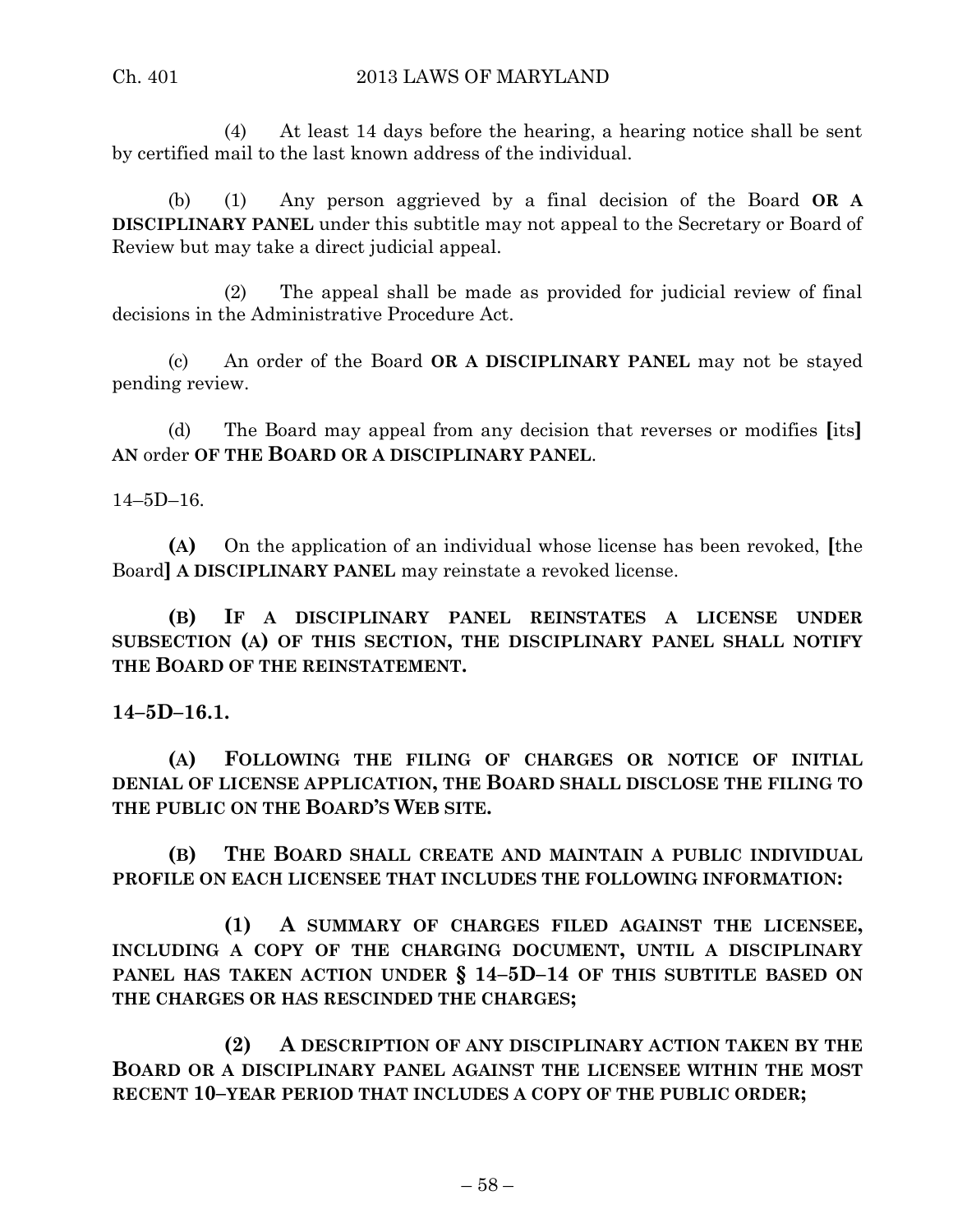**(3) A DESCRIPTION IN SUMMARY FORM OF ANY FINAL DISCIPLINARY ACTION TAKEN BY A LICENSING BOARD IN ANY OTHER STATE OR JURISDICTION AGAINST THE LICENSEE WITHIN THE MOST RECENT 10–YEAR PERIOD IF THE BOARD KNOWS OF THE DISCIPLINARY ACTION;**

**(4) A DESCRIPTION OF A CONVICTION OR ENTRY OF A PLEA OF GUILTY OR NOLO CONTENDERE BY THE LICENSEE FOR A CRIME INVOLVING MORAL TURPITUDE THAT IS THE BASIS FOR DISCIPLINARY ACTION TAKEN UNDER § 14–5D–14(B) OF THIS SUBTITLE; AND**

**(5) THE PUBLIC ADDRESS OF THE LICENSEE.**

**(C) IN ADDITION TO THE REQUIREMENTS OF SUBSECTION (B) OF THIS SECTION, THE BOARD SHALL INCLUDE ON EACH LICENSEE'S PROFILE A STATEMENT OF INFORMATION TO BE TAKEN INTO CONSIDERATION BY A CONSUMER WHEN VIEWING A LICENSEE'S PROFILE, INCLUDING A DISCLAIMER STATING THAT A CHARGING DOCUMENT DOES NOT INDICATE A FINAL FINDING OF GUILT BY A DISCIPLINARY PANEL.**

**(D) THE BOARD:**

**(1) ON RECEIPT OF A WRITTEN REQUEST FOR A LICENSEE'S PROFILE FROM ANY PERSON, SHALL FORWARD A WRITTEN COPY OF THE PROFILE TO THE PERSON; AND**

**(2) SHALL MAINTAIN A WEB SITE THAT SERVES AS A SINGLE POINT OF ENTRY WHERE ALL LICENSEE PROFILE INFORMATION IS AVAILABLE TO THE PUBLIC ON THE INTERNET.**

**(E) THE BOARD SHALL PROVIDE A MECHANISM FOR THE NOTIFICATION AND PROMPT CORRECTION OF ANY FACTUAL INACCURACIES IN A LICENSEE'S PROFILE.**

**(F) THE BOARD SHALL INCLUDE INFORMATION RELATING TO CHARGES FILED AGAINST A LICENSEE BY A DISCIPLINARY PANEL AND ANY FINAL DISCIPLINARY ACTION TAKEN BY A DISCIPLINARY PANEL AGAINST A LICENSEE IN THE LICENSEE'S PROFILE WITHIN 10 DAYS AFTER THE CHARGES ARE FILED OR THE ACTION BECOMES FINAL.**

14–5D–20.

Subject to the evaluation and reestablishment provisions of the Maryland Program Evaluation Act and subject to the termination of this title under § 14–702 of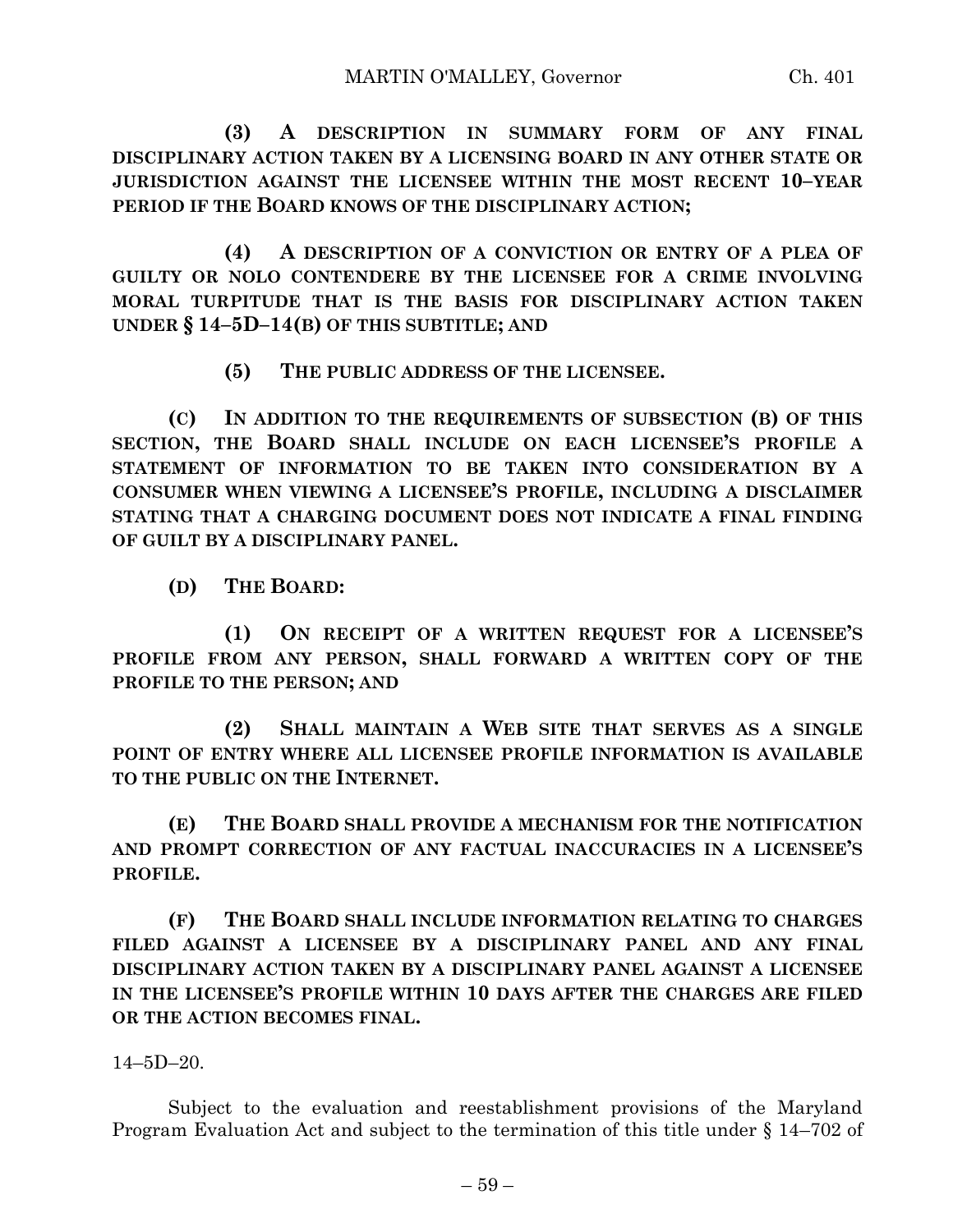this title, this subtitle and all rules and regulations adopted under this subtitle shall terminate and be of no effect after July 1, **[**2013**] 2018**.

14–5E–04.

(a) (1) The Board shall set reasonable fees for the issuance and renewal of licenses and other services it provides to perfusionists.

(2) The fees charged shall be set so as to produce funds to approximate the cost of maintaining the licensure program and the other services provided to perfusionists**, INCLUDING THE COST OF PROVIDING A REHABILITATION PROGRAM FOR PERFUSIONISTS UNDER § 14–401.1(G) OF THIS TITLE**.

14–5E–06.

(d) **(1)** From among its members, the Committee shall elect a chair every 2 years.

## **(2) THE CHAIR SHALL SERVE IN AN ADVISORY CAPACITY TO THE BOARD AS A REPRESENTATIVE OF THE COMMITTEE.**

14–5E–07.

**(A)** In addition to the powers set forth elsewhere in this subtitle, the Committee shall:

- (1) Develop and recommend to the Board:
	- (i) Regulations to carry out the provisions of this subtitle;
- (ii) A code of ethics for the practice of perfusion for adoption by

the Board;

(iii) Recommendations concerning the practice of perfusion, including standards of care for the practice of perfusion; and

(iv) Continuing education requirements for license renewal;

**[**and**]**

- (2) Keep a record of its proceedings**; AND**
- **(3) SUBMIT AN ANNUAL REPORT TO THE BOARD**.
- **(B) THE BOARD SHALL:**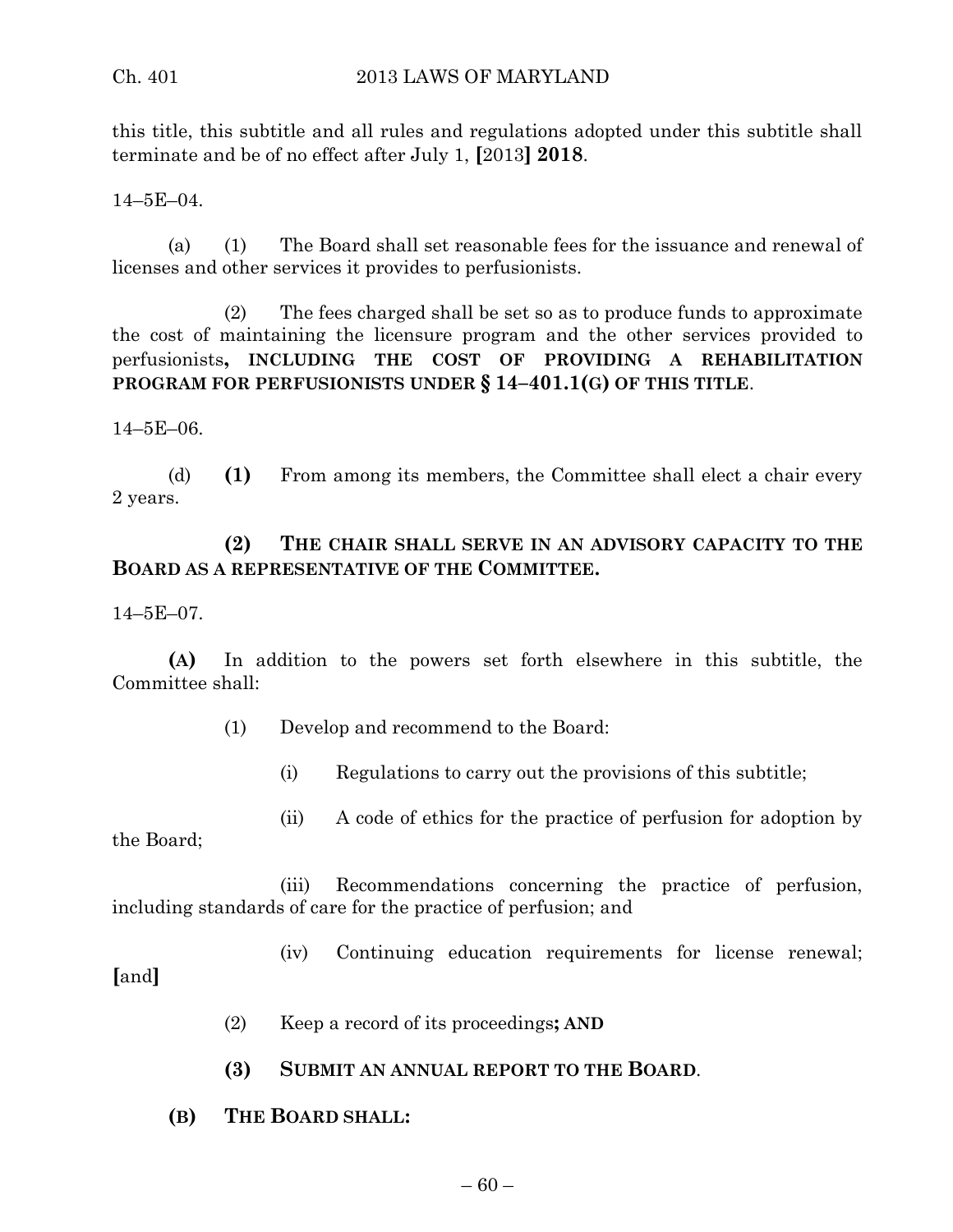#### MARTIN O'MALLEY, Governor Ch. 401

## **(1) CONSIDER ALL RECOMMENDATIONS OF THE COMMITTEE; AND**

### **(2) PROVIDE TO THE COMMITTEE AN ANNUAL REPORT ON THE DISCIPLINARY MATTERS INVOLVING LICENSEES.**

14–5E–15.

Unless **[**the Board**] A DISCIPLINARY PANEL** agrees to accept the surrender of a license, a licensed perfusionist may not surrender the license nor may the license lapse by operation of law while the licensee is under investigation or while charges are pending against the licensee.

14–5E–16.

(a) Subject to the hearing provisions of § 14–405 of this title, the Board**, ON THE AFFIRMATIVE VOTE OF A MAJORITY OF THE QUORUM OF THE BOARD,** may deny a license to any applicant, **OR A DISCIPLINARY PANEL, ON THE AFFIRMATIVE VOTE OF A MAJORITY OF THE QUORUM OF THE DISCIPLINARY PANEL, MAY** reprimand any licensee, place any licensee on probation, or suspend or revoke a license**,** if the applicant or licensee:

(1) Fraudulently or deceptively obtains or attempts to obtain a license for the applicant or licensee or for another;

- (2) Fraudulently or deceptively uses a license;
- (3) Is guilty of unprofessional or immoral conduct in the practice of

perfusion;

- (4) Is professionally, physically, or mentally incompetent;
- (5) Abandons a patient;
- (6) Is habitually intoxicated;

(7) Is addicted to or habitually abuses any narcotic or controlled dangerous substance as defined in  $\S 5-101$  of the Criminal Law Article;

- (8) Provides professional services while:
	- (i) Under the influence of alcohol; or

(ii) Using any narcotic or controlled dangerous substance as defined in § 5–101 of the Criminal Law Article or any other drug that is in excess of therapeutic amounts or without valid medical indication;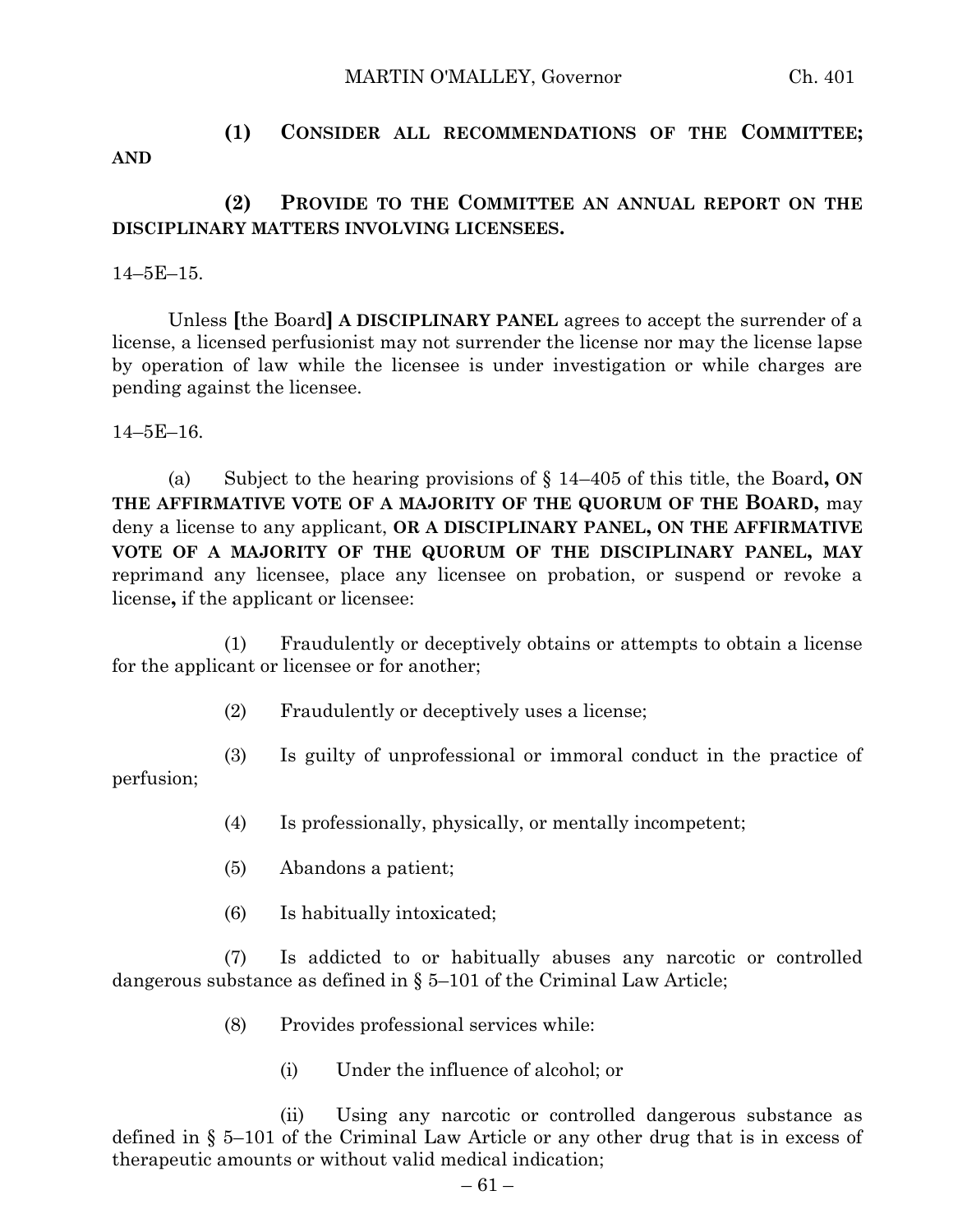(9) Promotes the sale of services, drugs, devices, appliances, or goods to a patient so as to exploit the patient for financial gain;

(10) Willfully makes or files a false report or record in the practice of perfusion;

(11) Willfully fails to file or record any report as required under law, willfully impedes or obstructs the filing or recording of a report, or induces another to fail to file or record a report;

(12) Breaches patient confidentiality;

(13) Pays or agrees to pay any sum or provide any form of remuneration or material benefit to any person for bringing or referring a patient or accepts or agrees to accept any sum or any form of remuneration or material benefit from an individual for bringing or referring a patient;

(14) Knowingly makes a misrepresentation while practicing perfusion;

(15) Knowingly practices perfusion with an unauthorized individual or aids an unauthorized individual in the practice of perfusion;

(16) Knowingly delegates a perfusion duty to an unlicensed individual;

(17) Offers, undertakes, or agrees to cure or treat disease by a secret method, treatment, or medicine;

(18) Is disciplined by a licensing or disciplinary authority or is convicted or disciplined by a court of any state or country or is disciplined by any branch of the United States uniformed services or the U.S. Department of Veterans Affairs for an act that would be grounds for disciplinary action under the Board's disciplinary statutes;

(19) Fails to meet appropriate standards for the delivery of perfusion services;

(20) Knowingly submits false statements to collect fees for which services are not provided;

(21) (i) Has been subject to investigation or disciplinary action by a licensing or disciplinary authority or by a court of any state or country for an act that would be grounds for disciplinary action under the Board's disciplinary statutes; and

(ii) Has: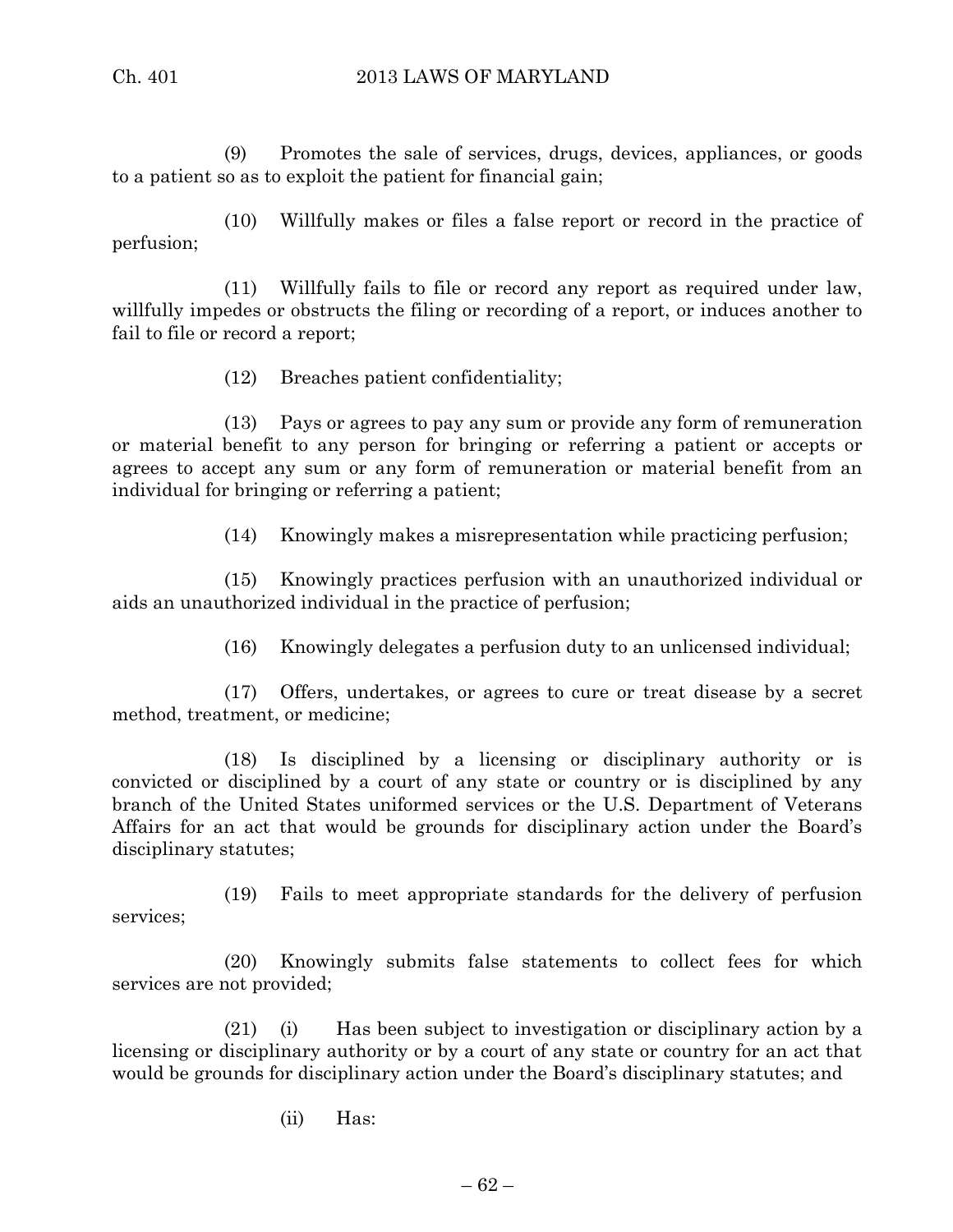MARTIN O'MALLEY, Governor Ch. 401

1. Surrendered the license, if any, issued by the state or country; or

2. Allowed the license, if any, issued by the state or country to expire or lapse;

(22) Knowingly fails to report suspected child abuse in violation of § 5–704 of the Family Law Article;

(23) Sells, prescribes, gives away, or administers drugs for illegal or illegitimate medical purposes;

(24) Practices or attempts to practice beyond the authorized scope of practice;

(25) Is convicted of or pleads guilty or nolo contendere to a felony or to a crime involving moral turpitude, whether or not any appeal or other proceeding is pending to have the conviction or plea set aside;

(26) Refuses, withholds from, denies, or discriminates against an individual with regard to the provision of professional services for which the licensee is licensed and qualified to render because the individual is HIV positive;

(27) Practices or attempts to practice a perfusion procedure or uses or attempts to use perfusion equipment if the applicant or licensee has not received education and training in the performance of the procedure or the use of the equipment; or

(28) Fails to cooperate with a lawful investigation of the Board **OR A DISCIPLINARY PANEL**.

(b) Except as otherwise provided in Title 10, Subtitle 2 of the State Government Article, before the Board **OR A DISCIPLINARY PANEL** takes any action under subsection (a) of this section, it shall give the individual against whom the action is contemplated an opportunity for a hearing before the Board **OR THE DISCIPLINARY PANEL** in accordance with the hearing requirements of § 14–405 of this title.

(c) (1) On the filing of certified docket entries with the Board by the Office of the Attorney General, **[**the Board**] A DISCIPLINARY PANEL** shall order the suspension of a license if the licensee is convicted of or pleads guilty or nolo contendere with respect to a crime involving moral turpitude, whether or not any appeal or other proceeding is pending to have the conviction or plea set aside.

(2) After completion of the appellate process if the conviction has not been reversed or the plea has not been set aside with respect to a crime involving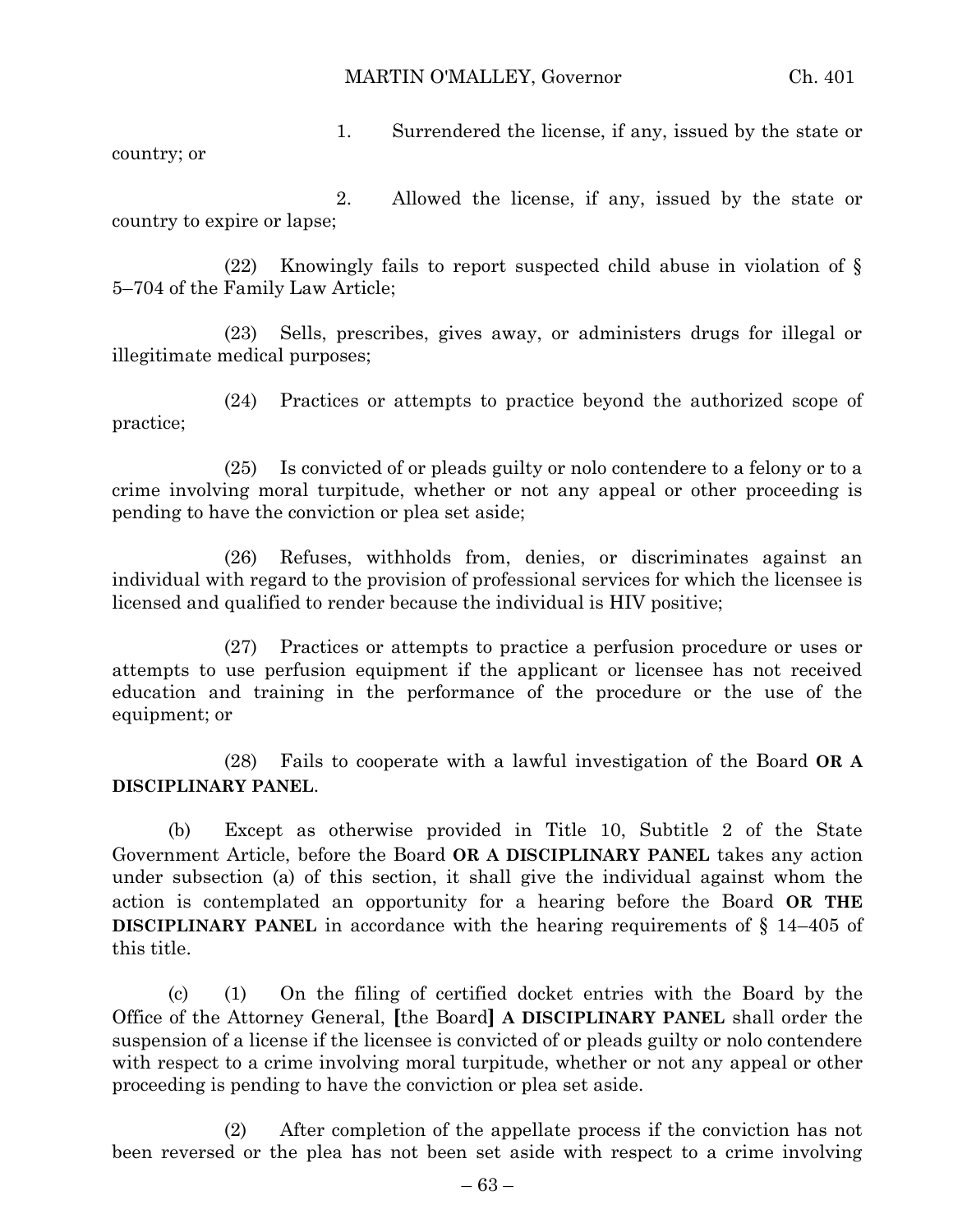moral turpitude, **[**the Board**] A DISCIPLINARY PANEL** shall order the revocation of a license on the certification by the Office of the Attorney General.

14–5E–18.

(f) A report made under this section is not subject to subpoena or discovery in any civil action other than a proceeding arising out of a hearing and decision of the Board **OR A DISCIPLINARY PANEL** under this title.

**14–5E–18.1.**

**(A) FOLLOWING THE FILING OF CHARGES OR NOTICE OF INITIAL DENIAL OF LICENSE APPLICATION, THE BOARD SHALL DISCLOSE THE FILING TO THE PUBLIC ON THE BOARD'S WEB SITE.**

**(B) THE BOARD SHALL CREATE AND MAINTAIN A PUBLIC INDIVIDUAL PROFILE ON EACH LICENSEE THAT INCLUDES THE FOLLOWING INFORMATION:**

**(1) A SUMMARY OF CHARGES FILED AGAINST THE LICENSEE, INCLUDING A COPY OF THE CHARGING DOCUMENT, UNTIL A DISCIPLINARY PANEL HAS TAKEN ACTION UNDER § 14–5E–16 OF THIS SUBTITLE BASED ON THE CHARGES OR HAS RESCINDED THE CHARGES;**

**(2) A DESCRIPTION OF ANY DISCIPLINARY ACTION TAKEN BY THE BOARD OR A DISCIPLINARY PANEL AGAINST THE LICENSEE WITHIN THE MOST RECENT 10–YEAR PERIOD THAT INCLUDES A COPY OF THE PUBLIC ORDER;**

**(3) A DESCRIPTION IN SUMMARY FORM OF ANY FINAL DISCIPLINARY ACTION TAKEN BY A LICENSING BOARD IN ANY OTHER STATE OR JURISDICTION AGAINST THE LICENSEE WITHIN THE MOST RECENT 10–YEAR PERIOD;**

**(4) A DESCRIPTION OF A CONVICTION OR ENTRY OF A PLEA OF GUILTY OR NOLO CONTENDERE BY THE LICENSEE FOR A CRIME INVOLVING MORAL TURPITUDE THAT IS THE BASIS FOR DISCIPLINARY ACTION TAKEN UNDER § 14–5E–16(C) OF THIS SUBTITLE; AND**

**(5) THE PUBLIC ADDRESS OF THE LICENSEE.**

**(C) IN ADDITION TO THE REQUIREMENTS OF SUBSECTION (B) OF THIS SECTION, THE BOARD SHALL INCLUDE ON EACH LICENSEE'S PROFILE A STATEMENT OF INFORMATION TO BE TAKEN INTO CONSIDERATION BY A CONSUMER WHEN VIEWING A LICENSEE'S PROFILE, INCLUDING A DISCLAIMER**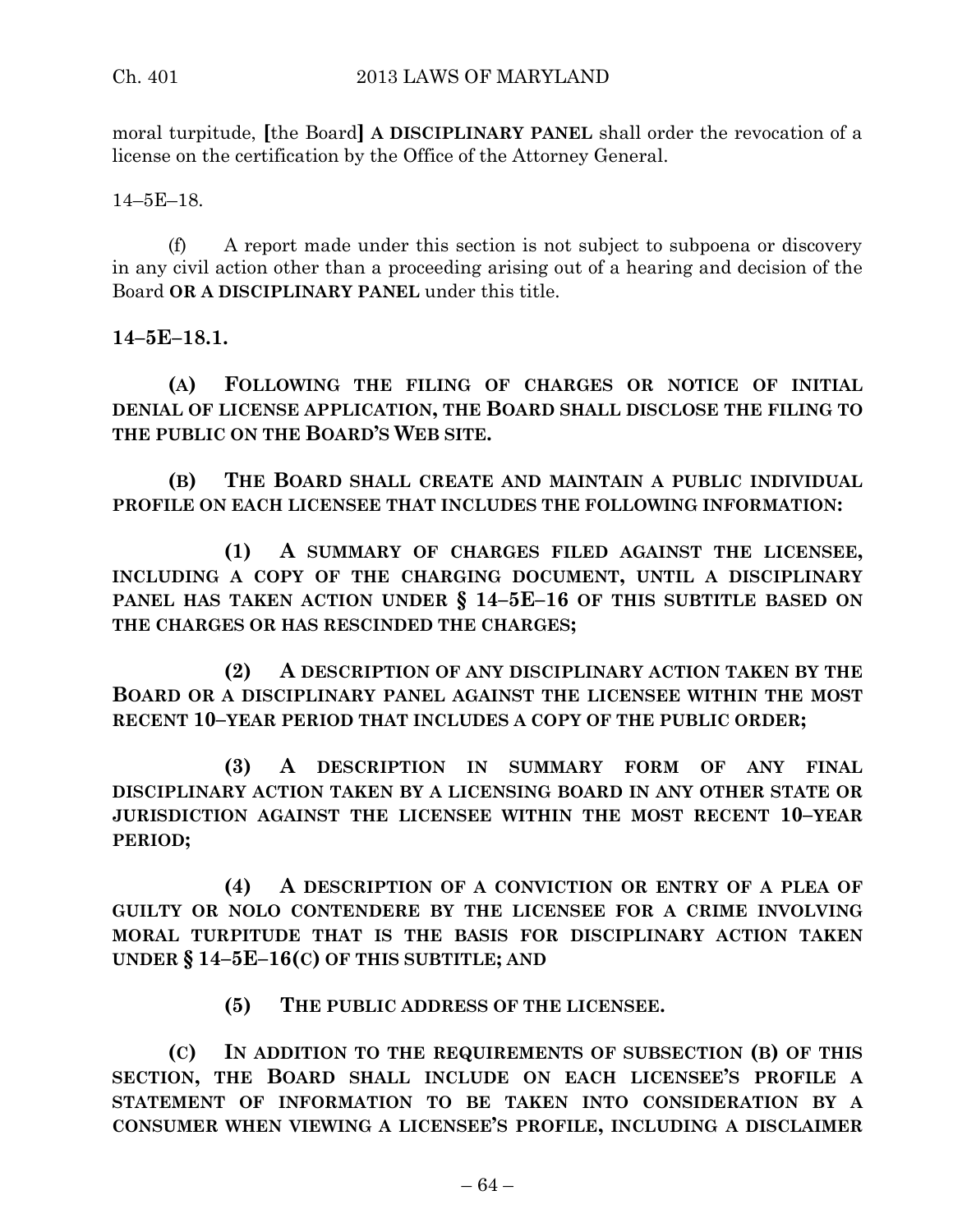**STATING THAT A CHARGING DOCUMENT DOES NOT INDICATE A FINAL FINDING OF GUILT BY A DISCIPLINARY PANEL.**

**(D) THE BOARD:**

**(1) ON RECEIPT OF A WRITTEN REQUEST FOR A LICENSEE'S PROFILE FROM ANY PERSON, SHALL FORWARD A WRITTEN COPY OF THE PROFILE TO THE PERSON; AND**

**(2) SHALL MAINTAIN A WEB SITE THAT SERVES AS A SINGLE POINT OF ENTRY WHERE ALL LICENSEE PROFILE INFORMATION IS AVAILABLE TO THE PUBLIC ON THE INTERNET.**

**(E) THE BOARD SHALL PROVIDE A MECHANISM FOR THE NOTIFICATION AND PROMPT CORRECTION OF ANY FACTUAL INACCURACIES IN A LICENSEE'S PROFILE.**

**(F) THE BOARD SHALL INCLUDE INFORMATION RELATING TO CHARGES FILED AGAINST A LICENSEE BY A DISCIPLINARY PANEL AND ANY FINAL DISCIPLINARY ACTION TAKEN BY A DISCIPLINARY PANEL AGAINST A LICENSEE IN THE LICENSEE'S PROFILE WITHIN 10 DAYS AFTER THE CHARGES ARE FILED OR THE ACTION BECOMES FINAL.**

14–5E–19.

**(A)** On the application of an individual whose license has been revoked, **[**the Board**] A DISCIPLINARY PANEL**, on the affirmative vote of a majority of its full authorized membership, may reinstate a revoked license.

## **(B) IF A DISCIPLINARY PANEL REINSTATES A LICENSE UNDER SUBSECTION (A) OF THIS SECTION, THE DISCIPLINARY PANEL SHALL NOTIFY THE BOARD OF THE REINSTATEMENT.**

14–5E–25.

Subject to the evaluation and reestablishment provisions of the Maryland Program Evaluation Act and subject to the termination of this title under § 14–702 of this title, this subtitle and all regulations adopted under this subtitle shall terminate and be of no effect after July 1, **[**2022**] 2018**.

14–603.

A person may not make any false statement, report, or representation to the Board **OR A DISCIPLINARY PANEL**.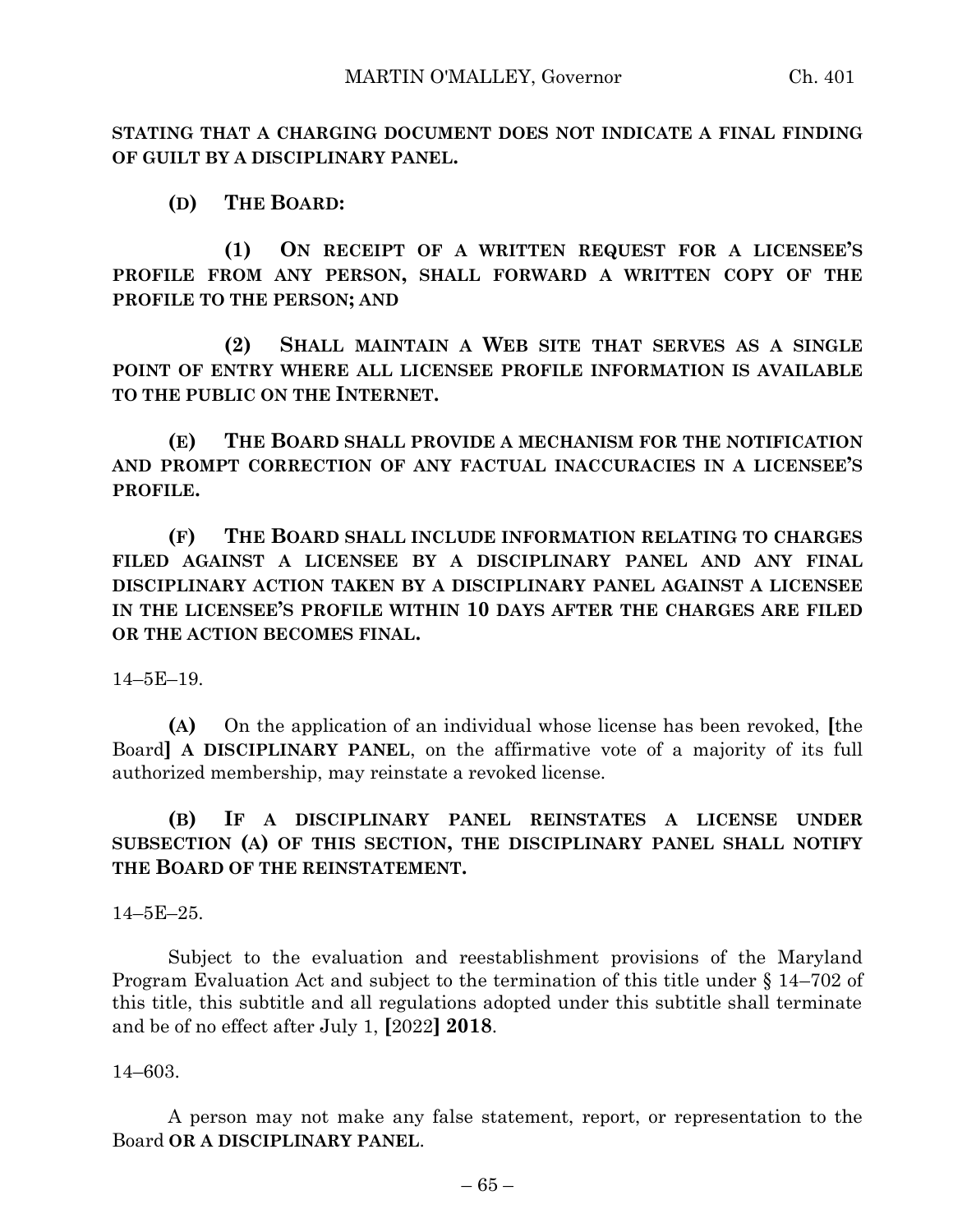#### 14–702.

Subject to the evaluation and reestablishment provisions of the Program Evaluation Act, this title and all rules and regulations adopted under this title shall terminate and be of no effect after July 1, **[**2013**] 2018**.

#### 15–101.

(a) In this title the following words have the meanings indicated.

# **(I–1) "DISCIPLINARY PANEL" MEANS A DISCIPLINARY PANEL OF THE BOARD ESTABLISHED UNDER § 14–401 OF THIS ARTICLE.**

15–103.

(h) A report under this section is not subject to subpoena or discovery in any civil action other than a proceeding arising out of a hearing and decision of the Board **OR A DISCIPLINARY PANEL** under this title.

15–202.

(d) A Committee **[**chairperson**] CHAIR** and a secretary shall be selected every 2 years by a majority vote of the membership of the Committee.

(e) The **[**chairperson**] CHAIR, OR THE CHAIR'S DESIGNEE,** shall serve in an advisory capacity to the Board as a representative of the Committee.

15–205.

(a) In addition to the powers set forth elsewhere in this title, the Committee, on its initiative or on the Board's request, may:

(1) Recommend to the Board regulations for carrying out the provisions of this title;

(2) Recommend to the Board approval, modification, or disapproval of an application for licensure or a delegation agreement;

(3) Report to the Board any conduct of a supervising physician or a physician assistant that may be cause for disciplinary action under this title or under § 14–404 of this article; and

(4) Report to the Board any alleged unauthorized practice of a physician assistant.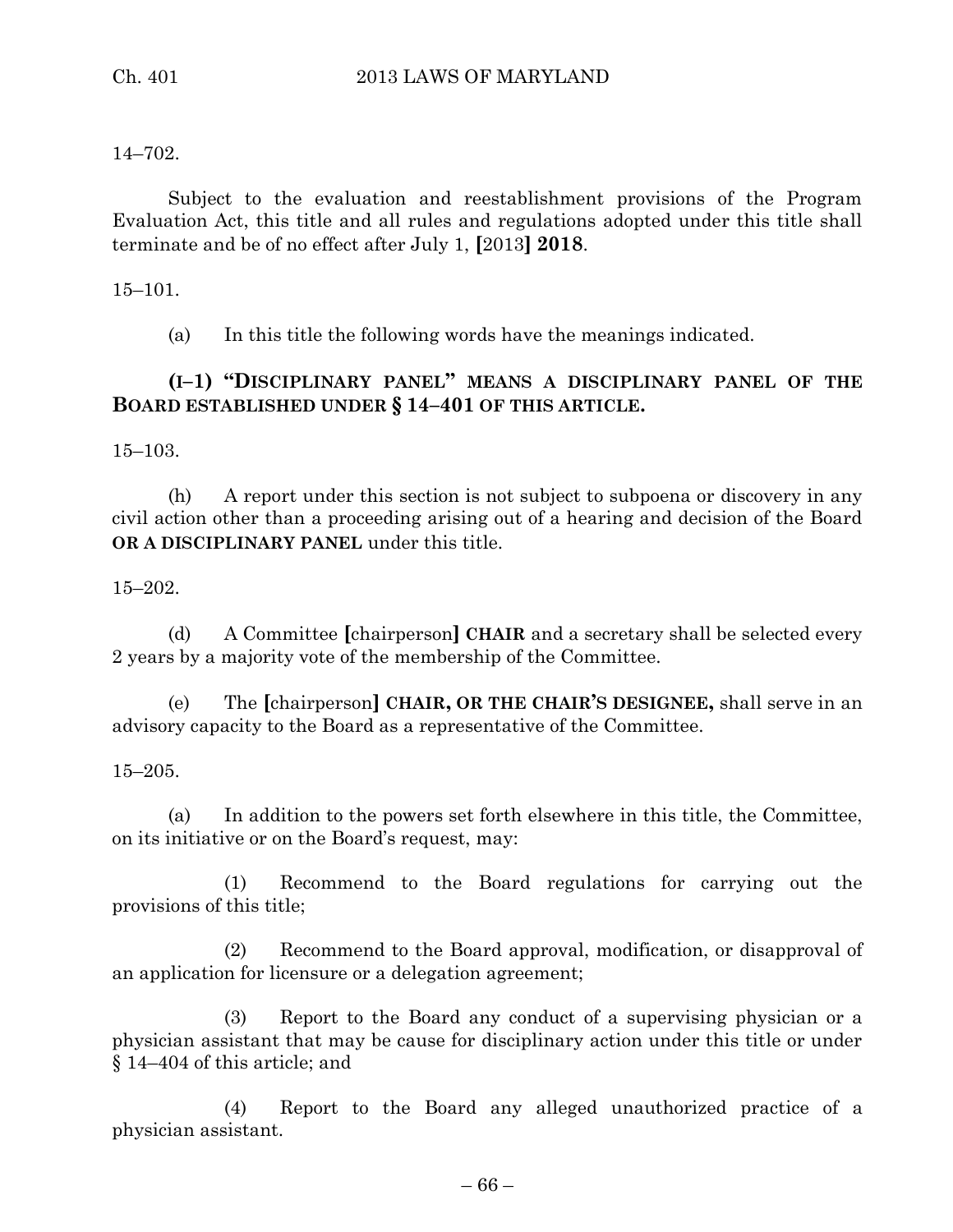# **(B) THE COMMITTEE SHALL SUBMIT AN ANNUAL REPORT TO THE BOARD.**

**[**(b)**] (C)** (1) In addition to the duties set forth elsewhere in this title, the Board shall adopt regulations to carry out the provisions of this title.

- (2) The Board shall:
	- (i) Consider all recommendations of the Committee; and

(ii) Provide **[**a written explanation of the Board's reasons for rejecting or modifying the Committee's recommendations**] TO THE COMMITTEE AN ANNUAL REPORT ON THE DISCIPLINARY MATTERS INVOLVING LICENSEES**.

- (3) The Board may:
- (i) Investigate any alleged unauthorized practice of a physician

assistant;

(ii) Investigate any conduct that may be cause for disciplinary action under this title; and

(iii) On receipt of a written and signed complaint, including a referral from the Commissioner of Labor and Industry, conduct an unannounced inspection of the office of a physician assistant, other than an office of a physician assistant in a hospital, related institution, freestanding medical facility, or freestanding birthing center, to determine compliance at that office with the Centers for Disease Control and Prevention's guidelines on universal precautions.

(4) If the entry is necessary to carry out a duty under this subtitle, including an investigation or determination of compliance as provided under paragraph (3) of this subsection and an audit to determine compliance with the Board's requirements with respect to physician assistant practice, the Executive Director of the Board or other duly authorized agent or investigator may enter at any reasonable hour a place of business of a licensed physician or a licensed physician assistant or public premises.

(5) (i) A person may not deny or interfere with an entry under this subsection.

(ii) A person who violates any provision of this subsection is guilty of a misdemeanor and on conviction is subject to a fine not exceeding \$100.

15–206.

(a) The Board shall set reasonable fees for: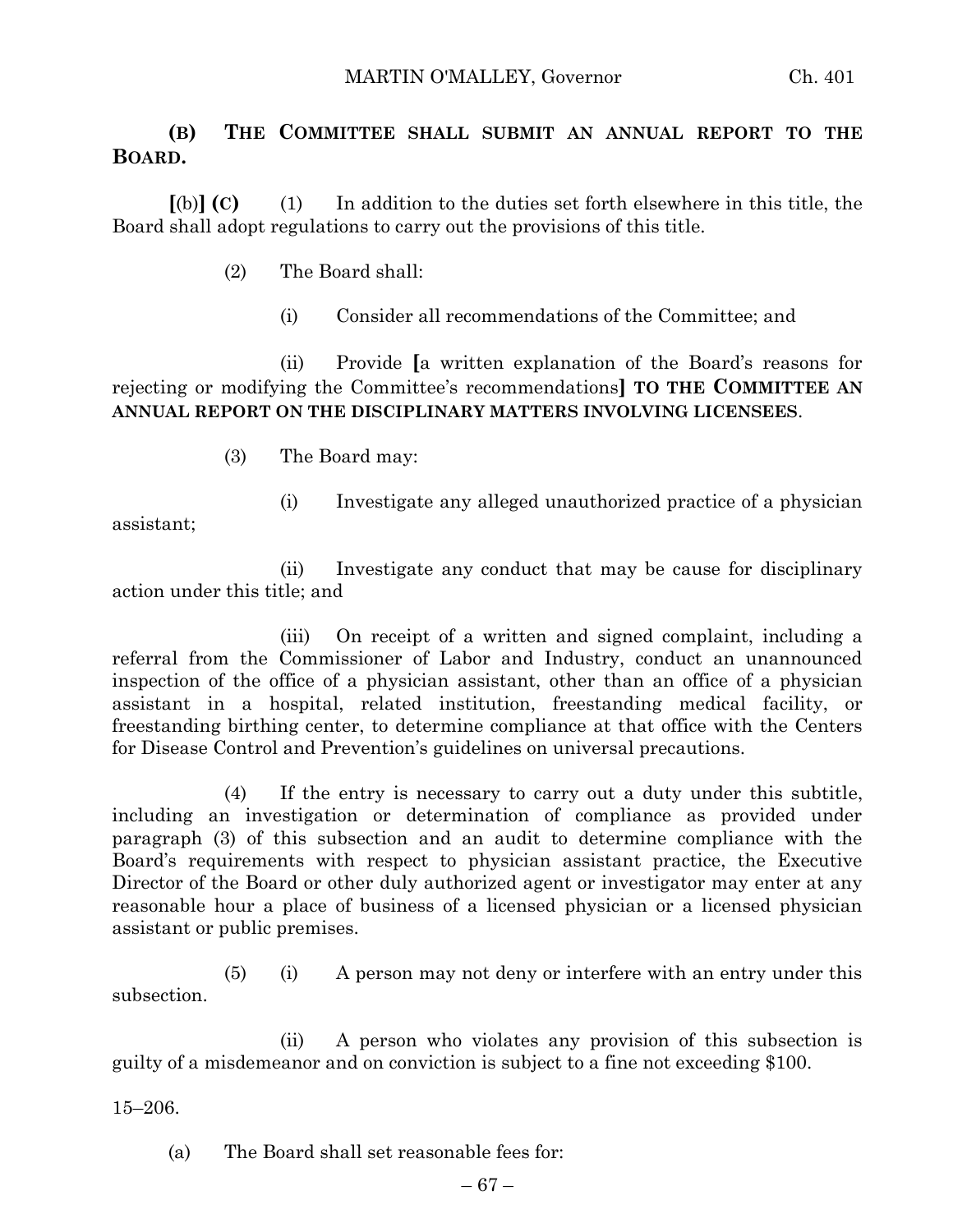(1) The issuance and renewal of licenses; and

## (2) The other services rendered by the Board in connection with physician assistants**, INCLUDING THE COST OF PROVIDING A REHABILITATION PROGRAM FOR PHYSICIAN ASSISTANTS UNDER § 14–401.1(G) OF THIS ARTICLE**.

#### 15–302.

(g) If the Board determines that a primary or alternate supervising physician or physician assistant is practicing in a manner inconsistent with the requirements of this title or Title 14 of this article, the Board on its own initiative or on the recommendation of the Committee may demand modification of the practice, withdraw the approval of the delegation agreement, or **[**take**] REFER THE MATTER TO A DISCIPLINARY PANEL FOR THE PURPOSE OF TAKING** other disciplinary action under § 14–404 or § 15–314 of this article.

15–310.

**[**(e) The Board shall assess each applicant for a license or the renewal of a license to practice as a physician assistant, a fee set by the Board sufficient to fund the activities of the Board's rehabilitation program under  $\S$  14–401(g) of this article in conducting a physician assistant rehabilitation program.**]**

#### 15–312.

(a) Unless **[**the Board**] A DISCIPLINARY PANEL** agrees to accept the surrender of a license of a physician assistant, the physician assistant may not surrender the license nor may the licensure lapse by operation of law while the physician assistant is under investigation or while charges are pending.

(b) **[**The Board**] A DISCIPLINARY PANEL** may set conditions on its agreement to accept surrender of a license.

#### 15–314.

(a) Subject to the hearing provisions of § 15–315 of this subtitle, **[**the Board**] A DISCIPLINARY PANEL**, on the affirmative vote of a majority of the quorum, may reprimand any physician assistant, place any physician assistant on probation, or suspend or revoke a license if the physician assistant:

(1) Fraudulently or deceptively obtains or attempts to obtain a license for the applicant or licensee or for another;

(2) Fraudulently or deceptively uses a license;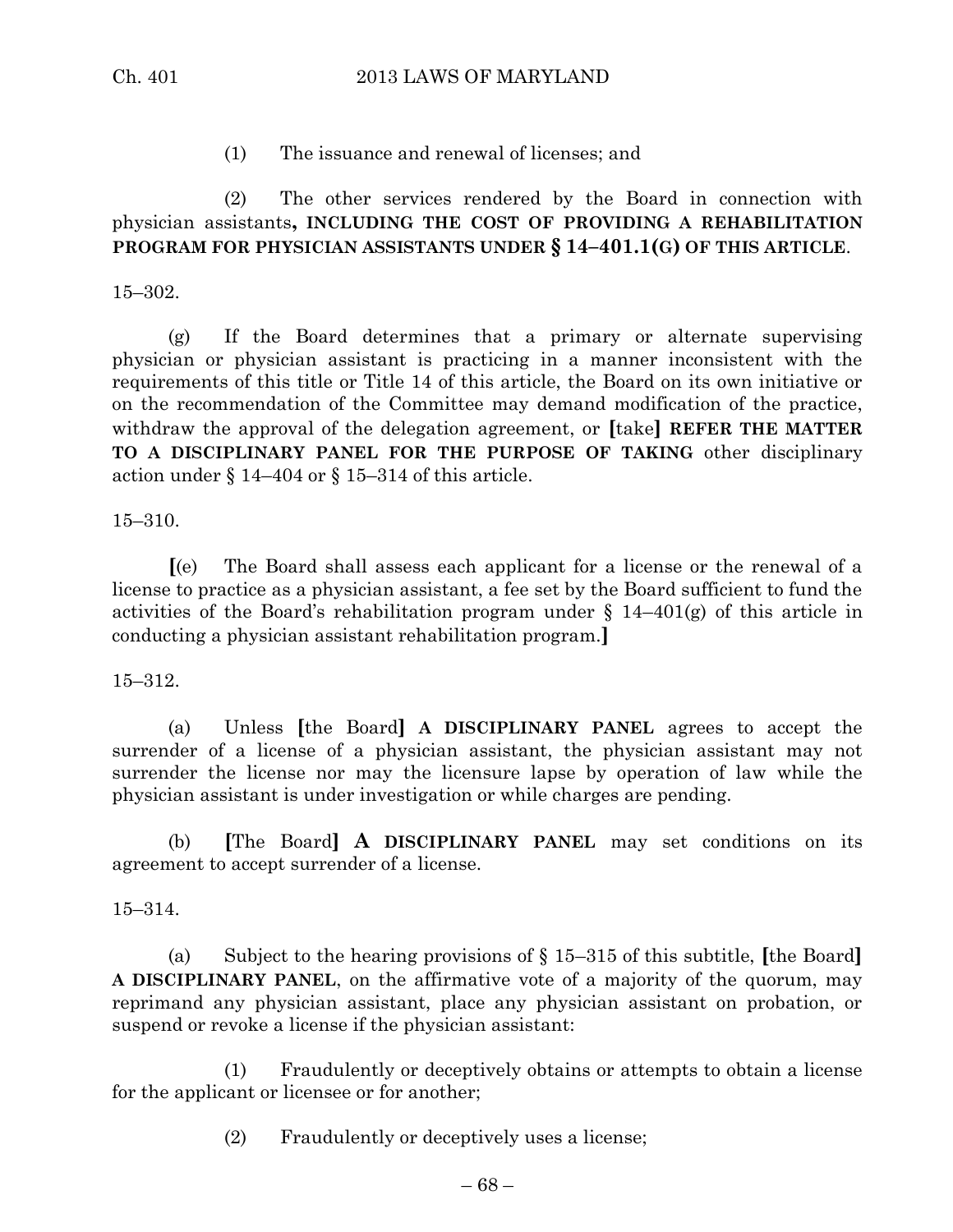- (3) Is guilty of:
	- (i) Immoral conduct in the practice of medicine; or
	- (ii) Unprofessional conduct in the practice of medicine;
- (4) Is professionally, physically, or mentally incompetent;
- (5) Solicits or advertises in violation of  $\S 14-503$  of this article;
- (6) Abandons a patient;
- (7) Habitually is intoxicated;

(8) Is addicted to, or habitually abuses, any narcotic or controlled dangerous substance as defined in  $\S 5-101$  of the Criminal Law Article;

- (9) Provides professional services:
	- (i) While under the influence of alcohol; or

(ii) While using any narcotic or controlled dangerous substance, as defined in § 5–101 of the Criminal Law Article, or other drug that is in excess of therapeutic amounts or without valid medical indication;

(10) Promotes the sale of drugs, devices, appliances, or goods to a patient so as to exploit the patient for financial gain;

(11) Willfully makes or files a false report or record in the practice of medicine;

(12) Willfully fails to file or record any medical report as required under law, willfully impedes or obstructs the filing or recording of the report, or induces another to fail to file or record the report;

(13) On proper request, and in accordance with the provisions of Title 4, Subtitle 3 of the Health – General Article, fails to provide details of a patient's medical record to the patient, another physician, or hospital;

(14) Solicits professional patronage through an agent or other person or profits from the acts of a person who is represented as an agent of the physician;

(15) Pays or agrees to pay any sum to any person for bringing or referring a patient or accepts or agrees to accept any sum from any person for bringing or referring a patient;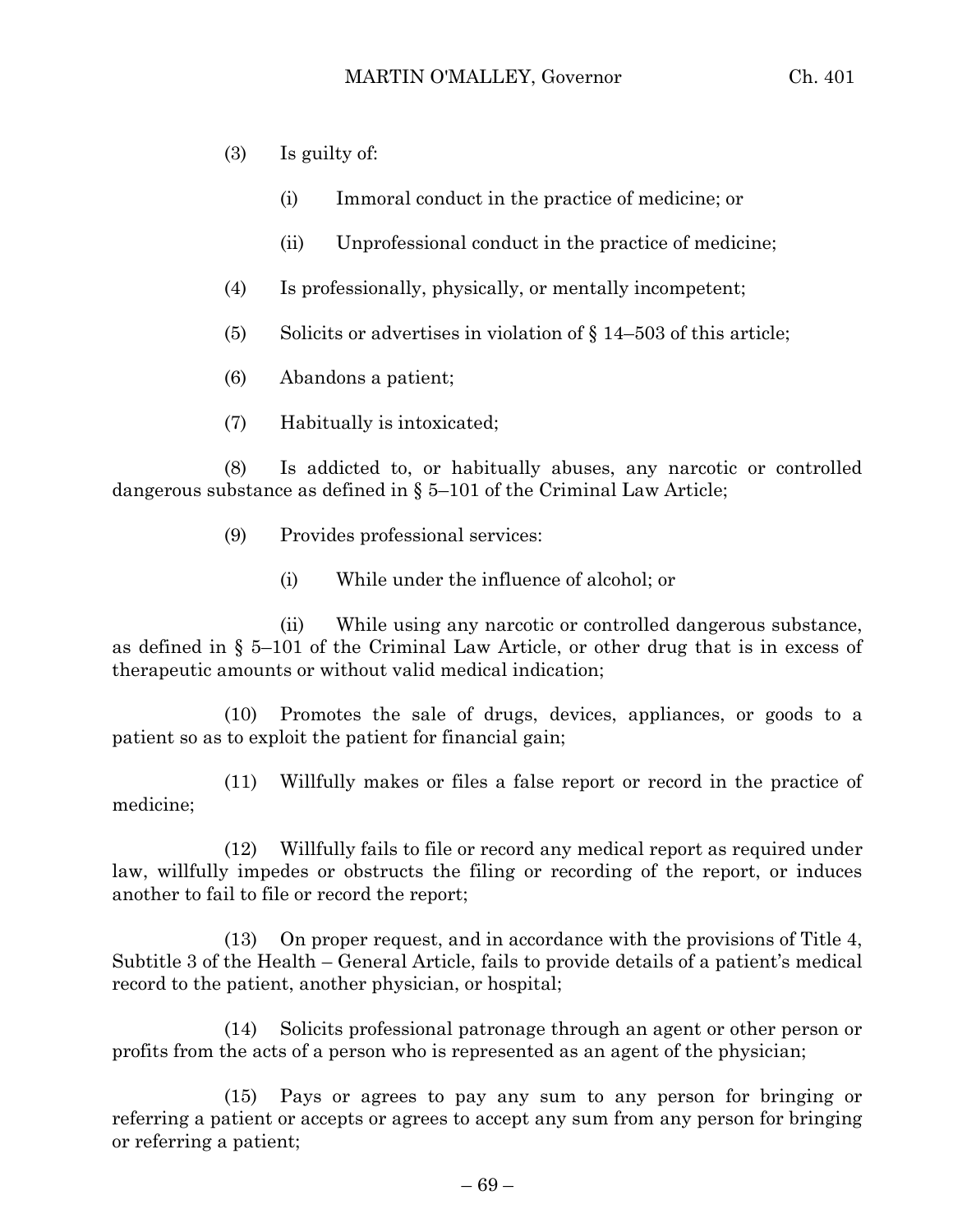(16) Agrees with a clinical or bioanalytical laboratory to make payments to the laboratory for a test or test series for a patient, unless the licensed physician assistant discloses on the bill to the patient or third–party payor:

- (i) The name of the laboratory;
- (ii) The amount paid to the laboratory for the test or test series;

and

(iii) The amount of procurement or processing charge of the licensed physician, if any, for each specimen taken;

(17) Makes a willful misrepresentation in treatment;

(18) Practices medicine with an unauthorized person or aids an unauthorized person in the practice of medicine;

(19) Grossly overutilizes health care services;

(20) Offers, undertakes, or agrees to cure or treat disease by a secret method, treatment, or medicine;

(21) Is disciplined by a licensing or disciplinary authority or convicted or disciplined by a court of any state or country or disciplined by any branch of the United States uniformed services or the Veterans' Administration for an act that would be grounds for disciplinary action under this section;

(22) Fails to meet appropriate standards for the delivery of quality medical and surgical care performed in an outpatient surgical facility, office, hospital, or any other location in this State;

(23) Willfully submits false statements to collect fees for which services are not provided;

(24) Was subject to investigation or disciplinary action by a licensing or disciplinary authority or by a court of any state or country for an act that would be grounds for disciplinary action under this section and the licensee:

(i) Surrendered the license issued by the state or country to the state or country; or

(ii) Allowed the license issued by the state or country to expire or lapse;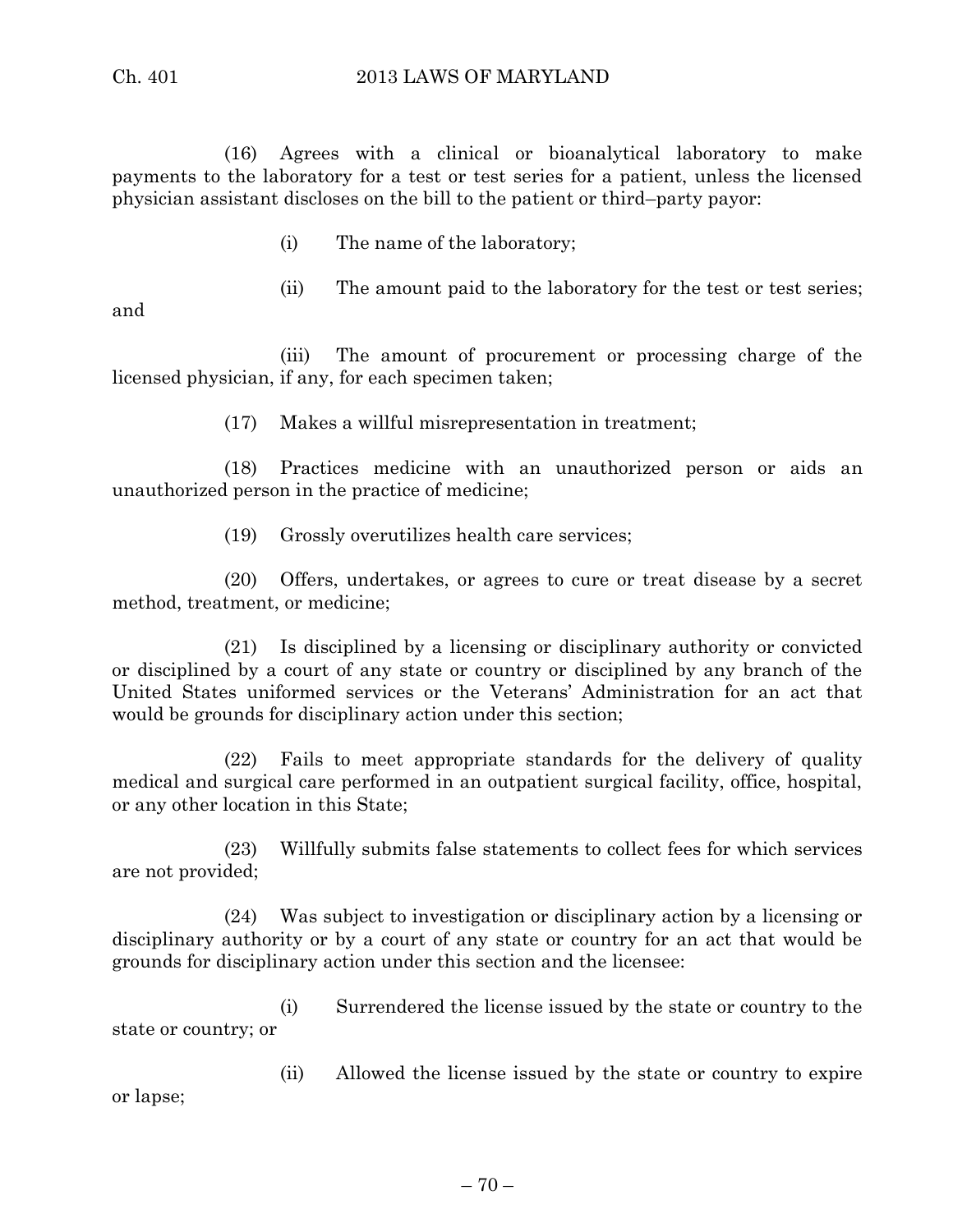(25) Knowingly fails to report suspected child abuse in violation of § 5–704 of the Family Law Article;

(26) Fails to educate a patient being treated for breast cancer of alternative methods of treatment as required by  $\S$  20–113 of the Health – General Article;

(27) Sells, prescribes, gives away, or administers drugs for illegal or illegitimate medical purposes;

(28) Fails to comply with the provisions of  $\S 12-102$  of this article;

(29) Refuses, withholds from, denies, or discriminates against an individual with regard to the provision of professional services for which the physician assistant is licensed and qualified to render because the individual is HIV positive;

(30) Except as to an association that has remained in continuous existence since July 1, 1963:

(i) Associates with a pharmacist as a partner or co–owner of a pharmacy for the purpose of operating a pharmacy;

(ii) Employs a pharmacist for the purpose of operating a pharmacy; or

(iii) Contracts with a pharmacist for the purpose of operating a pharmacy;

(31) Except in an emergency life–threatening situation where it is not feasible or practicable, fails to comply with the Centers for Disease Control and Prevention's guidelines on universal precautions;

(32) Fails to display the notice required under  $\S 14-415$  of this article;

(33) Fails to cooperate with a lawful investigation conducted by the Board **OR A DISCIPLINARY PANEL**;

(34) Is convicted of insurance fraud as defined in § 27–801 of the Insurance Article;

(35) Is in breach of a service obligation resulting from the applicant's or licensee's receipt of State or federal funding for the physician assistant's medical education;

(36) Willfully makes a false representation when seeking or making application for licensure or any other application related to the practice of medicine;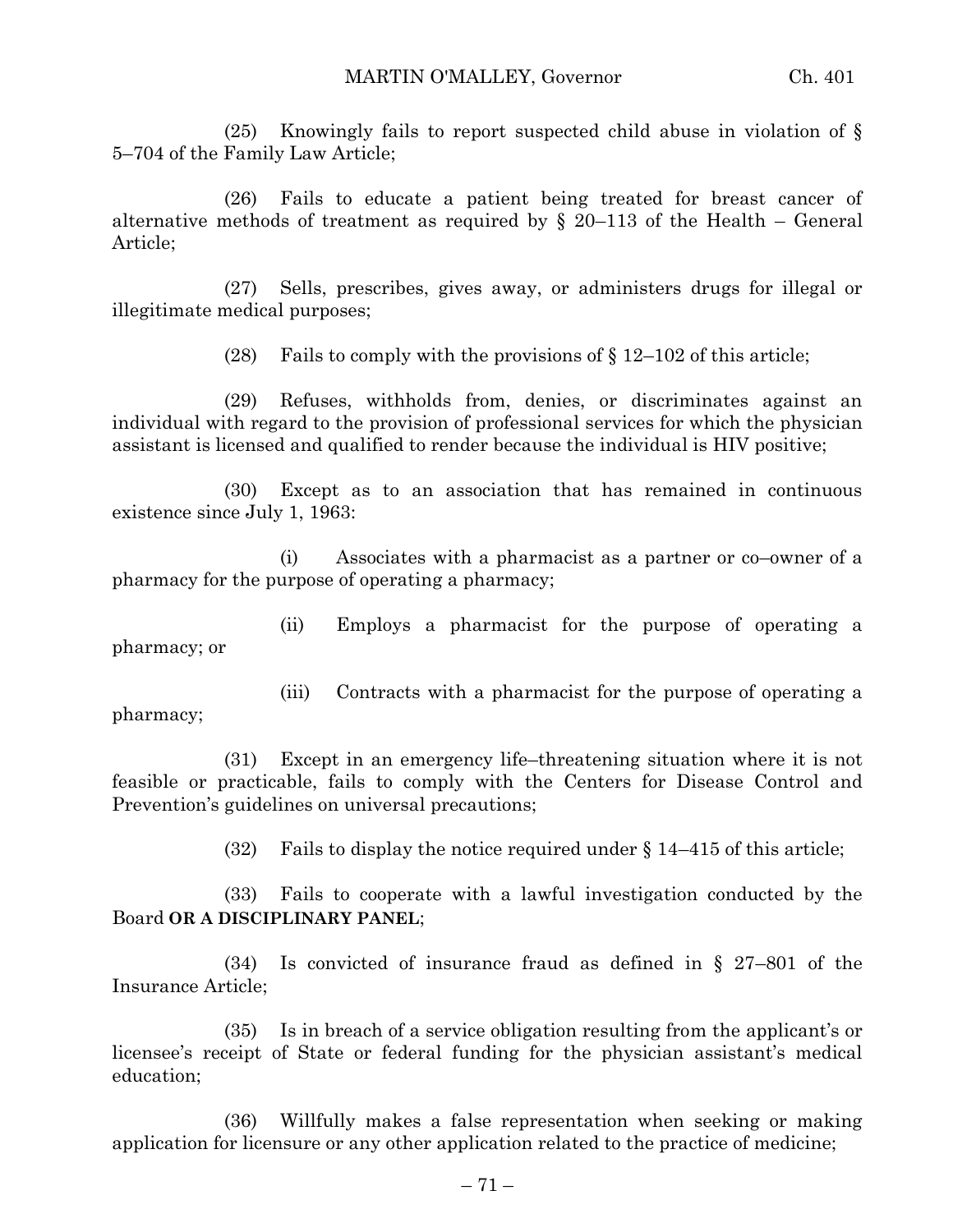(37) By corrupt means, threats, or force, intimidates or influences, or attempts to intimidate or influence, for the purpose of causing any person to withhold or change testimony in hearings or proceedings before the Board **OR A DISCIPLINARY PANEL** or those otherwise delegated to the Office of Administrative Hearings;

(38) By corrupt means, threats, or force, hinders, prevents, or otherwise delays any person from making information available to the Board **OR A DISCIPLINARY PANEL** in furtherance of any investigation of the Board **OR A DISCIPLINARY PANEL**;

(39) Intentionally misrepresents credentials for the purpose of testifying or rendering an expert opinion in hearings or proceedings before the Board **OR A DISCIPLINARY PANEL** or those otherwise delegated to the Office of Administrative Hearings;

(40) Fails to keep adequate medical records;

(41) Performs delegated medical acts beyond the scope of the delegation agreement filed with the Board or after notification from the Board that an advanced duty has been disapproved; or

(42) Performs delegated medical acts without the supervision of a physician.

(b) (1) On the filing of certified docket entries with the Board by the Office of the Attorney General, **[**the Board**] A DISCIPLINARY PANEL** shall order the suspension of a license if the physician assistant is convicted of or pleads guilty or nolo contendere with respect to a crime involving moral turpitude, whether or not any appeal or other proceeding is pending to have the conviction or plea set aside.

(2) After completion of the appellate process if the conviction has not been reversed or the plea has not been set aside with respect to a crime involving moral turpitude, **[**the Board**] A DISCIPLINARY PANEL** shall order the revocation of a license on the certification by the Office of the Attorney General.

15–315.

(a) (1) Except as otherwise provided under § 10–226 of the State Government Article, before **[**the Board**] A DISCIPLINARY PANEL** takes any action under § 15–314(a) of this subtitle, the **[**Board**] DISCIPLINARY PANEL** shall give the individual against whom the action is contemplated an opportunity for a hearing before a hearing officer.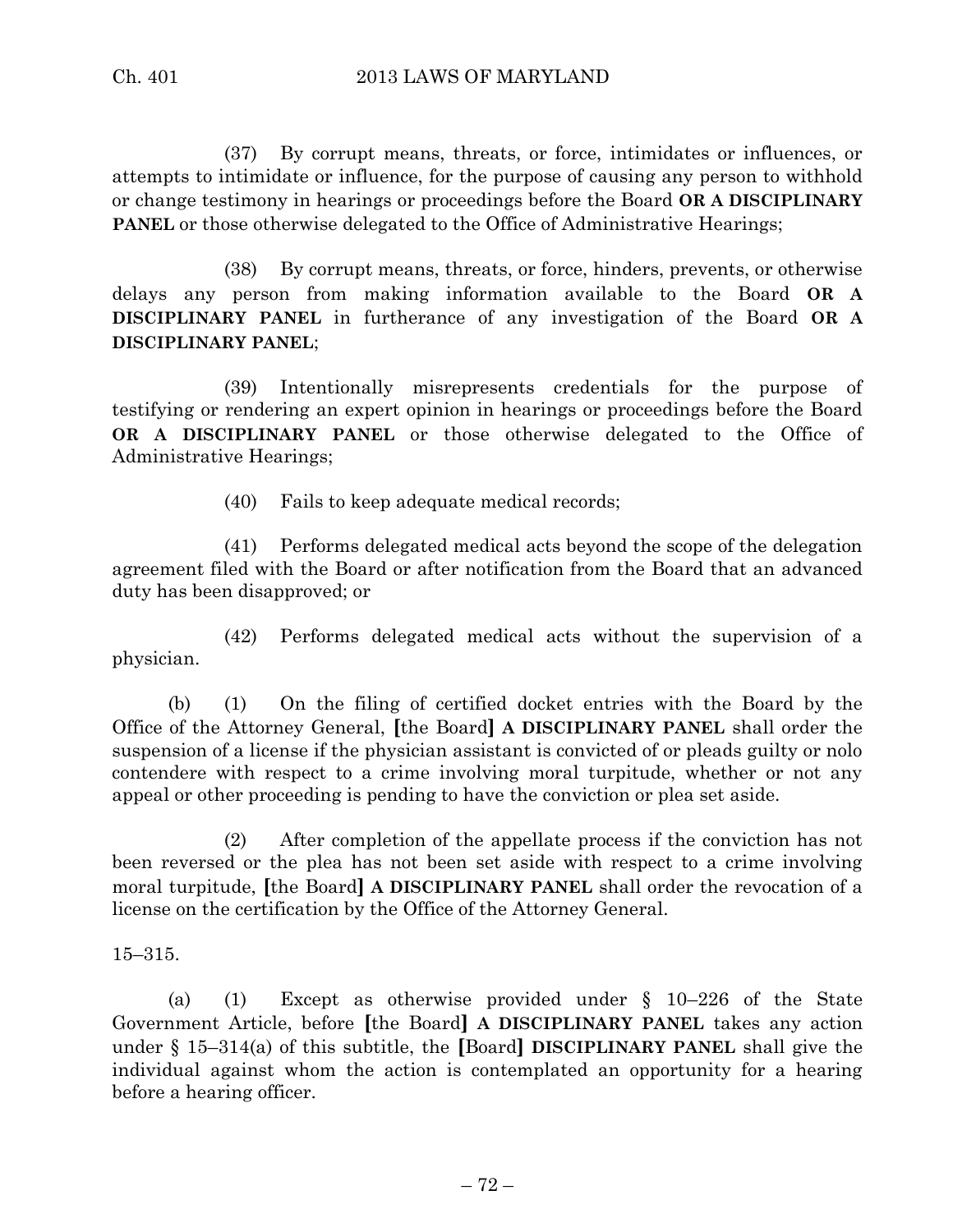(2) The hearing officer shall give notice and hold the hearing in accordance with Title 10, Subtitle 2 of the State Government Article.

(3) **[**The Board**] A DISCIPLINARY PANEL** may administer oaths in connection with any proceeding under this section.

(4) At least 14 days before the hearing, the hearing notice required under this subtitle shall be sent by certified mail to the last known address of the individual.

(b) (1) Any licensee who is aggrieved by a final decision of the Board **OR A DISCIPLINARY PANEL** under this subtitle may not appeal to the Board of Review but may take a direct judicial appeal.

(2) The appeal shall be as provided for judicial review of the final decision in Title 10, Subtitle 2 of the State Government Article.

(c) An order of the Board **OR A DISCIPLINARY PANEL** under this subtitle may not be stayed pending review.

(d) All of the findings and orders of the Board **OR A DISCIPLINARY PANEL** that relate to physician assistants are subject to the provisions of Title 14, Subtitle 4 of this article.

15–316.

(a) If, after a hearing under § 15–315 of this subtitle, **[**the Board**] A DISCIPLINARY PANEL** finds that there are grounds for discipline under § 15–314(a) of this subtitle to suspend or revoke a license of a physician assistant **[**or to deny a license to an applicant**]** or to reprimand a licensed physician assistant, the **[**Board**] DISCIPLINARY PANEL** may impose a fine subject to the Board's regulations instead of or in addition to suspending or revoking the license or reprimanding the licensee.

(b) The Board shall pay any fines collected under this section into the General Fund of the State.

## **15–316.1.**

**(A) FOLLOWING THE FILING OF CHARGES OR NOTICE OF INITIAL DENIAL OF LICENSE APPLICATION, THE BOARD SHALL DISCLOSE THE FILING TO THE PUBLIC ON THE BOARD'S WEB SITE.**

**(B) THE BOARD SHALL CREATE AND MAINTAIN A PUBLIC INDIVIDUAL PROFILE ON EACH LICENSEE THAT INCLUDES THE FOLLOWING INFORMATION:**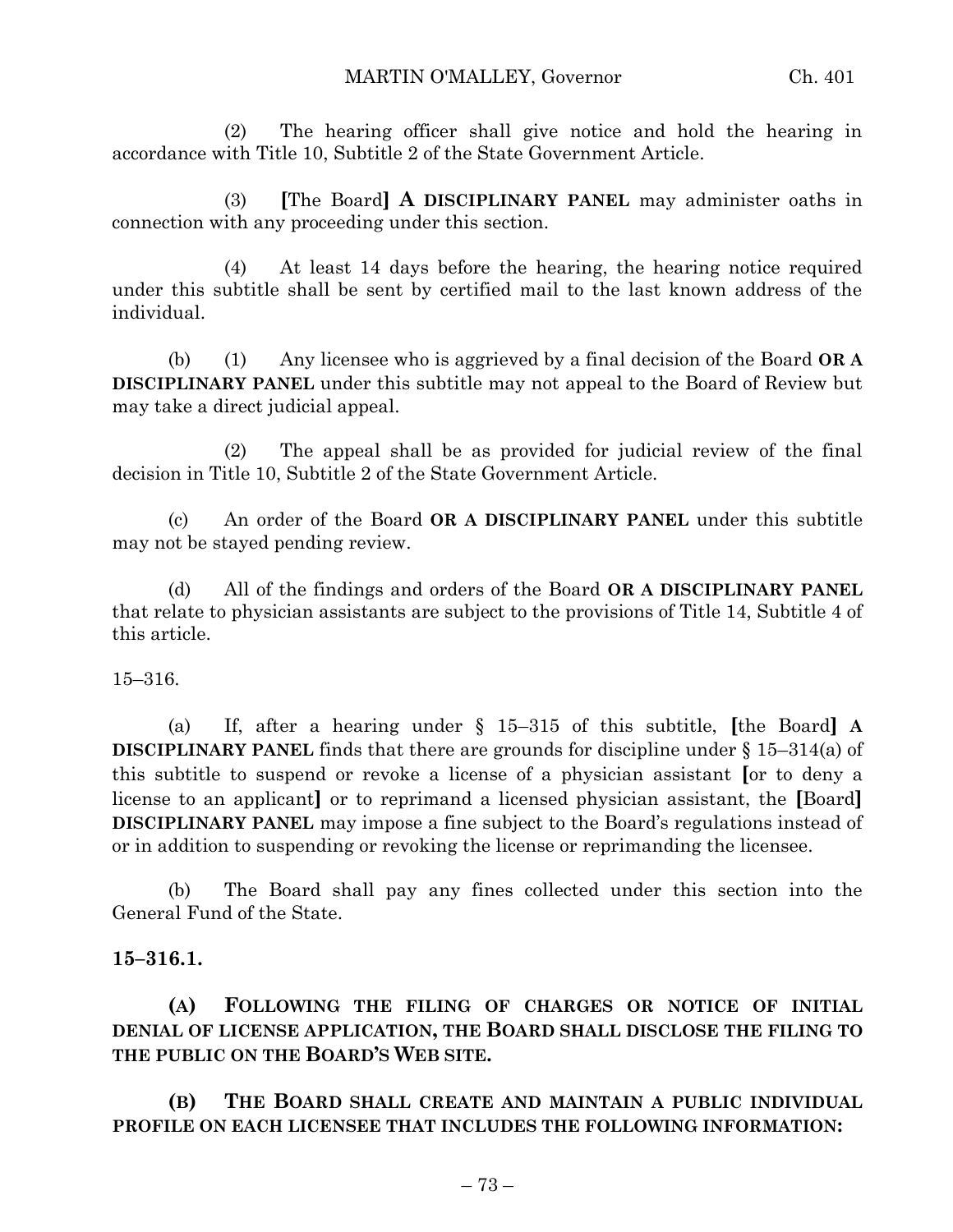**(1) A SUMMARY OF CHARGES FILED AGAINST THE LICENSEE, INCLUDING A COPY OF THE CHARGING DOCUMENT, UNTIL A DISCIPLINARY PANEL HAS TAKEN ACTION UNDER § 15–314 OF THIS SUBTITLE BASED ON THE CHARGES OR HAS RESCINDED THE CHARGES;**

**(2) A DESCRIPTION OF ANY DISCIPLINARY ACTION TAKEN BY THE BOARD OR A DISCIPLINARY PANEL AGAINST THE LICENSEE WITHIN THE MOST RECENT 10–YEAR PERIOD THAT INCLUDES A COPY OF THE PUBLIC ORDER;**

**(3) A DESCRIPTION IN SUMMARY FORM OF ANY FINAL DISCIPLINARY ACTION TAKEN BY A LICENSING BOARD IN ANY OTHER STATE OR JURISDICTION AGAINST THE LICENSEE WITHIN THE MOST RECENT 10–YEAR PERIOD;**

**(4) A DESCRIPTION OF A CONVICTION OR ENTRY OF A PLEA OF GUILTY OR NOLO CONTENDERE BY THE LICENSEE FOR A CRIME INVOLVING MORAL TURPITUDE THAT IS THE BASIS FOR DISCIPLINARY ACTION TAKEN UNDER § 15–314(B) OF THIS SUBTITLE; AND**

**(5) THE PUBLIC ADDRESS OF THE LICENSEE.**

**(C) IN ADDITION TO THE REQUIREMENTS OF SUBSECTION (B) OF THIS SECTION, THE BOARD SHALL INCLUDE ON EACH LICENSEE'S PROFILE A STATEMENT OF INFORMATION TO BE TAKEN INTO CONSIDERATION BY A CONSUMER WHEN VIEWING A LICENSEE'S PROFILE, INCLUDING A DISCLAIMER STATING THAT A CHARGING DOCUMENT DOES NOT INDICATE A FINAL FINDING OF GUILT BY A DISCIPLINARY PANEL.**

**(D) THE BOARD:**

**(1) ON RECEIPT OF A WRITTEN REQUEST FOR A LICENSEE'S PROFILE FROM ANY PERSON, SHALL FORWARD A WRITTEN COPY OF THE PROFILE TO THE PERSON; AND**

**(2) SHALL MAINTAIN A WEB SITE THAT SERVES AS A SINGLE POINT OF ENTRY WHERE ALL LICENSEE PROFILE INFORMATION IS AVAILABLE TO THE PUBLIC ON THE INTERNET.**

**(E) THE BOARD SHALL PROVIDE A MECHANISM FOR THE NOTIFICATION AND PROMPT CORRECTION OF ANY FACTUAL INACCURACIES IN A LICENSEE'S PROFILE.**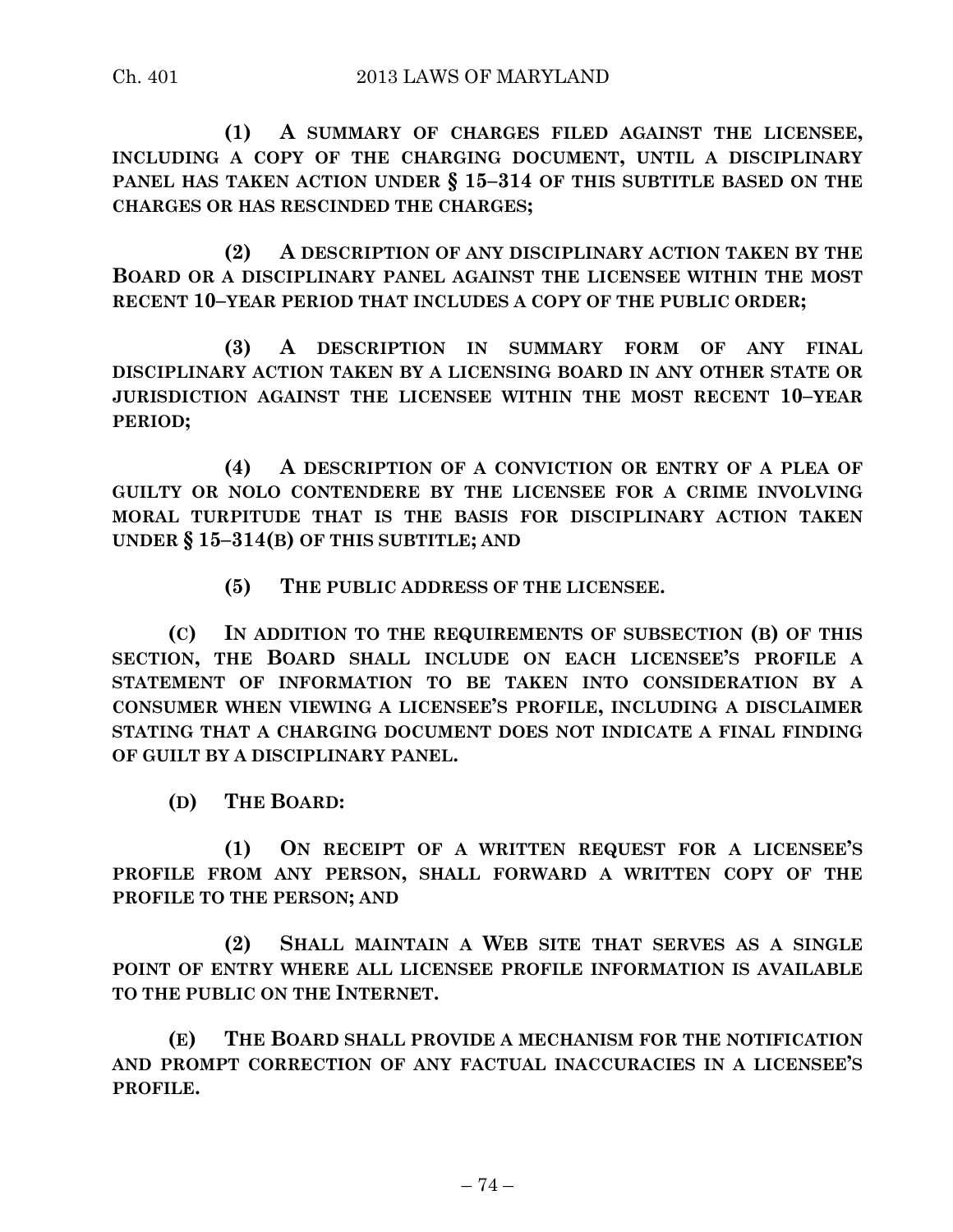**(F) THE BOARD SHALL INCLUDE INFORMATION RELATING TO CHARGES FILED AGAINST A LICENSEE BY A DISCIPLINARY PANEL AND ANY FINAL DISCIPLINARY ACTION TAKEN BY A DISCIPLINARY PANEL AGAINST A LICENSEE IN THE LICENSEE'S PROFILE WITHIN 10 DAYS AFTER THE CHARGES ARE FILED OR THE ACTION BECOMES FINAL.**

15–502.

Subject to the evaluation and reestablishment provisions of the Maryland Program Evaluation Act, this title and all regulations adopted under this title shall terminate and be of no effect after July 1, **[**2013**] 2018**.

## **Article – State Government**

8–403.

(b) Except as otherwise provided in subsection (a) of this section, on or before the evaluation date for the following governmental activities or units, an evaluation shall be made of the following governmental activities or units and the statutes and regulations that relate to the governmental activities or units:

(6) Athletic Training Advisory Committee (§ 14–5D–04 of the Health Occupations Article: **[**July 1, 2012**] OCTOBER 30, 2016**);

(45) Perfusion Advisory Committee (§ 14–5E–05 of the Health Occupations Article: **[**July 1, 2021**] OCTOBER 30, 2016**);

(48) Physician Assistant Advisory Committee (§ 15–201 of the Health Occupations Article: **[**July 1, 2012**] OCTOBER 30, 2016**);

(49) Physicians, State Board of (§ 14–201 of the Health Occupations Article: **[**July 1, 2012**] OCTOBER 30, 2016**);

(53) Polysomnography Professional Standards Committee (§ 14–5C–05 of the Health Occupations Article: **[**July 1, 2012**] OCTOBER 30, 2016**);

(59) Radiation Oncology/Therapy Technologists, Medical Radiation Technologists, and Nuclear Medicine Technologists Advisory Committee (§ 14–5B–05 of the Health Occupations Article: **[**July 1, 2012**] OCTOBER 30, 2016**);

(63) Respiratory Care Professional Standards Committee, State (§ 14–5A–05 of the Health Occupations Article: **[**July 1, 2012**] OCTOBER 30, 2016**);

SECTION 2. AND BE IT FURTHER ENACTED, That, on or before October 1, 2013, and annually thereafter for the next 5 years, the State Board of Physicians shall